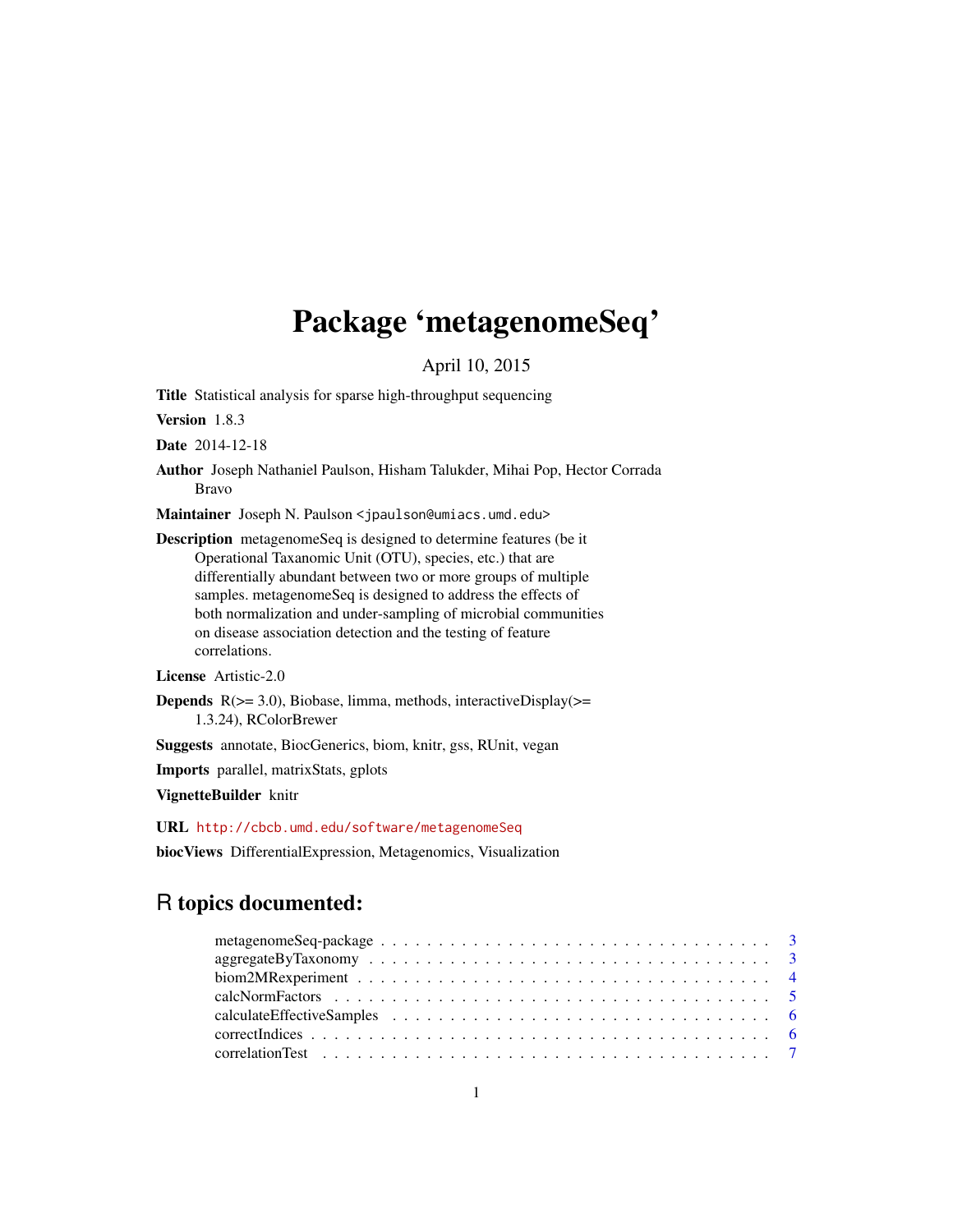|        | 8           |
|--------|-------------|
|        | $\mathbf Q$ |
|        | 10          |
|        | 11          |
|        | 11          |
|        | 12          |
|        | 13          |
|        | 14          |
|        | 15          |
|        | 15          |
|        | 16          |
|        | 17          |
|        | 18          |
|        | 18          |
|        | 19          |
|        |             |
|        | 21          |
| fitZig | 22          |
|        | 24          |
|        | 24          |
|        | 25          |
|        | 26          |
|        |             |
|        |             |
|        |             |
|        |             |
|        |             |
|        |             |
|        |             |
|        |             |
|        |             |
|        | 32          |
|        |             |
|        |             |
|        | - 34        |
|        | 35          |
|        | -36         |
|        |             |
|        | 39          |
|        | 40          |
|        | 40          |
|        |             |
|        | 42          |
|        | 43          |
|        | 44          |
|        | 45          |
|        | 46          |
|        | 47          |
|        | 48          |
|        | 49          |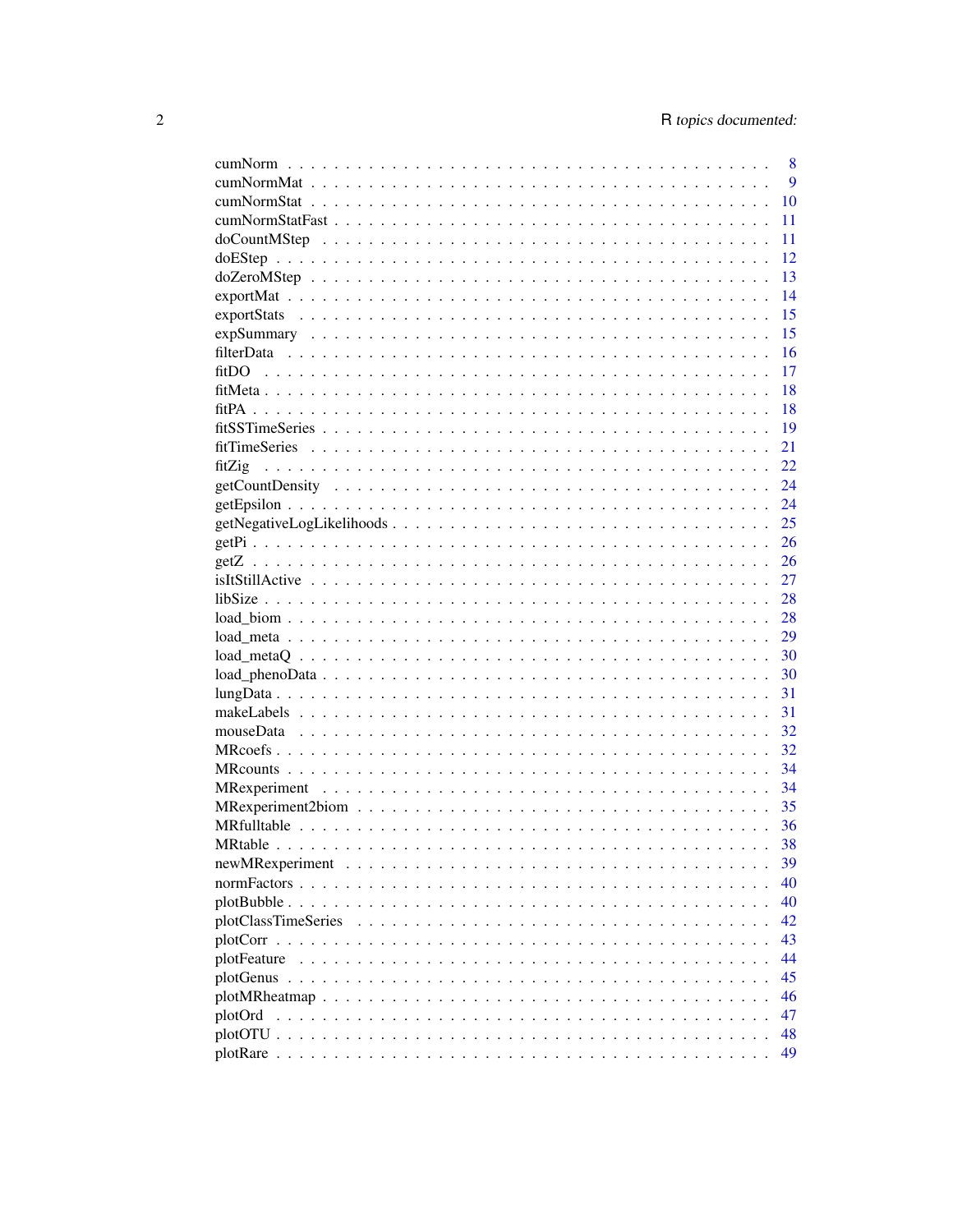<span id="page-2-0"></span>

| Index |  |
|-------|--|

metagenomeSeq-package *Statistical analysis for sparse high-throughput sequencing*

# Description

metagenomeSeq is designed to determine features (be it Operational Taxanomic Unit (OTU), species, etc.) that are differentially abundant between two or more groups of multiple samples. metagenome-Seq is designed to address the effects of both normalization and under-sampling of microbial communities on disease association detection and the testing of feature correlations.

A user's guide is available, and can be opened by typing vignette("metagenomeSeq")

The metagenomeSeq package implements novel normalization and statistical methodology in the following papers.

# Author(s)

Paulson, JN <jpaulson@umiacs.umd.edu>; Pop, M; Corrada Bravo, H

#### References

Paulson, Joseph N., O. Colin Stine, Hector Corrada Bravo, and Mihai Pop. "Differential abundance analysis for microbial marker-gene surveys." Nature methods (2013).

aggregateByTaxonomy *Aggregates a MRexperiment object or counts matrix to a particular level.*

# Description

Aggregates a MRexperiment object or counts matrix to a particular level.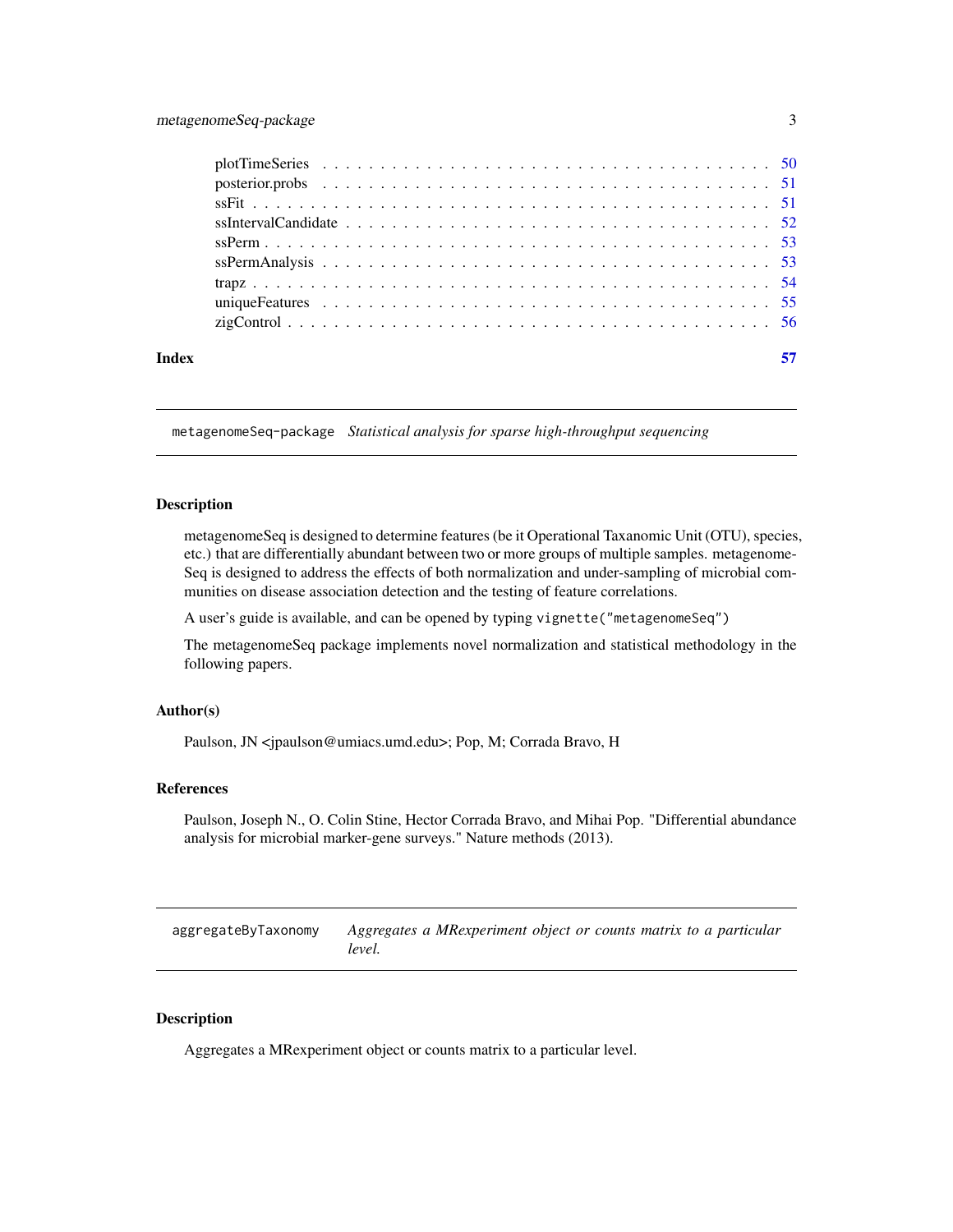#### <span id="page-3-0"></span>Usage

```
aggregateByTaxonomy(obj, lvl, alternate = FALSE, norm = FALSE,
 log = FALSE, aggfun = colSums, sl = 1000, out = "MRexperiment")
aggTax(obj, lvl, alternate = FALSE, norm = FALSE, log = FALSE,
  aggfun = colSums, sl = 1000, out = "MRexperiment")
```
# Arguments

| obj       | A MRexperiment object or count matrix.                                                                   |
|-----------|----------------------------------------------------------------------------------------------------------|
| lvl       | featureData column name from the MR experiment object or if count matrix ob-<br>ject a vector of labels. |
| alternate | Use the rowname for undefined OTUs instead of aggregating to "no_match".                                 |
| norm      | Whether to aggregate normalized counts or not.                                                           |
| log       | Whether or not to log2 transform the counts - if MR experiment object.                                   |
| aggfun    | Aggregation function.                                                                                    |
| sl        | scaling value, default is 1000.                                                                          |
| out       | Either 'MRexperiment' or 'matrix'                                                                        |

# Details

Using the featureData information in the MRexperiment, calling aggregateByTaxonomy on a MRexperiment and a particular featureData column (i.e. 'genus') will aggregate counts to the desired level using the aggfun function (default colSums). Possible aggfun alternatives include colMeans and colMedians.

#### Value

An aggregated count matrix.

#### Examples

- # not run
- # aggregateByTaxonomy(mouseData,lvl="genus",norm=TRUE,aggfun=colMedians)
- # aggTax(mouseData,lvl=phylum,norm=FALSE,aggfun=colSums)

<span id="page-3-1"></span>biom2MRexperiment *Biome to MRexperiment objects*

#### Description

Wrapper to convert biome files to MRexperiment objects.

#### Usage

biom2MRexperiment(obj)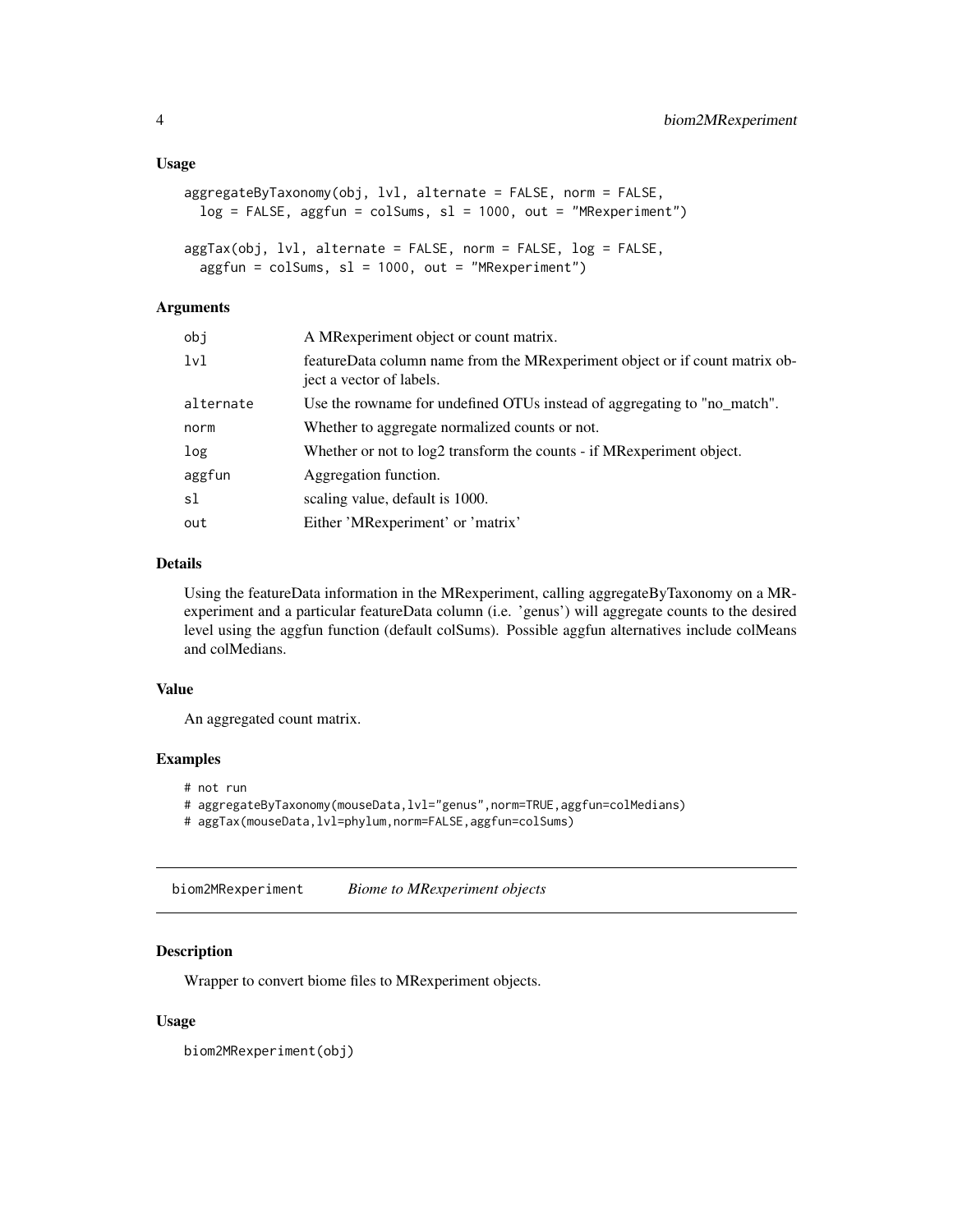# <span id="page-4-0"></span>calcNormFactors 5

# Arguments

obj The biome object file.

# Value

A MRexperiment object.

# See Also

[load\\_meta](#page-28-1) [load\\_phenoData](#page-29-1) [newMRexperiment](#page-38-1) [load\\_biom](#page-27-1)

# Examples

```
#library(biom)
#rich_dense_file = system.file("extdata", "rich_dense_otu_table.biom", package = "biom")
#x = read_biom(rich_dense_file)
#biom2MRexperiment(x)
```

| calcNormFactors | Cumulative sum scaling normalization factors Return a vector of the |
|-----------------|---------------------------------------------------------------------|
|                 | the sum up to and including a quantile.                             |

# Description

Cumulative sum scaling normalization factors

Return a vector of the the sum up to and including a quantile.

#### Usage

calcNormFactors(obj, p = cumNormStatFast(obj))

# Arguments

| obi | An MRexperiment object or matrix. |
|-----|-----------------------------------|
|     | The pth quantile.                 |

# Value

Vector of the sum up to and including a sample's pth quantile.

# See Also

[fitZig](#page-21-1) [cumNormStatFast](#page-10-1) [cumNorm](#page-7-1)

```
data(mouseData)
head(calcNormFactors(mouseData))
```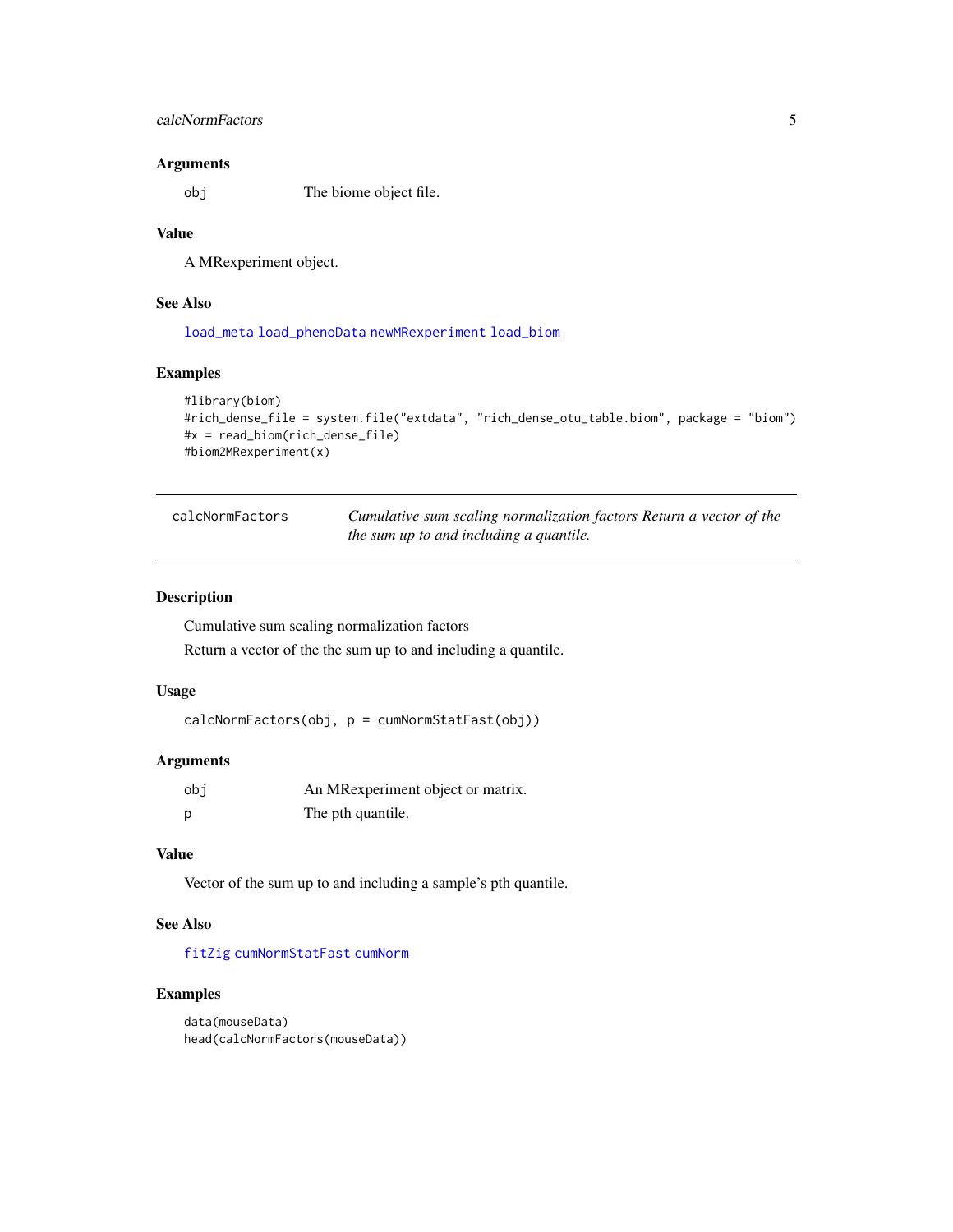#### <span id="page-5-0"></span>calculateEffectiveSamples

*Estimated effective samples per feature*

# Description

Calculates the number of estimated effective samples per feature from the output of a fitZig run. The estimated effective samples per feature is calculated as the sum\_ $1<sup>2</sup>$ n (n = number of samples) 1-z\_i where z\_i is the posterior probability a feature belongs to the technical distribution.

#### Usage

calculateEffectiveSamples(obj)

#### Arguments

#### obj The output of fitZig run on a MRexperiment object.

#### Value

A list of the estimated effective samples per feature.

#### See Also

[fitZig](#page-21-1) [MRcoefs](#page-31-1) [MRfulltable](#page-35-1)

<span id="page-5-1"></span>correctIndices *Calculate the correct indices for the output of correlationTest*

#### Description

Consider the upper triangular portion of a matrix of size nxn. Results from the correlationTest are output as the combination of two vectors, correlation statistic and p-values. The order of the output is 1vs2, 1vs3, 1vs4, etc. The correctIndices returns the correct indices to fill a correlation matrix or correlation-pvalue matrix.

#### Usage

```
correctIndices(n)
```
#### Arguments

n The number of features compared by correlationTest (nrow(mat)).

# Value

A vector of the indices for an upper triangular matrix.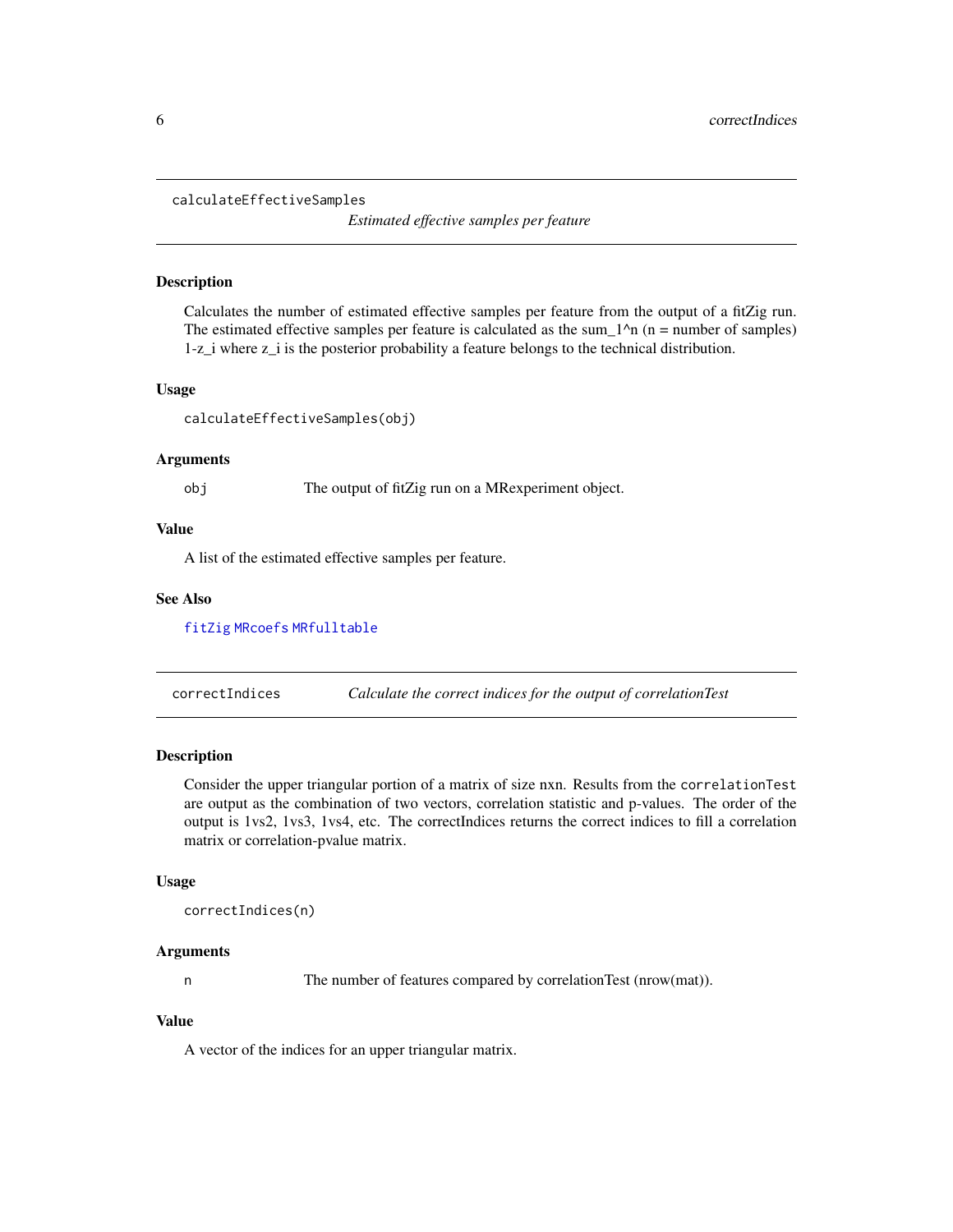# <span id="page-6-0"></span>correlationTest 7

# See Also

[correlationTest](#page-6-1)

# Examples

```
data(mouseData)
mat = MRcounts(mouseData)[55:60,]
cors = correlationTest(mat)
ind = correctIndices(nrow(mat))
cormat = as.matrix(dist(mat))
cormat[commat>0] = 0cormat[upper.tri(cormat)][ind] = cors[,1]
table(cormat[1,-1] - cors[1:5,1])
```
<span id="page-6-1"></span>

correlationTest *Correlation of each row of a matrix or MRexperiment object*

# Description

Calculates the (pairwise) correlation statistics and associated p-values of a matrix or the correlation of each row with a vector.

# Usage

```
correlationTest(obj, y = NULL, method = "pearson",
  alternative = "two.sided", norm = TRUE, log = TRUE, cores = 1,
 override = FALSE, ...
```
# Arguments

| obj         | A MRexperiment object or count matrix.                                                                                                                      |
|-------------|-------------------------------------------------------------------------------------------------------------------------------------------------------------|
| y           | Vector of length ncol(obj) to compare to.                                                                                                                   |
| method      | One of 'pearson', 'spearman', or 'kendall'.                                                                                                                 |
| alternative | Indicates the alternative hypothesis and must be one of 'two.sided', 'greater'<br>(positive) or 'less' (negative). You can specify just the initial letter. |
| norm        | Whether to aggregate normalized counts or not - if MR experiment object.                                                                                    |
| log         | Whether or not to log2 transform the counts - if MRexperiment object.                                                                                       |
| cores       | Number of cores to use.                                                                                                                                     |
| override    | If the number of rows to test is over a thousand the test will not commence<br>(unless override==TRUE).                                                     |
| $\cdots$    | Extra parameters for melapply.                                                                                                                              |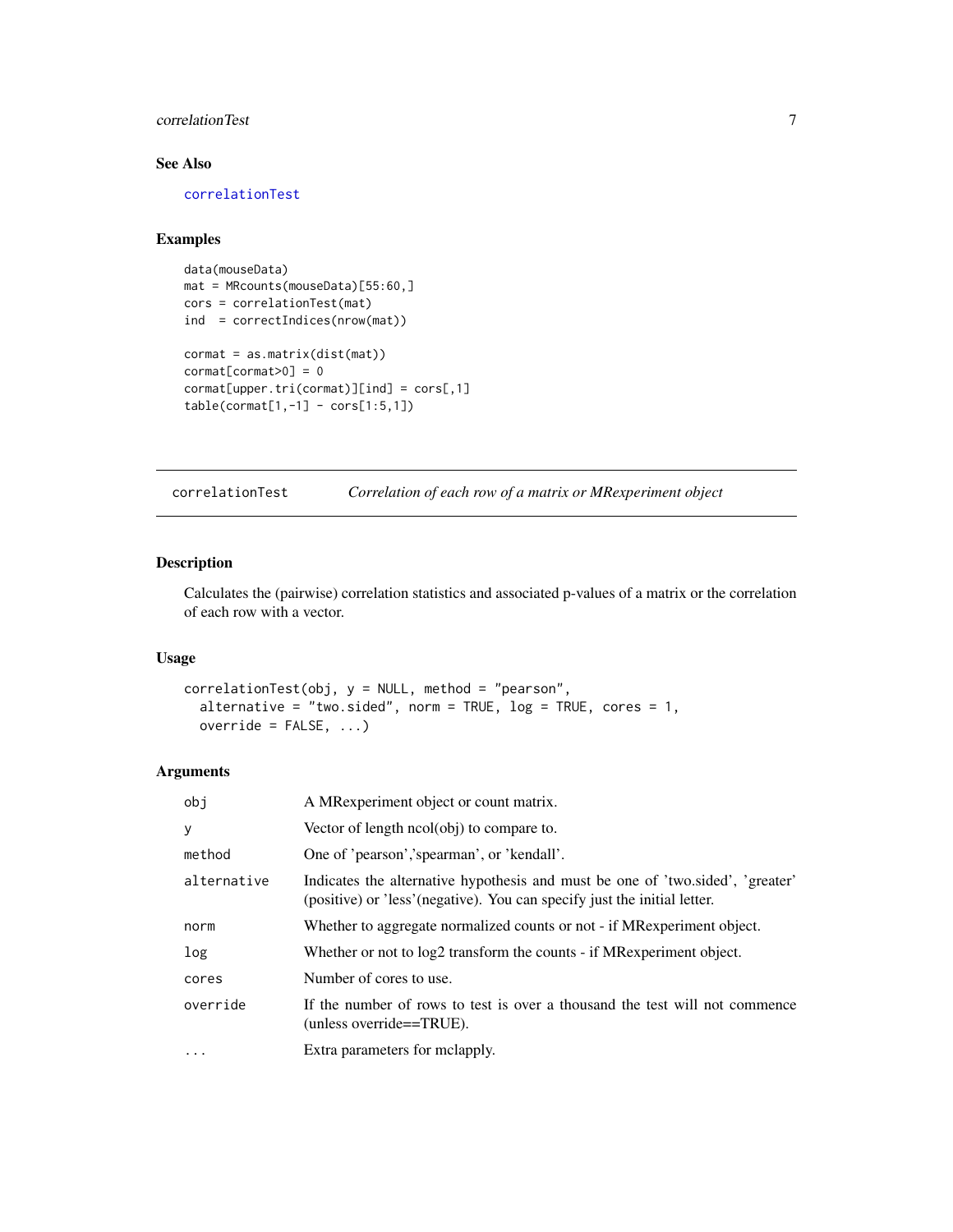# <span id="page-7-0"></span>Value

A matrix of size choose(number of rows, 2) by 2. The first column corresponds to the correlation value. The second column the p-value.

# See Also

[correctIndices](#page-5-1)

#### Examples

```
# Pairwise correlation of raw counts
data(mouseData)
cors = correlationTest(mouseData[1:10,],norm=FALSE,log=FALSE)
head(cors)
mat = MRcounts(mouseData)[1:10,]
cormat = as_matrix(dist(mat)) # Creating a matrixcormat[cormat>0] = 0 # Creating an empty matrix
ind = correctIndices(nrow(mat))
cormat[upper.tri(cormat)][ind] = cors[,1]
table(cormat[1,-1] - cors[1:9,1])# Correlation of raw counts with a vector (library size in this case)
data(mouseData)
cors = correlationTest(mouseData[1:10,],libSize(mouseData),norm=FALSE,log=FALSE)
head(cors)
```
<span id="page-7-1"></span>cumNorm *Cumulative sum scaling normalization*

#### Description

Calculates each column's quantile and calculates the sum up to and including that quantile.

### Usage

```
cumNorm(obj, p = cumNormStatFast(obj))
```
#### Arguments

| obi | An MRexperiment object. |
|-----|-------------------------|
| p   | The pth quantile.       |

# Value

Object with the normalization factors stored as a vector of the sum up to and including a sample's pth quantile.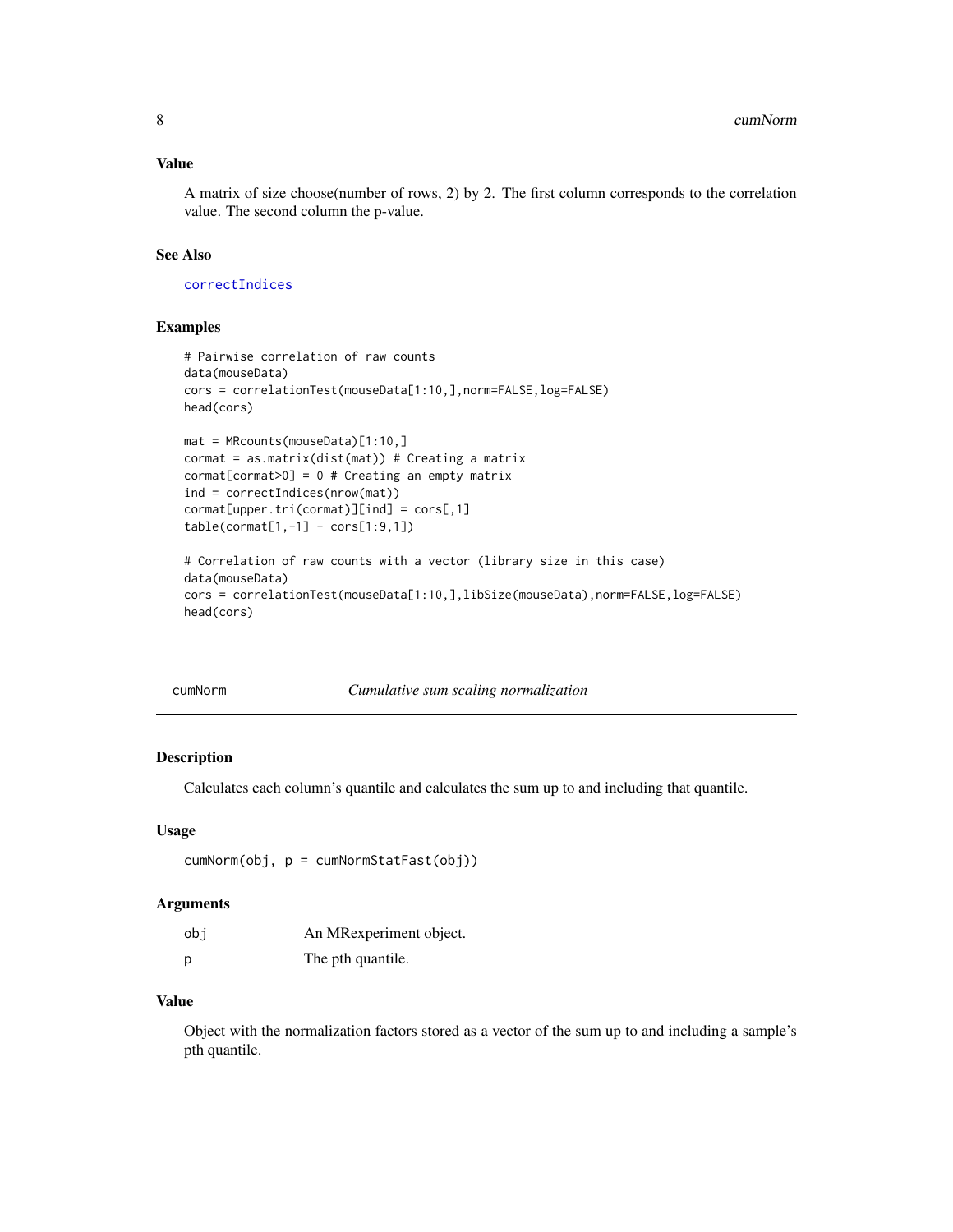# <span id="page-8-0"></span>cumNormMat 9

# See Also

[fitZig](#page-21-1) [cumNormStat](#page-9-1)

#### Examples

```
data(mouseData)
cumNorm(mouseData)
head(normFactors(mouseData))
```
<span id="page-8-1"></span>cumNormMat *Cumulative sum scaling factors.*

# Description

Calculates each column's quantile and calculates the sum up to and including that quantile.

# Usage

cumNormMat(obj, p = cumNormStatFast(obj), sl = 1000)

# Arguments

| obi | A MRexperiment object.                |
|-----|---------------------------------------|
| Ŋ   | The pth quantile.                     |
| sl  | The value to scale by (default=1000). |

# Value

Returns a matrix normalized by scaling counts up to and including the pth quantile.

# See Also

# [fitZig](#page-21-1) [cumNorm](#page-7-1)

```
data(mouseData)
head(cumNormMat(mouseData))
```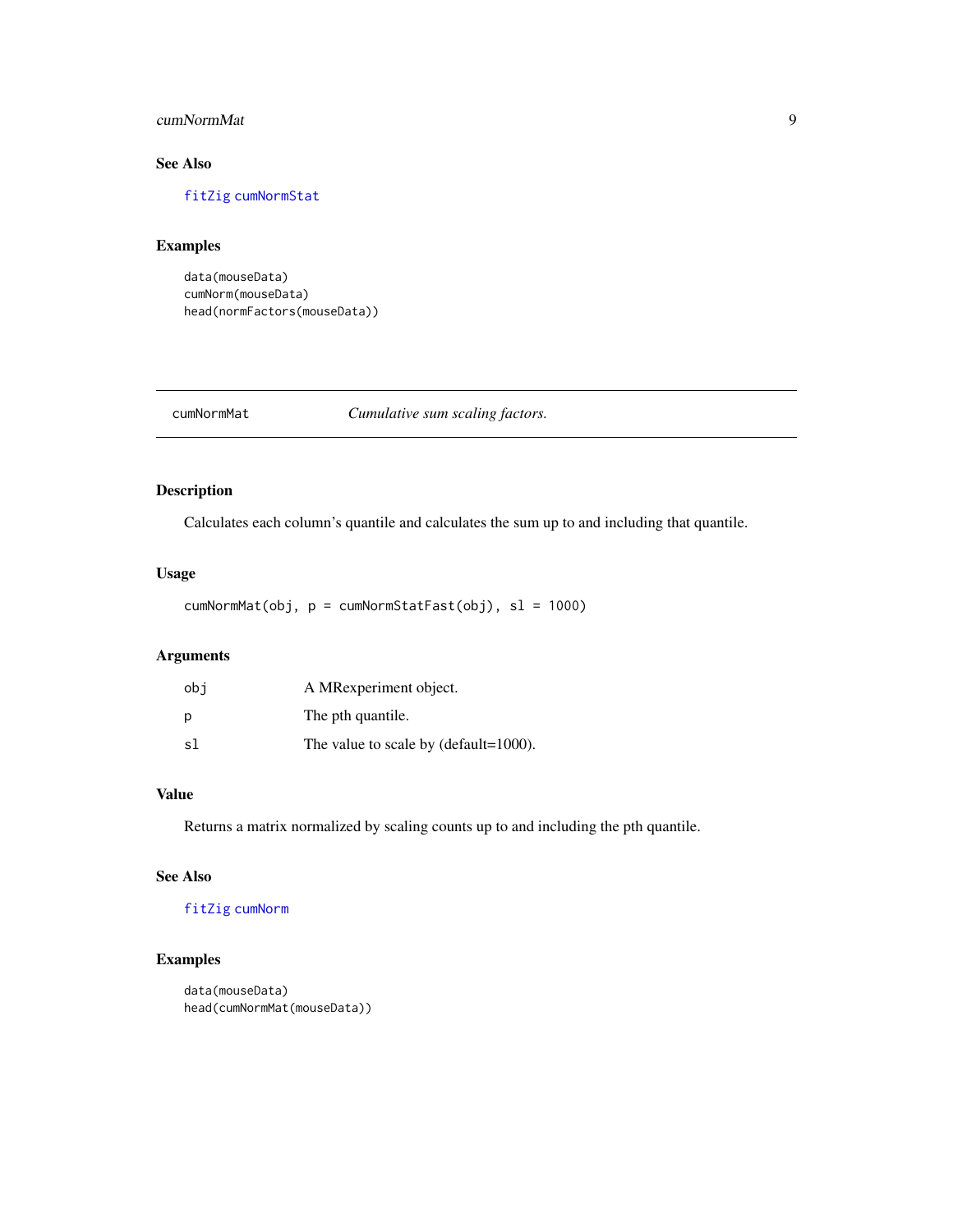<span id="page-9-1"></span><span id="page-9-0"></span>

Calculates the percentile for which to sum counts up to and scale by. cumNormStat might be deprecated one day. Deviates from methods in Nature Methods paper by making use row means for generating reference.

# Usage

```
cumNormStat(obj, qFlag = TRUE, pFlag = FALSE, rel = 0.1, ...)
```
# Arguments

| obj      | A MRexperiment object.                                                                                             |
|----------|--------------------------------------------------------------------------------------------------------------------|
| qFlag    | Flag to either calculate the proper percentile using R's step-wise quantile func-<br>tion or approximate function. |
| pFlag    | Plot the relative difference of the median deviance from the reference.                                            |
| rel      | Cutoff for the relative difference from one median difference from the reference<br>to the next                    |
| $\cdots$ | Applicable if pFlag == TRUE. Additional plotting parameters.                                                       |

# Value

Percentile for which to scale data

# See Also

[fitZig](#page-21-1) [cumNorm](#page-7-1) [cumNormStatFast](#page-10-1)

```
data(mouseData)
p = round(cumNormStat(mouseData,pFlag=FALSE),digits=2)
```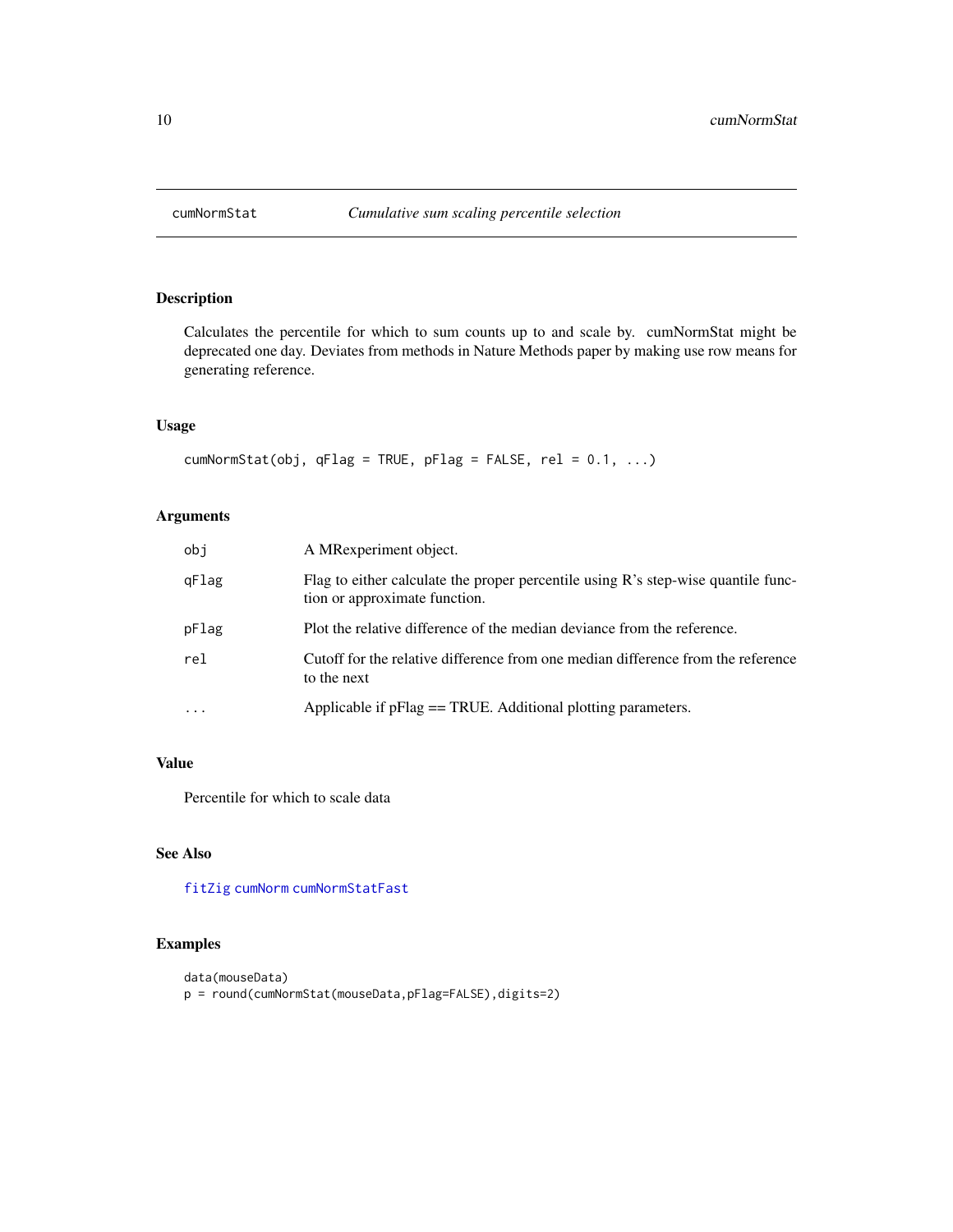<span id="page-10-1"></span><span id="page-10-0"></span>

Calculates the percentile for which to sum counts up to and scale by. Faster version than available in cumNormStat. Deviates from methods described in Nature Methods by making use of ro means for reference.

#### Usage

 $cumNormStatFast(obj, pFlag = FALSE, rel = 0.1, ...)$ 

# Arguments

| obj      | A MRexperiment object.                                                                           |
|----------|--------------------------------------------------------------------------------------------------|
| pFlag    | Plot the median difference quantiles.                                                            |
| rel      | Cutoff for the relative difference from one median difference from the reference<br>to the next. |
| $\cdots$ | Applicable if pFlag = TRUE. Additional plotting parameters.                                      |

# Value

Percentile for which to scale data

#### See Also

[fitZig](#page-21-1) [cumNorm](#page-7-1) [cumNormStat](#page-9-1)

#### Examples

```
data(mouseData)
p = round(cumNormStatFast(mouseData,pFlag=FALSE),digits=2)
```
doCountMStep *Compute the Maximization step calculation for features still active.*

# Description

Maximization step is solved by weighted least squares. The function also computes counts residuals.

#### Usage

```
doCountMStep(z, y, mmCount, stillActive, fit2 = NULL)
```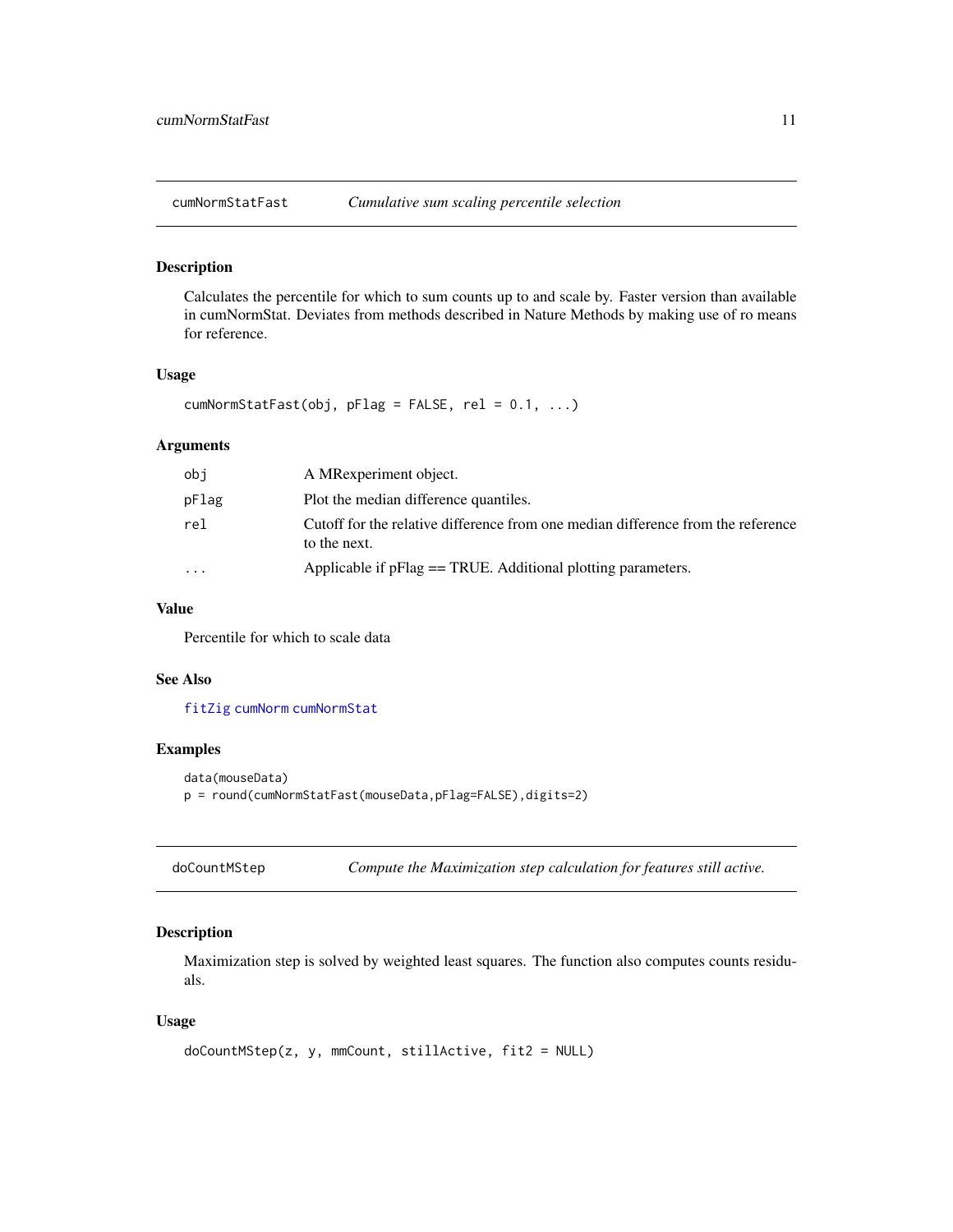#### <span id="page-11-0"></span>Arguments

| z           | Matrix $(m \times n)$ of estimate responsibilities (probabilities that a count comes from<br>a spike distribution at 0). |
|-------------|--------------------------------------------------------------------------------------------------------------------------|
| V           | Matrix (m x n) of count observations.                                                                                    |
| mmCount     | Model matrix for the count distribution.                                                                                 |
| stillActive | Boolean vector of size M, indicating whether a feature converged or not.                                                 |
| fit2        | Previous fit of the count model.                                                                                         |

# Details

Maximum-likelihood estimates are approximated using the EM algorithm where we treat mixture membership \$delta\_ij\$ = 1 if \$y\_ij\$ is generated from the zero point mass as latent indicator variables. The density is defined as  $f_zig(y_ij) = pi_j(S_j)*f_0(y_ij) + (1-pi_j(S_j)) * f_count(y_ij;mu_i,sigma_1^2)$ . The log-likelihood in this extended model is \$(1-delta\_ij) log f\_count(y;mu\_i,sigma\_i^2 )+delta\_ij log pi\_j(s\_j)+(1-delta\_ij)log (1-pi\_j (s\_j))\$. The responsibilities are defined as  $z_j = pr(delta_j) = 1$ | data)\$.

# Value

Update matrix (m x n) of estimate responsibilities (probabilities that a count comes from a spike distribution at 0).

# See Also

[fitZig](#page-21-1)

doEStep *Compute the Expectation step.*

# Description

Estimates the responsibilities  $z_{i} = \frac{z_{i} - z_{i}}{z_{i}}$  cdot  $I_0(y_{i} = y_{i} - z_{i})$  cdot  $I_0(y_{i} = y_{i} + (1 - pi_{i})$  cdot  $f_0(y_{i} = y_{i})$ 

# Usage

```
doEStep(countResiduals, zeroResiduals, zeroIndices)
```
# Arguments

|             | count Residuals Residuals from the count model.                |
|-------------|----------------------------------------------------------------|
|             | zeroResiduals Residuals from the zero model.                   |
| zeroIndices | Index (matrix $m \times n$ ) of counts that are zero/non-zero. |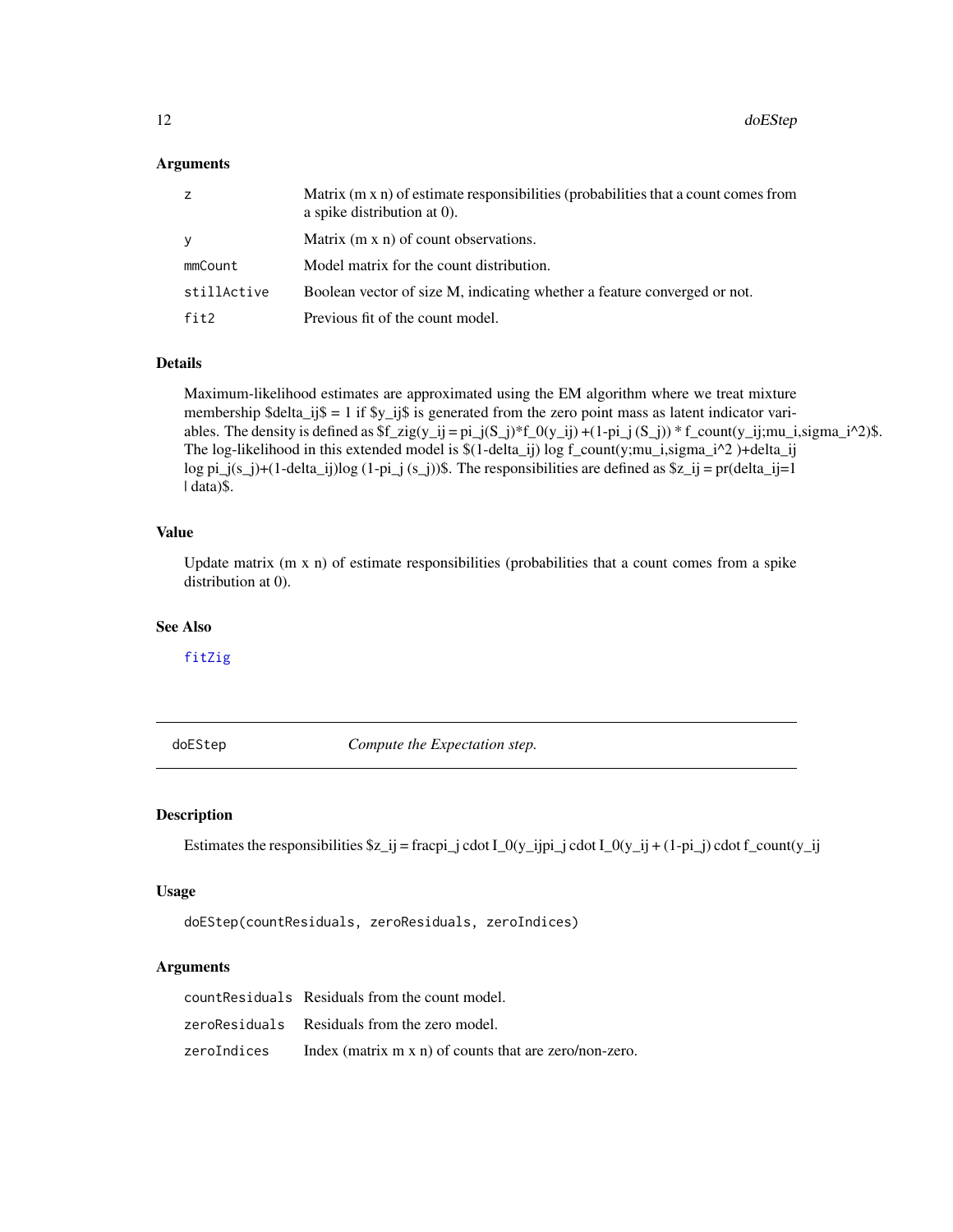#### <span id="page-12-0"></span>doZeroMStep 13

#### Details

Maximum-likelihood estimates are approximated using the EM algorithm where we treat mixture membership \$delta\_ij\$ = 1 if  $y_{ij}$  is generated from the zero point mass as latent indicator variables. The density is defined as  $f_zig(y_ij) = pi_j(S_i)$  cdot  $f_0(y_ij) + (1-pi_j (S_i))$ cdot  $f_{\text{count}}(y_i)$ i;mu\_i,sigma\_i^2)\$. The log-likelihood in this extended model is  $\S(1-\text{delta}_i)$  log  $f_{\text{count}}(y;mu_i,sigma_i^2)$ +delta\_ij log pi\_j(s\_j)+(1-delta\_ij)log (1-pi\_j (sj))\$. The responsibilities are defined as  $\zeta = pr(delta_i = 1 | data)$ .

# Value

Updated matrix (m x n) of estimate responsibilities (probabilities that a count comes from a spike distribution at 0).

#### See Also

[fitZig](#page-21-1)

doZeroMStep *Compute the zero Maximization step.*

#### **Description**

Performs Maximization step calculation for the mixture components. Uses least squares to fit the parameters of the mean of the logistic distribution.  $\$ \_{pi} = \sum\_{i=1}^{n} frac1Mz\_ij  $\$  Maximumlikelihood estimates are approximated using the EM algorithm where we treat mixture membership \$delta ij\$ = 1 if \$y ij\$ is generated from the zero point mass as latent indicator variables. The density is defined as  $f_2zig(y_ij = pi_j(S_i)$  cdot  $f_0(y_ij) + (1-p_i)(S_i)$  count(y\_ij;mu\_i,sigma\_i^2)\$. The log-likelihood in this extended model is  $$(1-delta_i])$  log f\_count(y;mu\_i,sigma\_i^2 )+delta\_ij log pi\_j(s\_j)+(1-delta\_ij)log (1-pi\_j (sj))\$. The responsibilities are defined as  $z_j = pr(delta_j)=1$ | data)\$.

#### Usage

doZeroMStep(z, zeroIndices, mmZero)

#### Arguments

| z           | Matrix $(m \times n)$ of estimate responsibilities (probabilities that a count comes from<br>a spike distribution at 0).                  |
|-------------|-------------------------------------------------------------------------------------------------------------------------------------------|
| zeroIndices | Index (matrix $m \times n$ ) of counts that are zero/non-zero.                                                                            |
| mmZero      | The zero model, the model matrix to account for the change in the number of<br>OTUs observed as a linear effect of the depth of coverage. |

### Value

List of the zero fit (zero mean model) coefficients, variance - scale parameter (scalar), and normalized residuals of length sum(zeroIndices).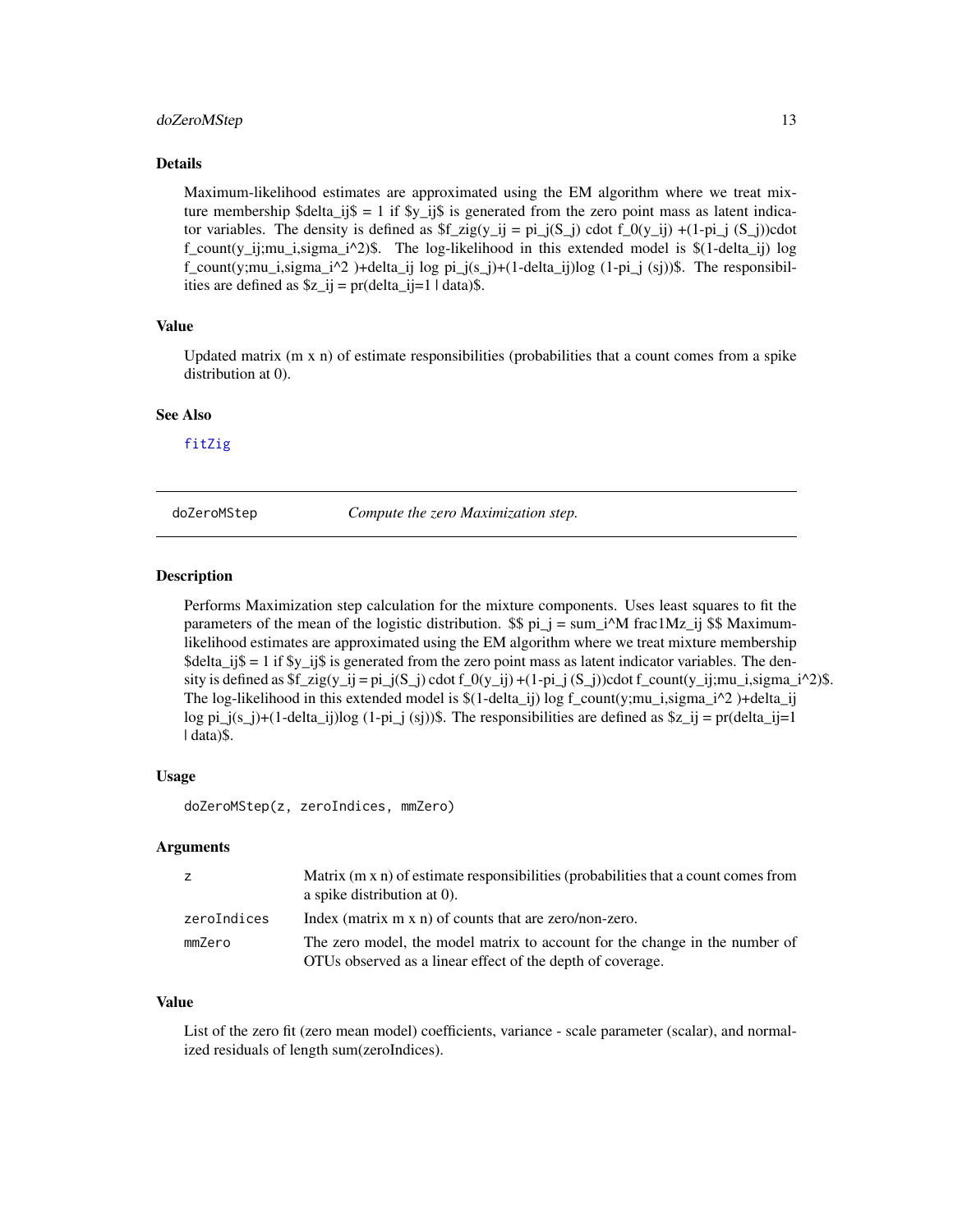# <span id="page-13-0"></span>See Also

[fitZig](#page-21-1)

exportMat *Export the normalized MRexperiment dataset as a matrix.*

# Description

This function allows the user to take a dataset of counts and output the dataset to the user's workspace as a tab-delimited file, etc.

# Usage

```
exportMat(obj, log = TRUE, norm = TRUE, sep = "\t",
  file = "~/Desktop/matrix.tsv")
```
# Arguments

| obi  | A MRexperiment object or count matrix.                                |
|------|-----------------------------------------------------------------------|
| log  | Whether or not to log transform the counts - if MR experiment object. |
| norm | Whether or not to normalize the counts - if MR experiment object.     |
| sep  | Separator for writing out the count matrix.                           |
| file | Output file name.                                                     |

# Value

NA

# See Also

[cumNorm](#page-7-1)

# Examples

# see vignette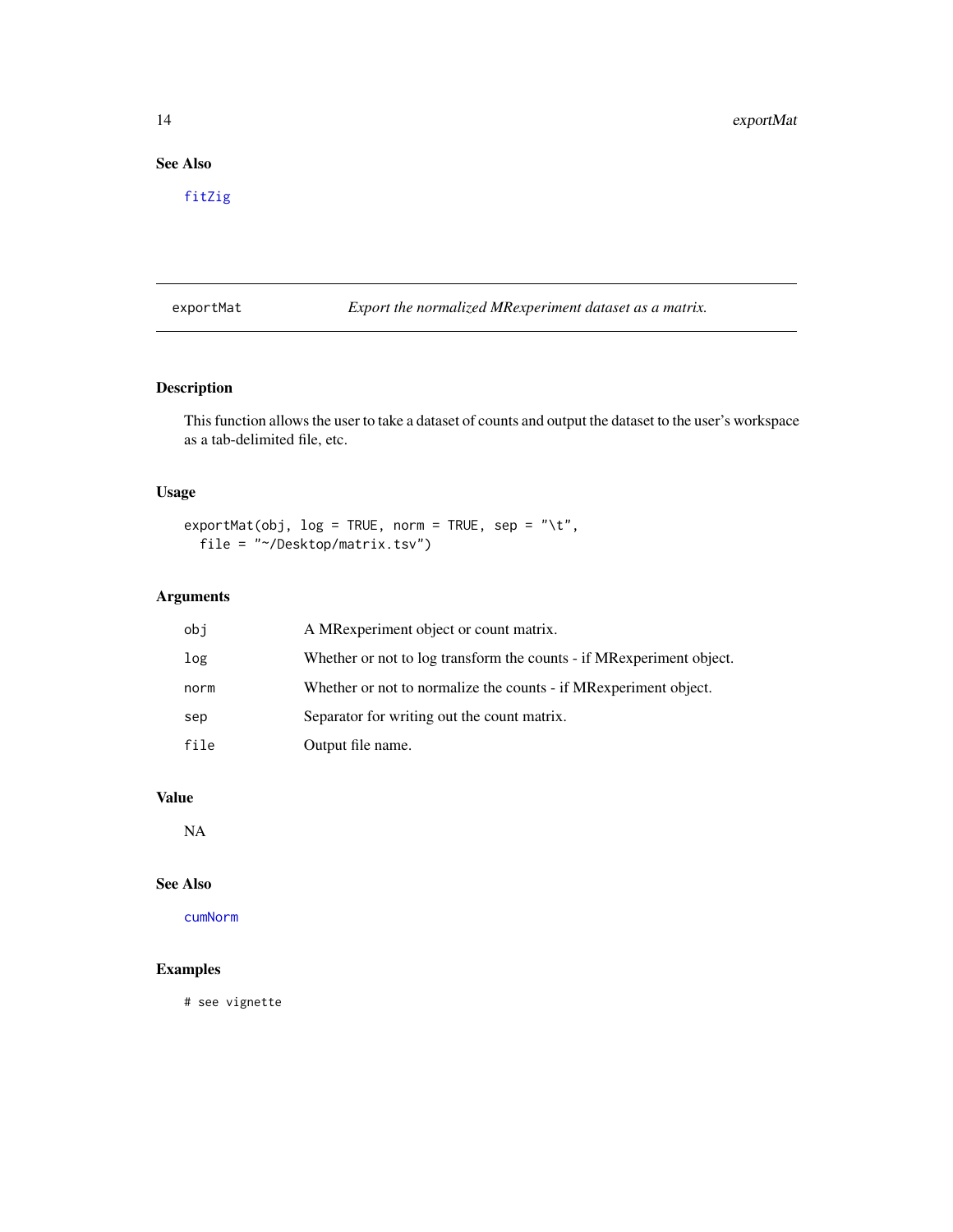<span id="page-14-0"></span>

A matrix of values for each sample. The matrix consists of sample ids, the sample scaling factor, quantile value, the number identified features, and library size (depth of coverage).

#### Usage

```
exportStats(obj, p = cumNormStat(obj), file = "~/Desktop/res.stats.tsv")
```
# Arguments

| obi  | A MRexperiment object with count data.                                                     |
|------|--------------------------------------------------------------------------------------------|
| D    | Quantile value to calculate the scaling factor and quantiles for the various sam-<br>ples. |
| file | Output file name.                                                                          |

### Value

None.

#### See Also

[cumNorm](#page-7-1) [quantile](#page-0-0)

# Examples

# see vignette

expSummary *Access MRexperiment object experiment data*

#### Description

The expSummary vectors represent the column (sample specific) sums of features, i.e. the total number of reads for a sample, libSize and also the normalization factors, normFactor.

# Usage

expSummary(obj)

#### Arguments

obj a MRexperiment object.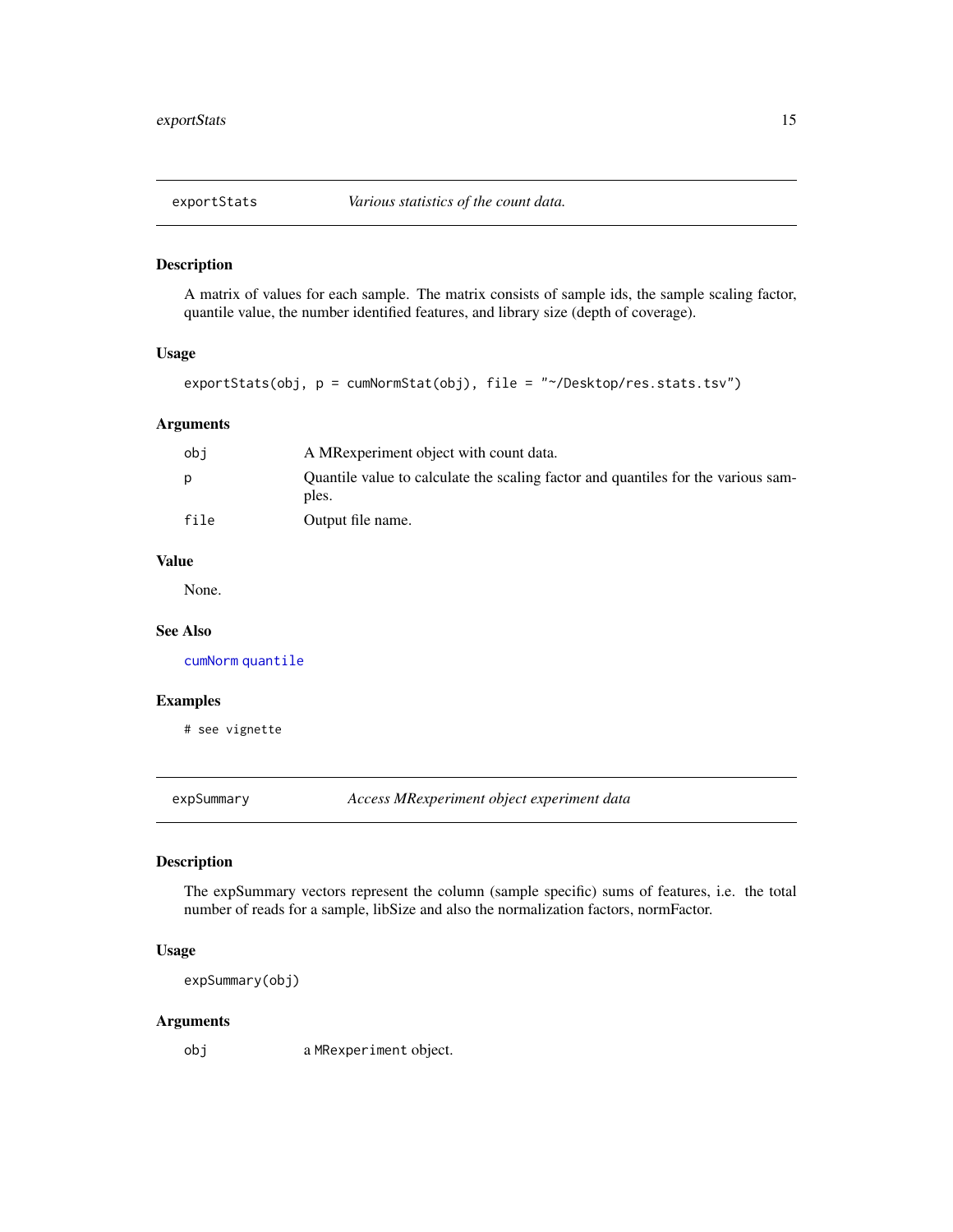# Author(s)

Joseph N. Paulson, jpaulson@umiacs.umd.edu

# Examples

```
data(mouseData)
expSummary(mouseData)
```

| filterData |  |
|------------|--|
|------------|--|

Filter datasets according to no. features present in features with at *least a certain depth.*

# Description

Filter the data based on the number of present features after filtering samples by depth of coverage. There are many ways to filter the object, this is just one way.

# Usage

filterData(obj, present = 1, depth = 1000)

# Arguments

| obi     | A MRexperiment object or count matrix.            |
|---------|---------------------------------------------------|
| present | Features with at least 'present' postive samples. |
| depth   | Sampls with at least this much depth of coverage  |

# Value

A MRexperiment object.

```
data(mouseData)
filterData(mouseData)
```
<span id="page-15-0"></span>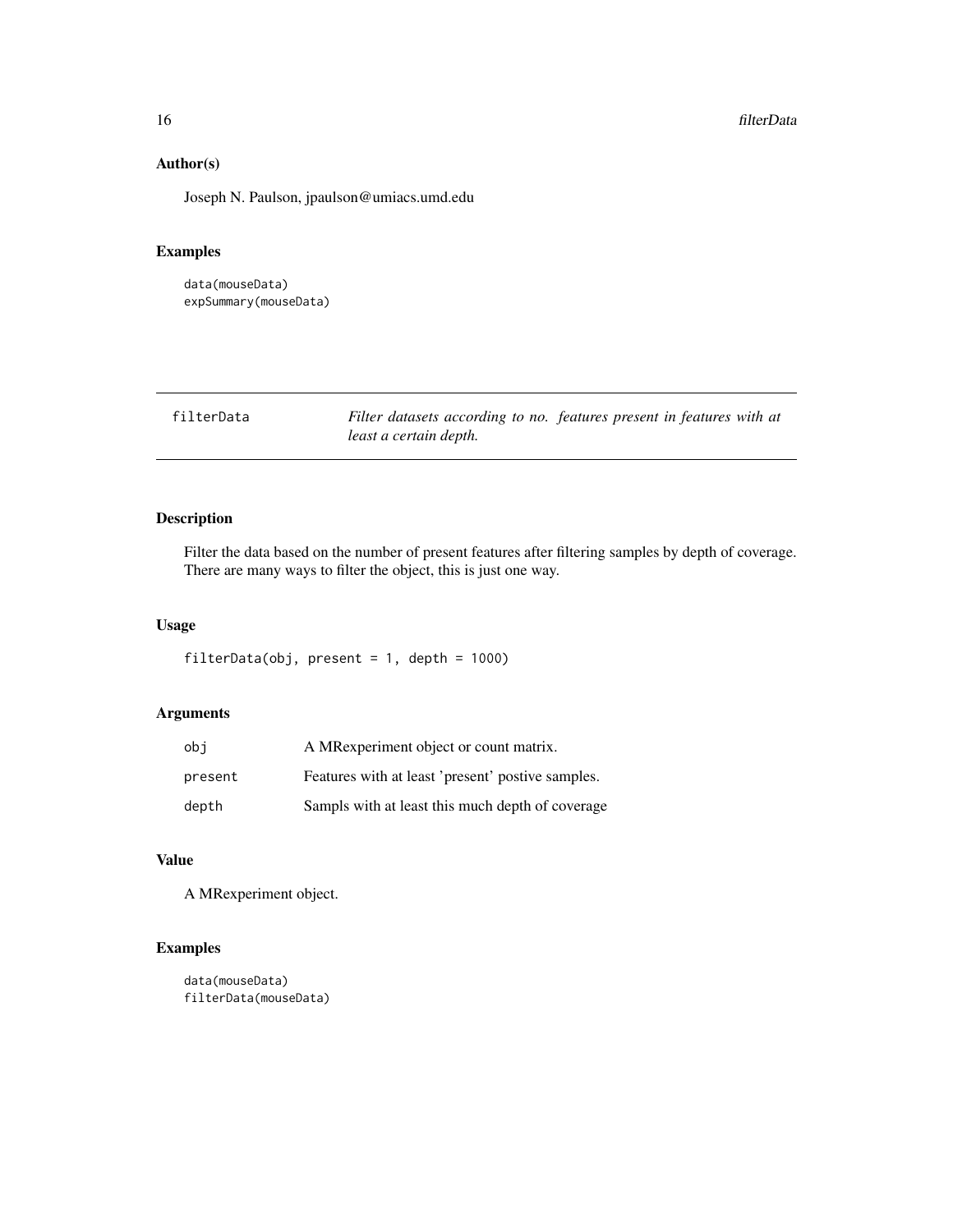<span id="page-16-1"></span><span id="page-16-0"></span>

This function returns a data frame of p-values, odds ratios, lower and upper confidence limits for every row of a matrix. The discovery odds ratio is calculated as using Fisher's exact test on actual counts. The test's hypothesis is whether or not the discovery of counts for a feature (of all counts) is found in greater proportion in a particular group.

#### Usage

```
fitDO(obj, cl, norm = TRUE, log = TRUE, adjust.method = "fdr",
  cores = 1, \ldots)
```
# Arguments

| obj           | A MRexperiment object with a count matrix, or a simple count matrix.                                                                                                         |
|---------------|------------------------------------------------------------------------------------------------------------------------------------------------------------------------------|
| cl            | Group comparison                                                                                                                                                             |
| norm          | Whether or not to normalize the counts - if MR experiment object.                                                                                                            |
| log           | Whether or not to log2 transform the counts - if MR experiment object.                                                                                                       |
| adjust.method | Method to adjust p-values by. Default is "FDR". Options include "holm",<br>"hochberg", "hommel", "bonferroni", "BH", "BY", "fdr", "none". See p. adjust<br>for more details. |
| cores         | Number of cores to use.                                                                                                                                                      |
| .             | Extra options for makeCluster                                                                                                                                                |
|               |                                                                                                                                                                              |

# Value

Matrix of odds ratios, p-values, lower and upper confidence intervals

# See Also

[cumNorm](#page-7-1) [fitZig](#page-21-1) [fitPA](#page-17-1) [fitMeta](#page-17-2)

```
data(lungData)
k = grep("Extraction.Control",pData(lungData)$SampleType)
lungTrim = lungData[,-k]
lungTrim = lungTrim[-which(rowSums(MRcounts(lungTrim)>0)<20),]
res = fitDO(lungTrim,pData(lungTrim)$SmokingStatus);
head(res)
```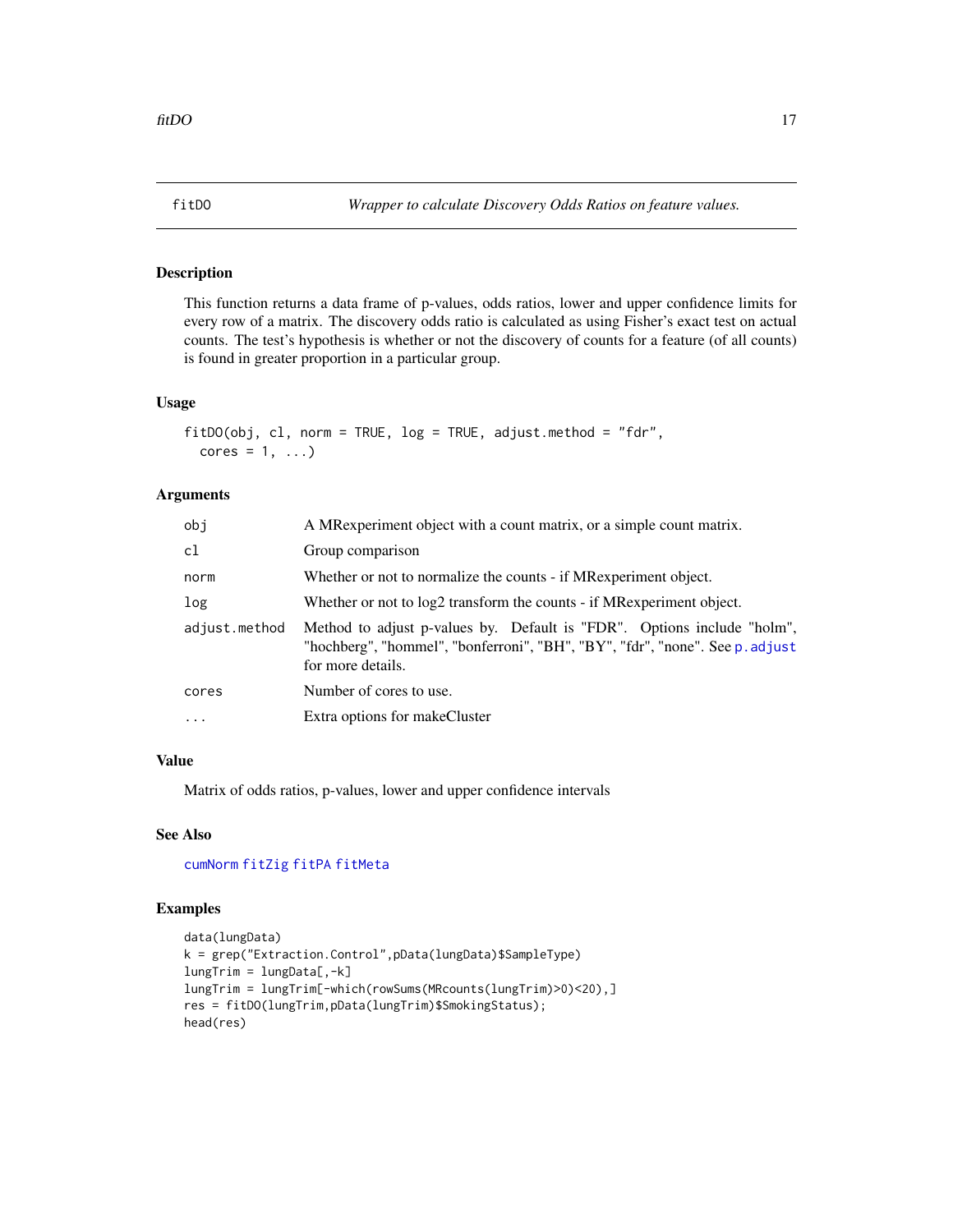Wrapper to perform the permutation test on the t-statistic. This is the original method employed by metastats (for non-sparse large samples). We include CSS normalization though (optional) and log2 transform the data. In this method the null distribution is not assumed to be a t-dist.

# Usage

```
fitMeta(obj, mod, useCSSoffset = TRUE, B = 1000, coef = 2, sl = 1000)
```
# Arguments

| obi          | A MRexperiment object with count data.                                          |
|--------------|---------------------------------------------------------------------------------|
| mod          | The model for the count distribution.                                           |
| useCSSoffset | Boolean, whether to include the default scaling parameters in the model or not. |
| B            | Number of permutations.                                                         |
| coef         | The coefficient of interest.                                                    |
| sl           | The value to scale by (default= $1000$ ).                                       |

# Value

Call made, fit object from lmFit, t-statistics and p-values for each feature.

<span id="page-17-1"></span>

fitPA *Wrapper to run fisher's test on presence/absence of a feature.*

# Description

This function returns a data frame of p-values, odds ratios, lower and upper confidence limits for every row of a matrix.

# Usage

```
fitPA(obj, cl, thres = 0, adjust.method = "fdr", cores = 1, ...)
```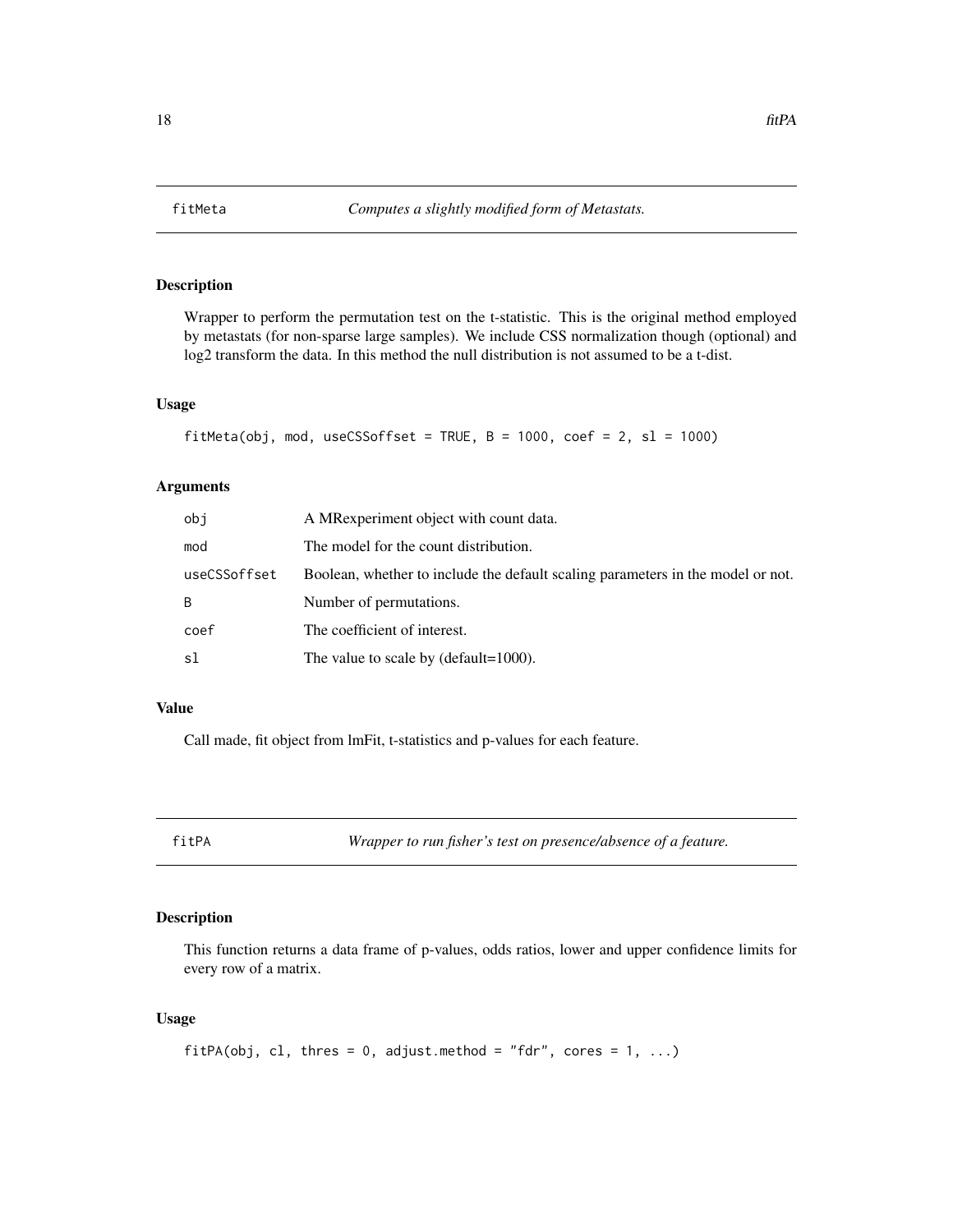# <span id="page-18-0"></span>fitSSTimeSeries 19

# Arguments

| obj           | A MR experiment object with a count matrix, or a simple count matrix.                                                                                                        |
|---------------|------------------------------------------------------------------------------------------------------------------------------------------------------------------------------|
| c1            | Group comparison                                                                                                                                                             |
| thres         | Threshold for defining presence/absence.                                                                                                                                     |
| adjust.method | Method to adjust p-values by. Default is "FDR". Options include "holm",<br>"hochberg", "hommel", "bonferroni", "BH", "BY", "fdr", "none". See p. adjust<br>for more details. |
| cores         | Number of cores to use.                                                                                                                                                      |
| $\cdots$      | Extra parameters for makeCluster                                                                                                                                             |

#### Value

Matrix of odds ratios, p-values, lower and upper confidence intervals

#### See Also

[cumNorm](#page-7-1) [fitZig](#page-21-1) [fitDO](#page-16-1) [fitMeta](#page-17-2)

# Examples

```
data(lungData)
k = grep("Extraction.Control",pData(lungData)$SampleType)
lungTrim = lungData[,-k]
lungTrim = lungTrim[-which(rowSums(MRcounts(lungTrim)>0)<20),]
res = fitPA(lungTrim,pData(lungTrim)$SmokingStatus);
head(res)
```
<span id="page-18-1"></span>fitSSTimeSeries *Discover differentially abundant time intervals using SS-Anova*

# Description

Discover differentially abundant time intervals using SS-Anova

#### Usage

```
fitSSTimeSeries(obj, feature, class, time, id, lvl = NULL, C = 0,
 B = 1000, seed = 123, norm = TRUE, log = TRUE, sl = 1000, ...)
```
#### Arguments

| obi     | metagenomeSeq MRexperiment-class object.                                           |
|---------|------------------------------------------------------------------------------------|
| feature | Name or row of feature of interest.                                                |
| class   | Name of column in phenoData of MRexperiment-class object for class member-<br>hip. |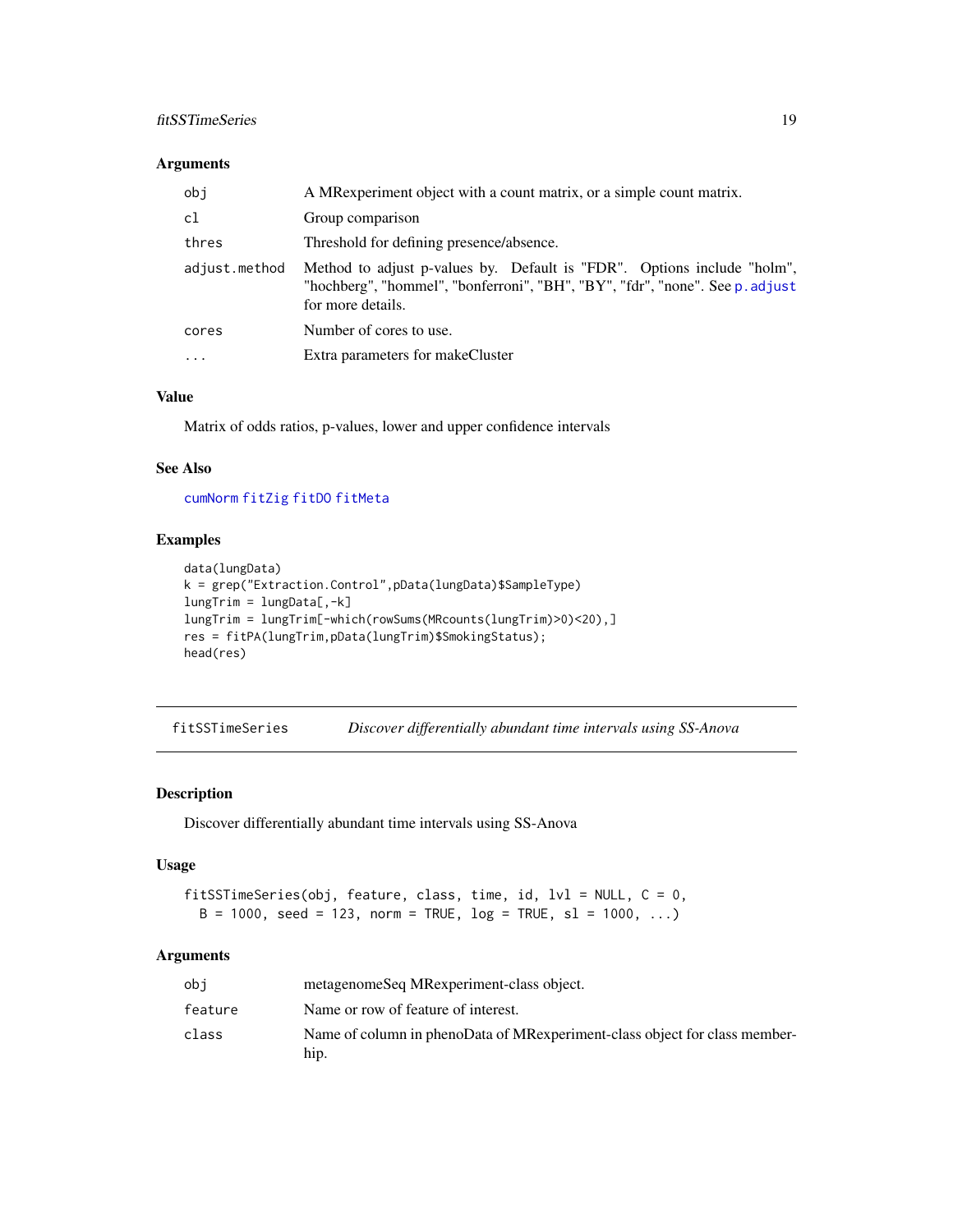| time       | Name of column in phenoData of MRexperiment-class object for relative time.                                          |
|------------|----------------------------------------------------------------------------------------------------------------------|
| id         | Name of column in phenoData of MRexperiment-class object for sample id.                                              |
| 1v1        | Vector or name of column in featureData of MRexperiment-class object for ag-<br>gregating counts (if not OTU level). |
| C          | Value for which difference function has to be larger or smaller than (default 0).                                    |
| B          | Number of permutations to perform                                                                                    |
| seed       | Random-number seed.                                                                                                  |
| norm       | When aggregating counts to normalize or not.                                                                         |
| log        | Log <sub>2</sub> transform.                                                                                          |
| sl         | Scaling value.                                                                                                       |
| $\ddots$ . | Options for ssanova                                                                                                  |

#### Details

Calculate time intervals of interest using SS-Anova fitted models. Fitting is performed uses Smoothing Spline ANOVA (SS-Anova) to find interesting intervals of time. Given observations at different time points for two groups, fitSSTimeSeries calculates a function that models the difference in abundance between two groups across all time. Using permutations we estimate a null distribution of areas for the time intervals of interest and report significant intervals of time. Use of the function for analyses should cite: "Finding regions of interest in high throughput genomics data using smoothing splines" Talukder H, Paulson JN, Bravo HC. (Submitted)

# Value

List of matrix of time point intervals of interest, Difference in abundance area and p-value, fit, area permutations, and call.

A list of objects including:

- timeIntervals Matrix of time point intervals of interest, area of differential abundance, and pvalue.
- data Data frame of abundance, class indicator, time, and id input.
- fit Data frame of fitted values of the difference in abundance, standard error estimates and timepoints interpolated over.
- perm Differential abundance area estimates for each permutation.
- call Function call.

#### See Also

[cumNorm](#page-7-1) [ssFit](#page-50-1) [ssIntervalCandidate](#page-51-1) [ssPerm](#page-52-1) [ssPermAnalysis](#page-52-2) [plotTimeSeries](#page-49-1)

```
data(mouseData)
res = fitSSTimeSeries(obj=mouseData,feature="Actinobacteria",
  class="status",id="mouseID",time="relativeTime",lvl=class,B=10)
```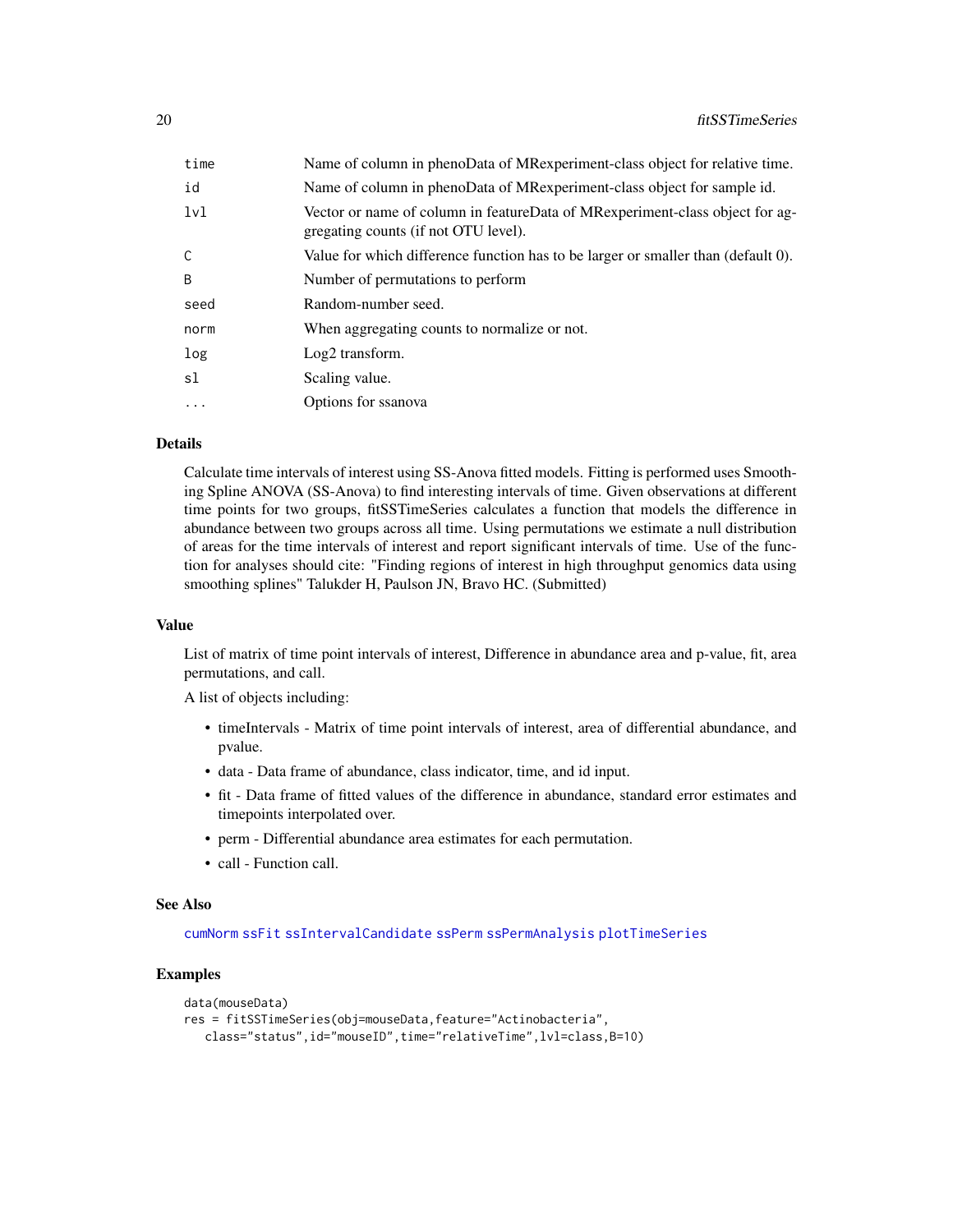<span id="page-20-1"></span><span id="page-20-0"></span>

Discover differentially abundant time intervals

#### Usage

```
fitTimeSeries(obj, feature, class, time, id, method = c("ssanova"),
  1v1 = NULL, C = 0, B = 1000, seed = 123, norm = TRUE, log = TRUE,
  sl = 1000, ...
```
#### Arguments

| obj      | metagenomeSeq MRexperiment-class object.                                                                              |
|----------|-----------------------------------------------------------------------------------------------------------------------|
| feature  | Name or row of feature of interest.                                                                                   |
| class    | Name of column in phenoData of MRexperiment-class object for class member-<br>hip.                                    |
| time     | Name of column in phenoData of MRexperiment-class object for relative time.                                           |
| id       | Name of column in phenoData of MRexperiment-class object for sample id.                                               |
| method   | Method to estimate time intervals of differentially abundant bacteria (only ssanova<br>method implemented currently). |
| lvl      | Vector or name of column in featureData of MRexperiment-class object for ag-<br>gregating counts (if not OTU level).  |
| Ċ        | Value for which difference function has to be larger or smaller than (default 0).                                     |
| B        | Number of permutations to perform                                                                                     |
| seed     | Random-number seed.                                                                                                   |
| norm     | When aggregating counts to normalize or not.                                                                          |
| log      | Log <sub>2</sub> transform.                                                                                           |
| sl       | Scaling value.                                                                                                        |
| $\cdots$ | Options for ssanova                                                                                                   |

#### Details

Calculate time intervals of significant differential abundance. Currently only one method is implemented (ssanova). fitSSTimeSeries is called with method="ssanova". Use of the function for analyses should cite: "Finding regions of interest in high throughput genomics data using smoothing splines" Talukder H, Paulson JN, Bravo HC. (Submitted)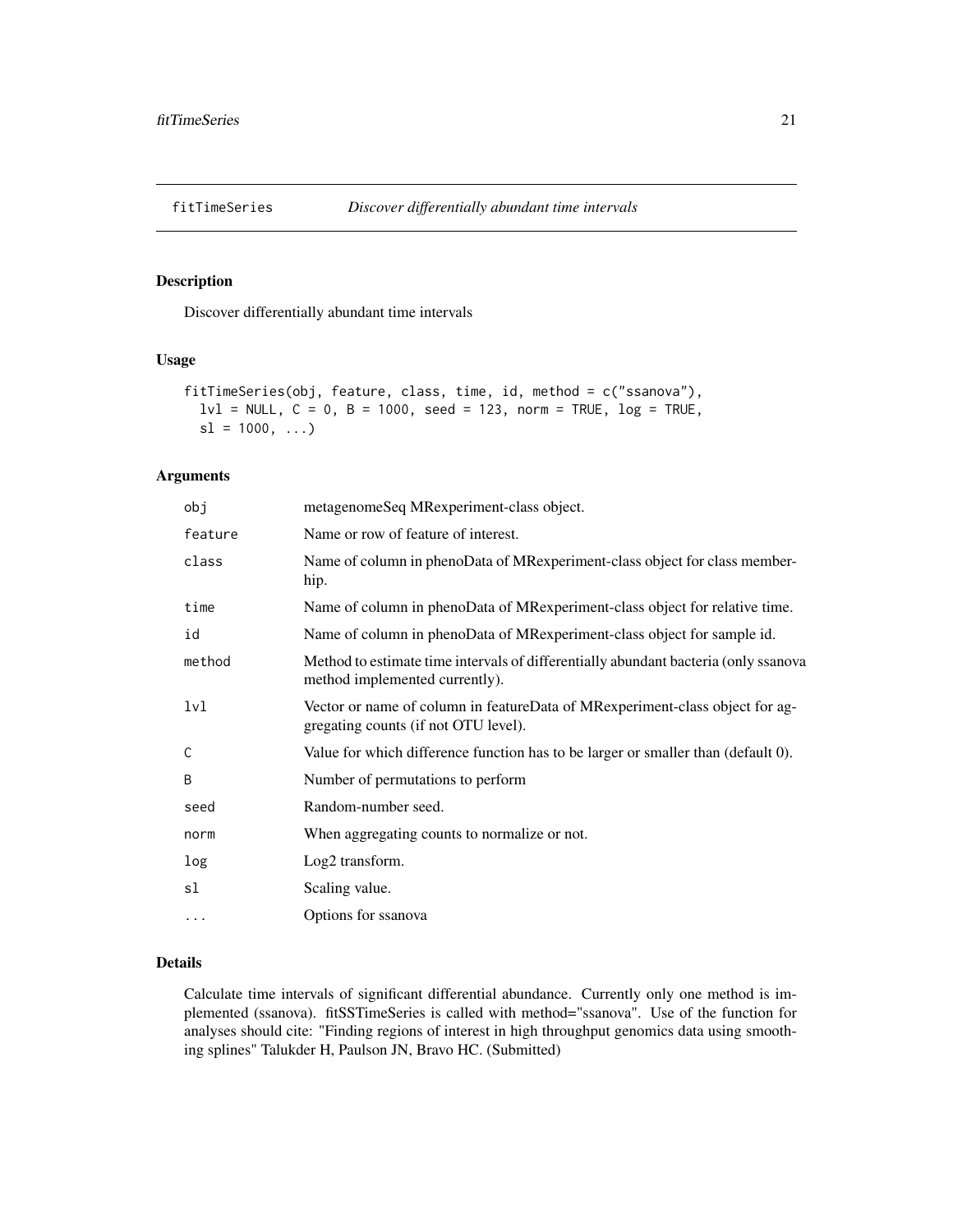#### <span id="page-21-0"></span>Value

List of matrix of time point intervals of interest, Difference in abundance area and p-value, fit, area permutations, and call.

A list of objects including:

- timeIntervals Matrix of time point intervals of interest, area of differential abundance, and pvalue.
- data Data frame of abundance, class indicator, time, and id input.
- fit Data frame of fitted values of the difference in abundance, standard error estimates and timepoints interpolated over.
- perm Differential abundance area estimates for each permutation.
- call Function call.

#### See Also

[cumNorm](#page-7-1) [fitSSTimeSeries](#page-18-1) [plotTimeSeries](#page-49-1)

#### Examples

```
data(mouseData)
res = fitTimeSeries(obj=mouseData,feature="Actinobacteria",
  class="status",id="mouseID",time="relativeTime",lvl=class,B=10)
```
<span id="page-21-1"></span>fitZig *Computes the weighted fold-change estimates and t-statistics.*

# **Description**

Wrapper to actually run the Expectation-maximization algorithm and estimate \$f\_count\$ fits. Maximumlikelihood estimates are approximated using the EM algorithm where we treat mixture membership \$delta\_ij = 1\$ if \$y\_ij\$ is generated from the zero point mass as latent indicator variables. The density is defined as  $f_2 \text{zig}(y_i = pi_j(S_i))^*f_0(y_i) + (1-pi_j (S_i))^* f_0(y_i)$ ; f\_count(y\_ij; mu\_i, sigma\_i^2)\$. The log-likelihood in this extended model is:  $$(1-\delta(1-\delta_1)\log f_{count}(y;mu_i,sigma_i)^2]$ )+delta\_ij log pi\_j(s\_j)+(1-delta\_ij) log (1-pi\_j (s\_j))\$. The responsibilities are defined as  $\overline{3z}$ \_ij =  $pr(delta_i]=1$  | data)\$.

# Usage

```
fitZig(obj, mod, zeroMod = NULL, useCSSoffset = TRUE,
  control = zigControl(), useMixedModel = FALSE, ...)
```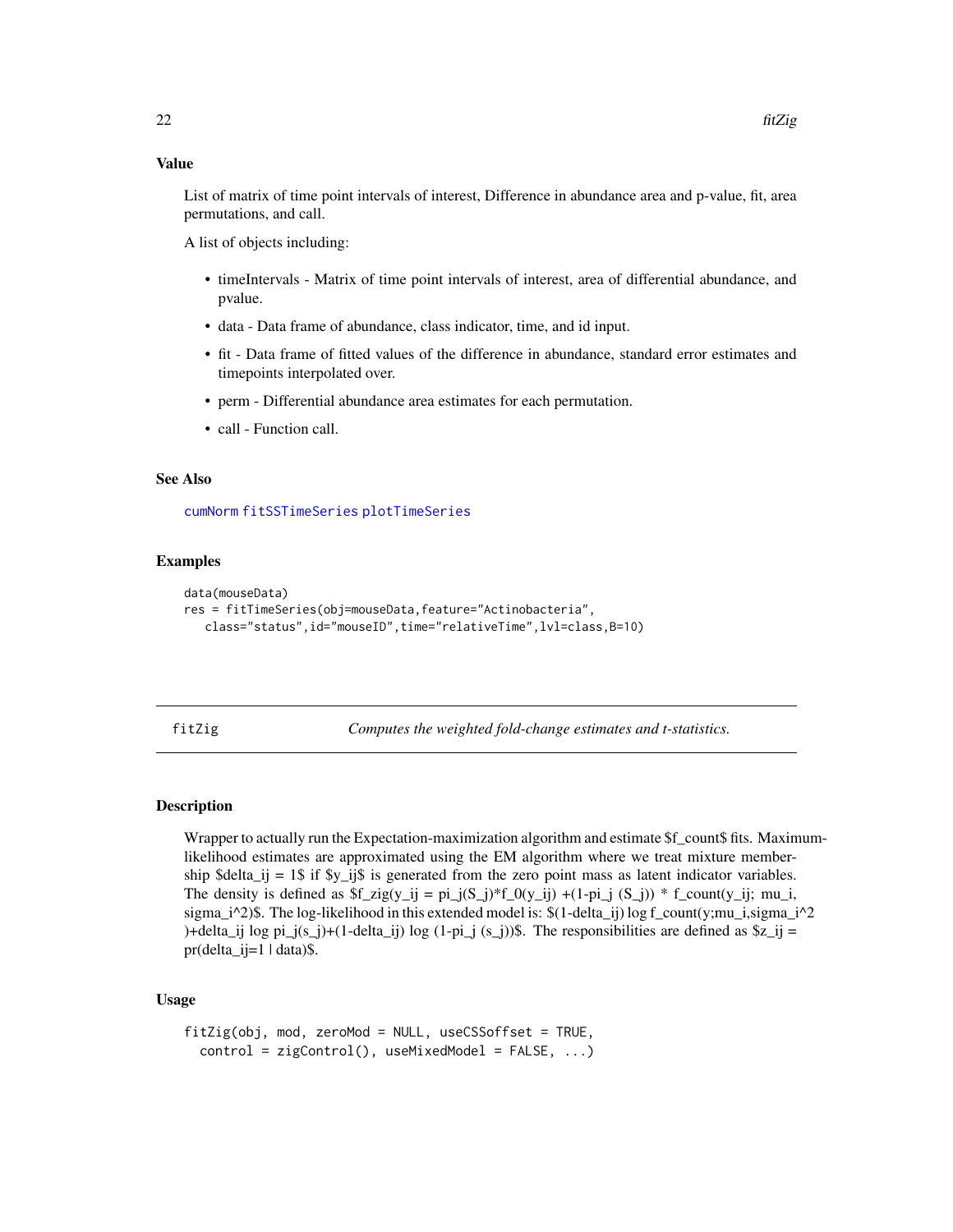#### fitZig 23

# Arguments

| obi           | A MRexperiment object with count data.                                                                                             |
|---------------|------------------------------------------------------------------------------------------------------------------------------------|
| mod           | The model for the count distribution.                                                                                              |
| zeroMod       | The zero model, the model to account for the change in the number of OTUs<br>observed as a linear effect of the depth of coverage. |
| useCSSoffset  | Boolean, whether to include the default scaling parameters in the model or not.                                                    |
| control       | The settings for fitZig.                                                                                                           |
| useMixedModel | Estimate the correlation between duplicate features or replicates using dupli-<br>cateCorrelation.                                 |
| $\ddotsc$     | Additional parameters for duplicateCorrelation.                                                                                    |

#### Value

A list of objects including:

- call the call made to fitZig
- fit 'MLArrayLM' Limma object of the weighted fit
- countResiduals standardized residuals of the fit
- z matrix of the posterior probabilities
- eb output of eBayes, moderated t-statistics, moderated F-statistics, etc
- taxa vector of the taxa names
- counts the original count matrix input
- zeroMod the zero model matrix
- zeroCoef the zero model fitted results
- stillActive convergence
- stillActiveNLL nll at convergence
- dupcor correlation of duplicates

# See Also

# [cumNorm](#page-7-1) [zigControl](#page-55-1)

```
data(lungData)
k = grep("Extraction.Control",pData(lungData)$SampleType)
lungTrim = lungData[, -k]k = which(rowSums(MRcounts(lungTrim)>0)<30)
cumNorm(lungTrim)
lungTrim = lungTrim[-k, ]smokingStatus = pData(lungTrim)$SmokingStatus
mod = model.matrix(~smokingStatus)
settings = zigControl(maxit=1,verbose=FALSE)
fit = fitZig(obj = lungTrim,mod=mod,control=settings)
```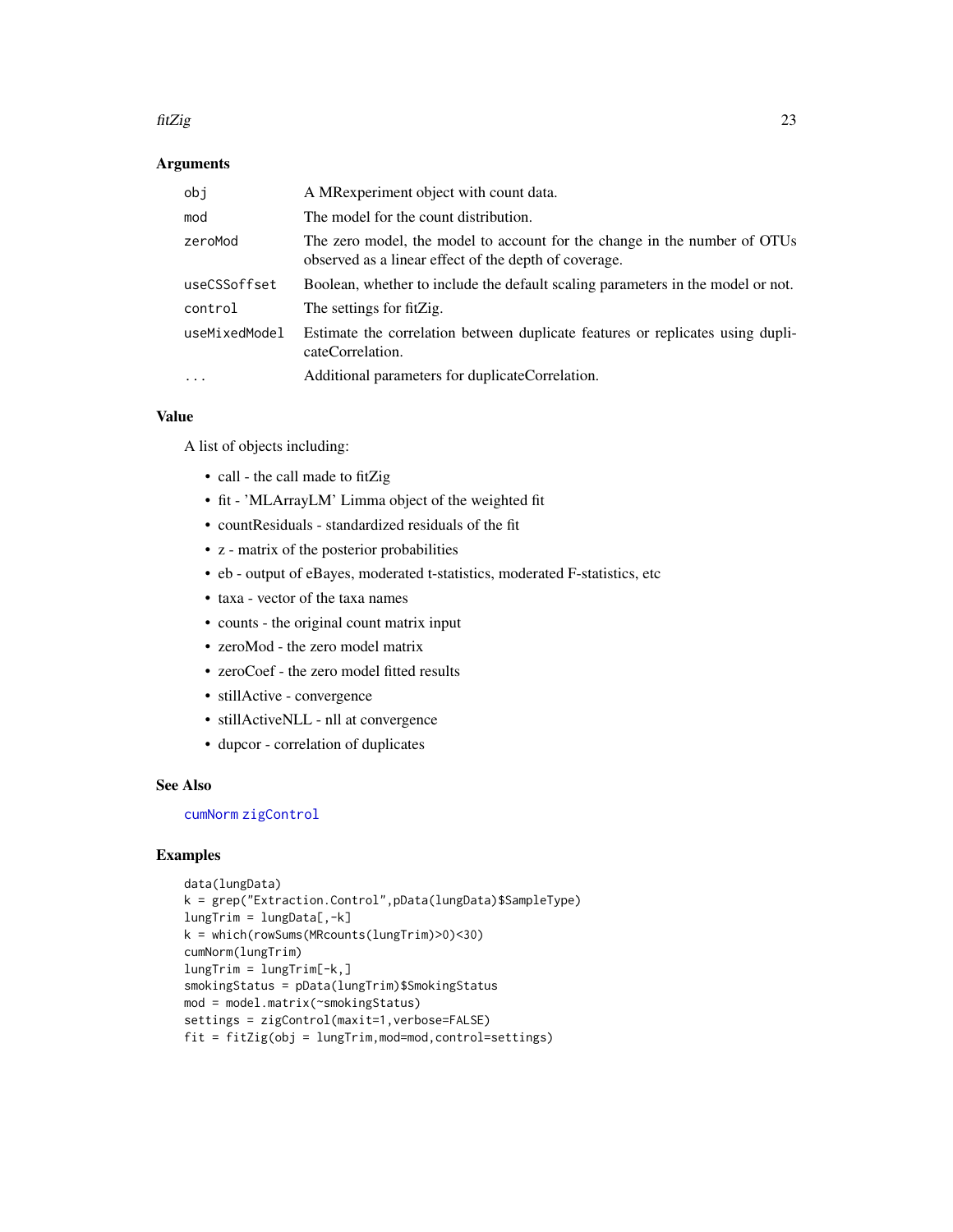<span id="page-23-0"></span>

Calculate density values from a normal:  $f(x) = 1/(sqrt(2 pi) \sigma^2) e^{-((x - mu)^2/2 \sigma^2)}$ . Maximum-likelihood estimates are approximated using the EM algorithm where we treat mixture membership \$deta\_ij\$ = 1 if  $y$ \_ij\$ is generated from the zero point mass as latent indicator variables. The density is defined as  $f_zig(y_ij = pi_j(S_j)$  cdot  $f_0(y_ij) + (1-pi_j (S_j))$ cdot  $f_{\text{count}}(y_i)$ i;mu\_i,sigma\_i^2)\$. The log-likelihood in this extended model is  $\S(1-\text{delta}_i)$  log  $f_{\text{count}}(y;mu_i,sigma_i^2)$ +delta\_ij log pi\_j(s\_j)+(1-delta\_ij)log (1-pi\_j (sj))\$. The responsibilities are defined as  $\zeta = pr(delta_i = 1 | data)$ .

#### Usage

```
getCountDensity(residuals, log = FALSE)
```
#### Arguments

| residuals | Residuals from the count model.                                   |
|-----------|-------------------------------------------------------------------|
| log       | Whether or not we are calculating from a log-normal distribution. |

#### Value

Density values from the count model residuals.

#### See Also

[fitZig](#page-21-1)

| getEpsilon | Calculate the relative difference between iterations of the negative log- |
|------------|---------------------------------------------------------------------------|
|            | likelihoods.                                                              |

#### Description

Maximum-likelihood estimates are approximated using the EM algorithm where we treat mixture membership  $\delta$ delta\_ij $\delta = 1$  if  $\gamma$ \_ij $\delta$  is generated from the zero point mass as latent indicator variables. The log-likelihood in this extended model is  $$(1-\delta(1-\delta_1)\log f_{count}(y;\mu_1,\sigma_1)]^2$ )+delta\_ij log pi\_j(s\_j)+(1-delta\_ij)log (1-pi\_j (sj))\$. The responsibilities are defined as  $\overline{\ }z$ \_ij =  $pr(delta_i)=1$  | data)\$.

#### Usage

getEpsilon(nll, nllOld)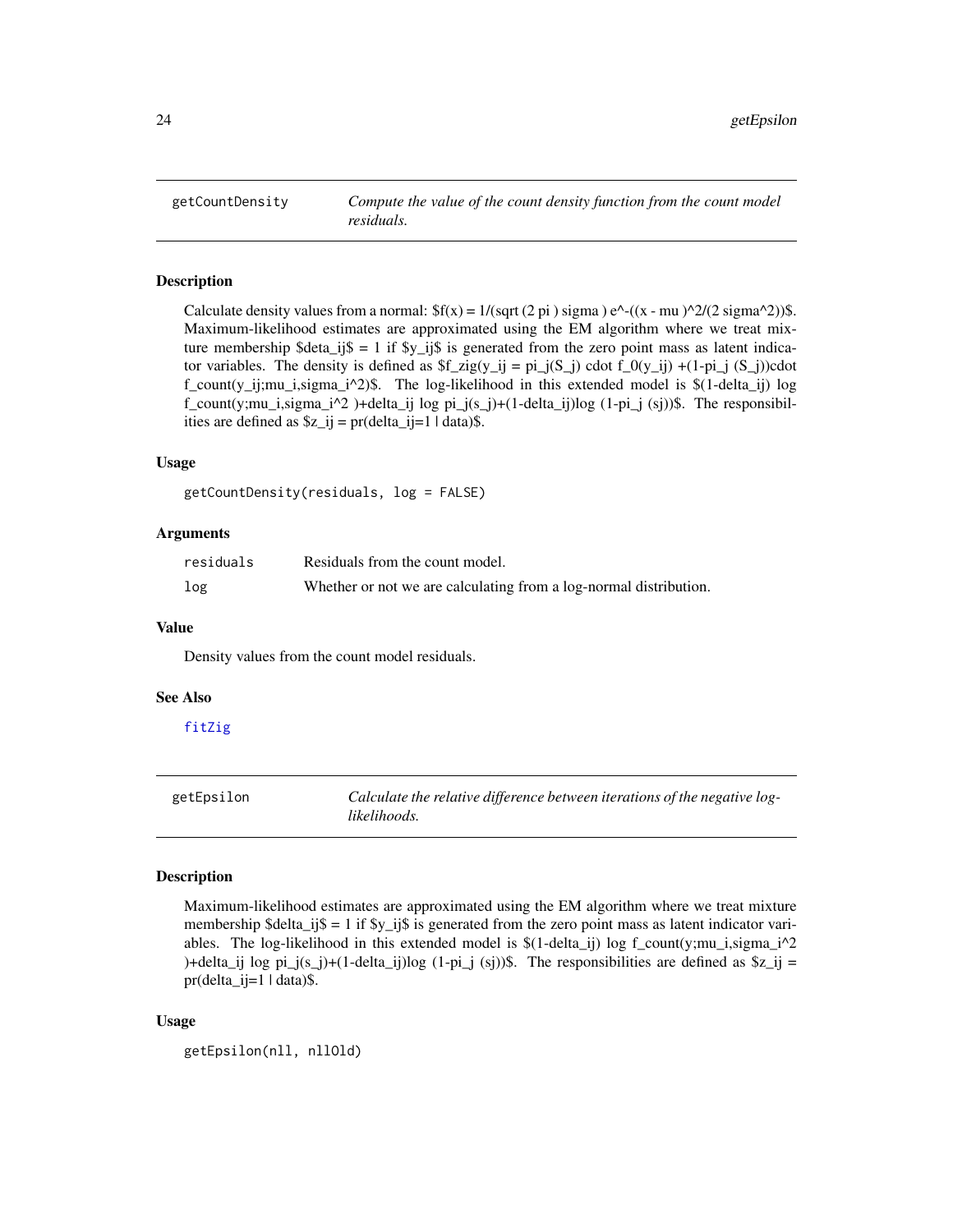#### <span id="page-24-0"></span>**Arguments**

| nll    | Vector of size M with the current negative log-likelihoods.             |
|--------|-------------------------------------------------------------------------|
| nllOld | Vector of size M with the previous iterations negative log-likelihoods. |

# Value

Vector of size M of the relative differences between the previous and current iteration nll.

#### See Also

[fitZig](#page-21-1)

getNegativeLogLikelihoods

*Calculate the negative log-likelihoods for the various features given the residuals.*

# Description

Maximum-likelihood estimates are approximated using the EM algorithm where we treat mixture membership \$delta\_ij\$ = 1 if \$y\_ij\$ is generated from the zero point mass as latent indicator variables. The log-likelihood in this extended model is  $$(1-\delta(1-\delta_1)\log f_{\text{count}})(y;\mu_1,\sigma_2)\sim 1$ )+delta\_ij log pi\_j(s\_j)+(1-delta\_ij)log (1-pi\_j (sj))\$. The responsibilities are defined as  $z_{ij}$  = pr(delta\_ij=1 | data and current values)\$.

# Usage

```
getNegativeLogLikelihoods(z, countResiduals, zeroResiduals)
```
#### Arguments

| Z | Matrix $(m \times n)$ of estimate responsibilities (probabilities that a count comes from<br>a spike distribution at $0$ ). |
|---|-----------------------------------------------------------------------------------------------------------------------------|
|   | count Residuals Residuals from the count model.                                                                             |
|   | zeroResiduals Residuals from the zero model.                                                                                |

#### Value

Vector of size M of the negative log-likelihoods for the various features.

# See Also

[fitZig](#page-21-1)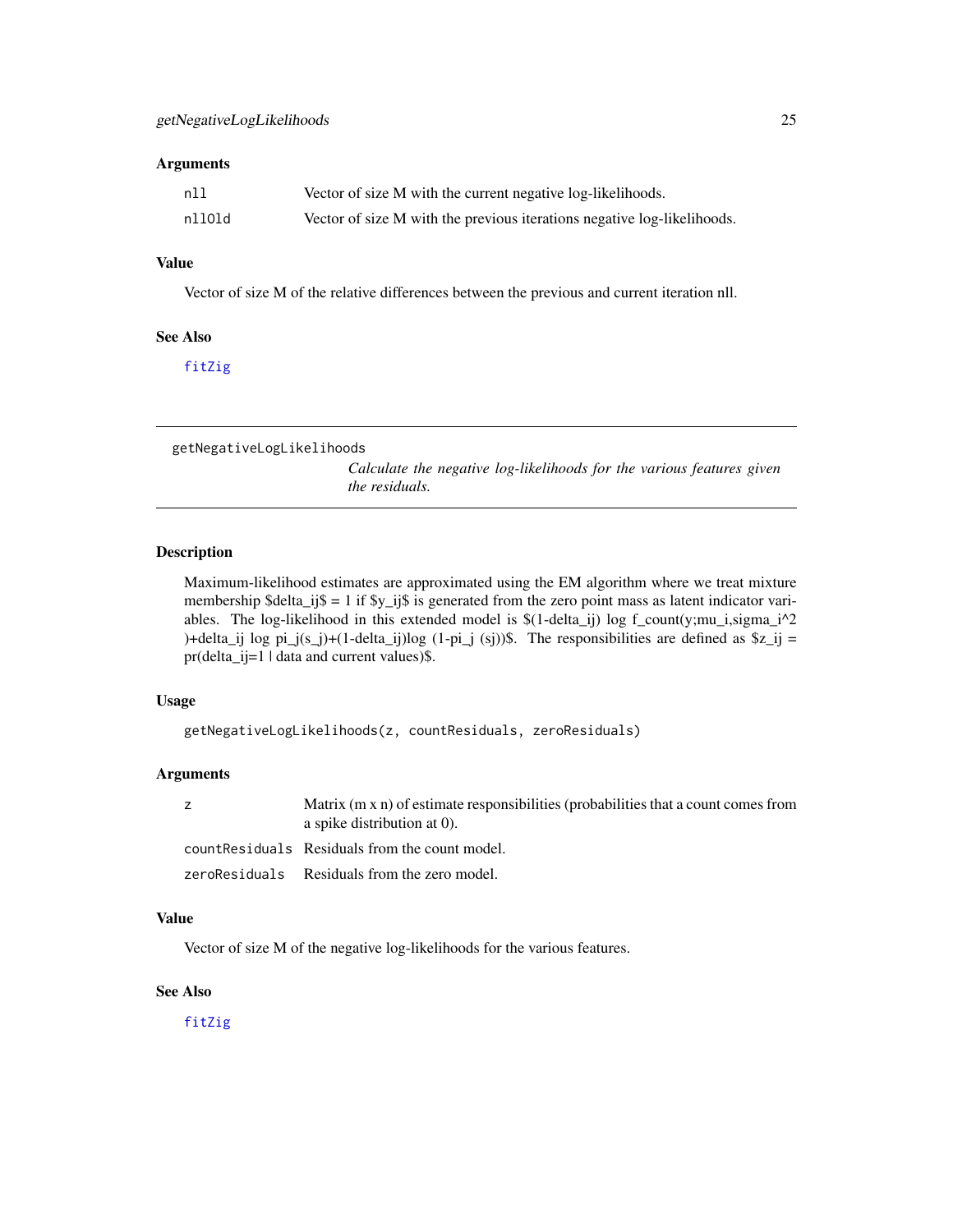<span id="page-25-0"></span>

 $F(x) = 1 / (1 + \exp(-(x-m)/s))$  (the CDF of the logistic distribution). Provides the probability that a real-valued random variable X with a given probability distribution will be found at a value less than or equal to x. The output are the mixture proportions for the samples given the residuals from the zero model.

# Usage

getPi(residuals)

# Arguments

residuals Residuals from the zero model.

# Value

Mixture proportions for each sample.

# See Also

```
fitZig
```

| getZ | Calculate the current Z estimate responsibilities (posterior probabili- |
|------|-------------------------------------------------------------------------|
|      | ties)                                                                   |

#### Description

Calculate the current Z estimate responsibilities (posterior probabilities)

#### Usage

```
getZ(z, zUsed, stillActive, nll, nllUSED)
```
# Arguments

| z           | Matrix (m x n) of estimate responsibilities (probabilities that a count comes from<br>a spike distribution at 0).                                                       |
|-------------|-------------------------------------------------------------------------------------------------------------------------------------------------------------------------|
| zUsed       | Matrix $(m \times n)$ of estimate responsibilities (probabilities that a count comes from<br>a spike distribution at 0) that are actually used (following convergence). |
| stillActive | A vector of size M booleans saying if a feature is still active or not.                                                                                                 |
| nll         | Vector of size M with the current negative log-likelihoods.                                                                                                             |
| nllUSED     | Vector of size M with the converged negative log-likelihoods.                                                                                                           |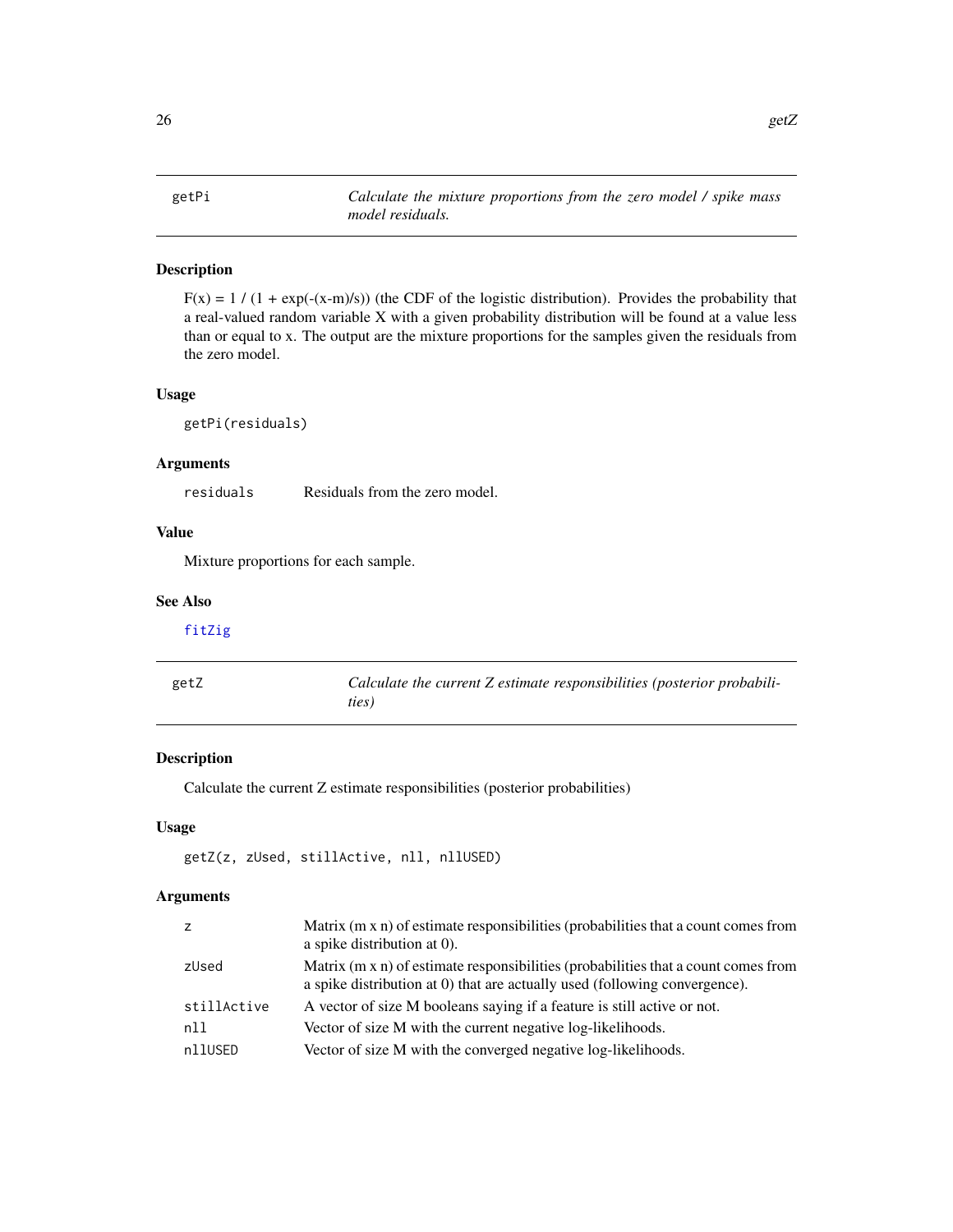# <span id="page-26-0"></span>isItStillActive 27

# Value

A list of updated zUsed and nllUSED.

#### See Also

[fitZig](#page-21-1)

isItStillActive *Function to determine if a feature is still active.*

# Description

In the Expectation Maximization routine features posterior probabilities routinely converge based on a tolerance threshold. This function checks whether or not the feature's negative log-likelihood (measure of the fit) has changed or not.

#### Usage

isItStillActive(eps, tol, stillActive, stillActiveNLL, nll)

# Arguments

| eps         | Vector of size M (features) representing the relative difference between the new<br>nll and old nll.                                  |
|-------------|---------------------------------------------------------------------------------------------------------------------------------------|
| tol         | The threshold tolerance for the difference                                                                                            |
| stillActive | A vector of size M booleans saying if a feature is still active or not.                                                               |
|             | still ActiveNLL A vector of size M recording the negative log-likelihoods of the various features,<br>updated for those still active. |
| n11         | Vector of size M with the current negative log-likelihoods.                                                                           |

# Value

None.

# See Also

[fitZig](#page-21-1)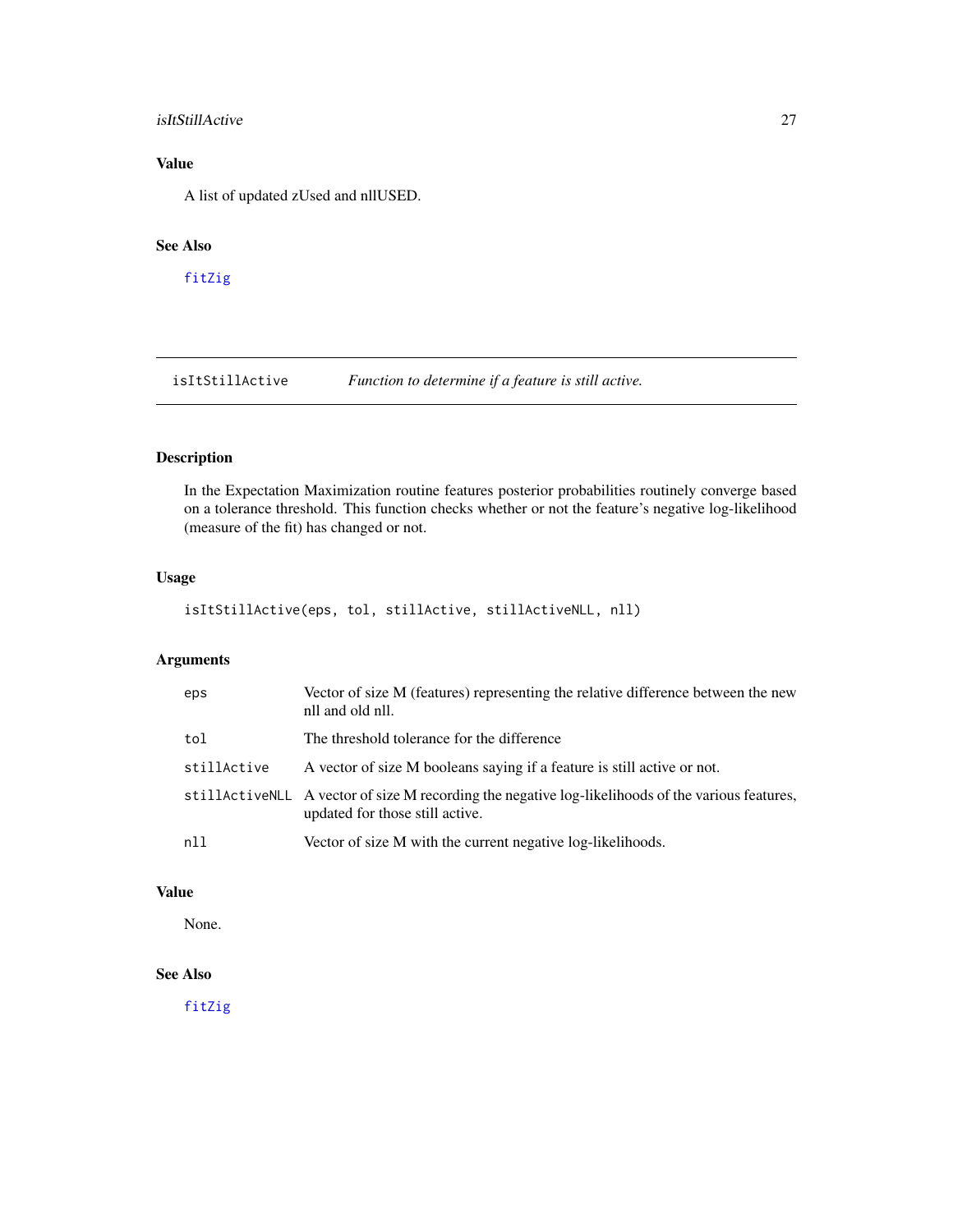<span id="page-27-2"></span><span id="page-27-0"></span>The libSize vector represents the column (sample specific) sums of features, i.e. the total number of reads for a sample or depth of coverage. It is used by [fitZig](#page-21-1).

#### Usage

libSize(obj)

# Arguments

obj a MRexperiment object.

# Author(s)

Joseph N. Paulson, jpaulson@umiacs.umd.edu

# Examples

```
data(lungData)
head(libSize(lungData))
```
#### <span id="page-27-1"></span>load\_biom *Load objects organized in the Biome format.*

# Description

Wrapper to load Biome formatted object.

### Usage

load\_biom(file)

#### Arguments

file The biome object filepath.

# Value

A MRexperiment object.

#### See Also

[load\\_meta](#page-28-1) [load\\_phenoData](#page-29-1) [newMRexperiment](#page-38-1) [biom2MRexperiment](#page-3-1)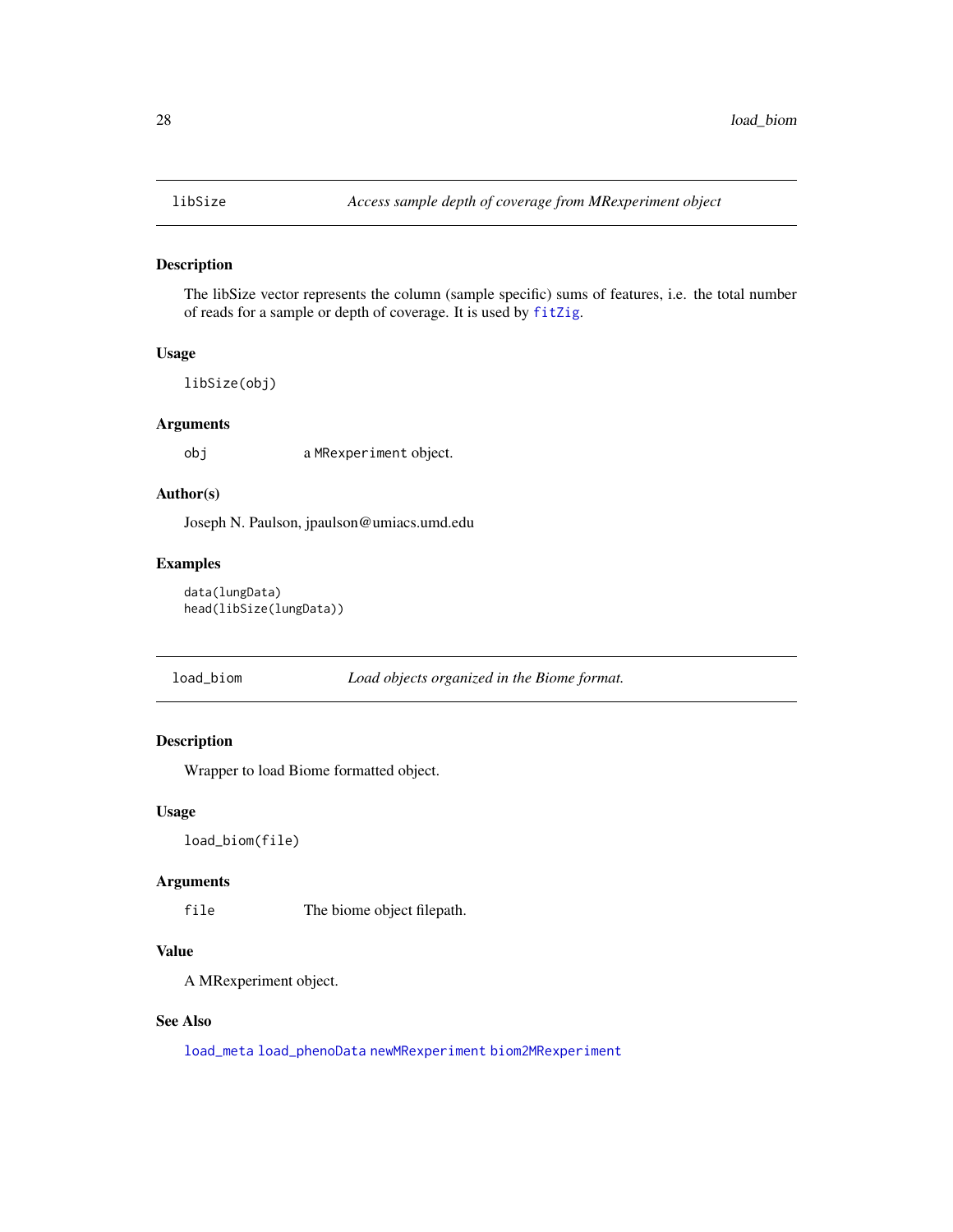# <span id="page-28-0"></span>load\_meta 29

# Examples

```
#library(biom)
#rich_dense_file = system.file("extdata", "rich_dense_otu_table.biom", package = "biom")
#x = load_biome(rich_dense_file)
#x
```
<span id="page-28-1"></span>

load\_meta *Load a count dataset associated with a study.*

# Description

Load a matrix of OTUs in a tab delimited format

# Usage

 $load\_meta(file, sep = " \t' \t'')$ 

# Arguments

| file | Path and filename of the actual data file. |
|------|--------------------------------------------|
| sep  | File delimiter.                            |

# Value

A list with objects 'counts' and 'taxa'.

# See Also

[load\\_phenoData](#page-29-1)

```
dataDirectory <- system.file("extdata", package="metagenomeSeq")
lung = load_meta(file.path(dataDirectory,"CHK_NAME.otus.count.csv"))
```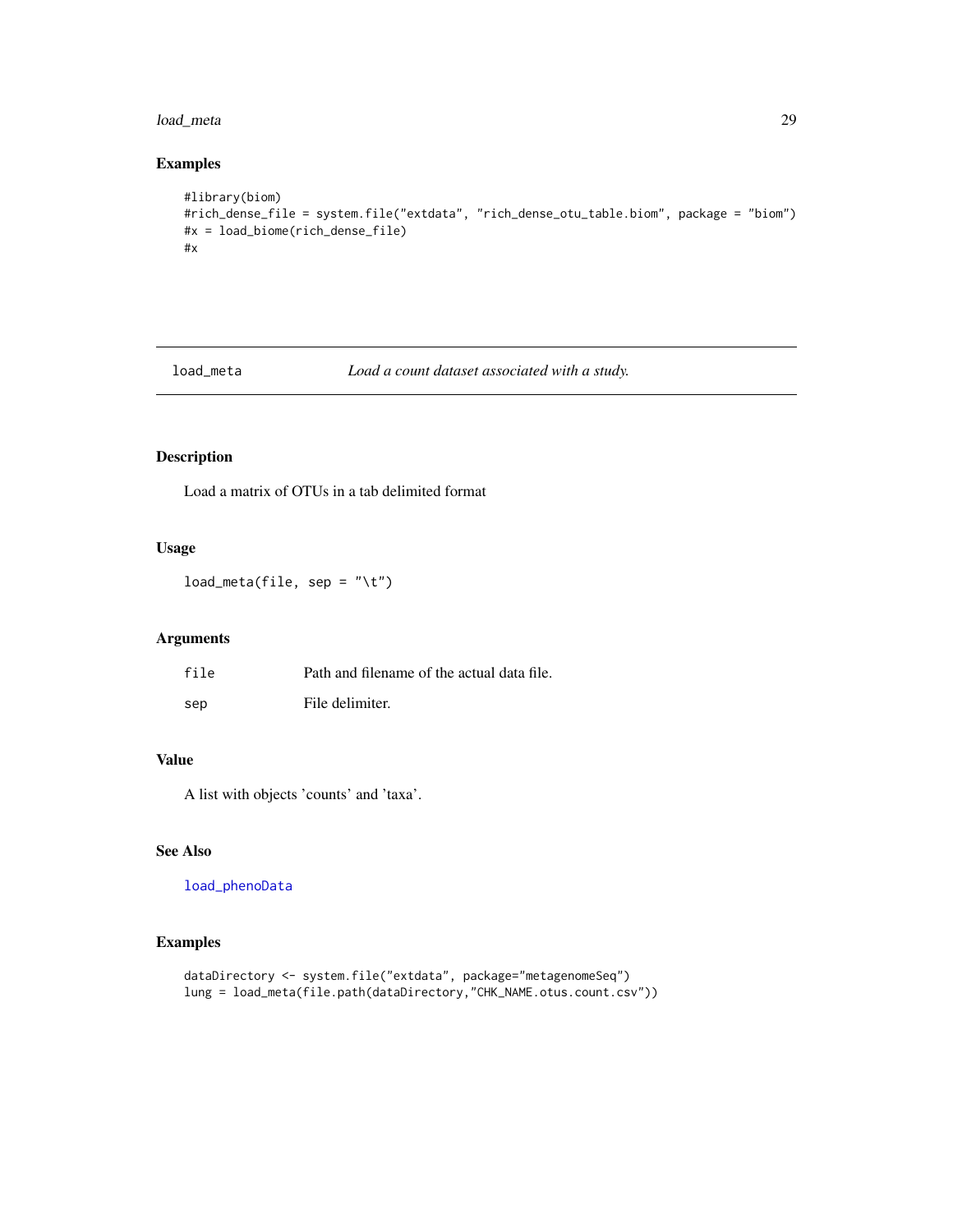<span id="page-29-0"></span>

Load a matrix of OTUs in Qiime's format

# Usage

```
load_metaQ(file)
```
# Arguments

file Path and filename of the actual data file.

#### Value

An list with 'counts' containing the count data, 'taxa' containing the otu annotation, and 'otus'.

# See Also

[load\\_meta](#page-28-1) [load\\_phenoData](#page-29-1)

# Examples

# see vignette

<span id="page-29-1"></span>load\_phenoData *Load a clinical/phenotypic dataset associated with a study.*

#### Description

Load a matrix of metadata associated with a study.

#### Usage

```
load_phenoData(file, tran = FALSE, sep = "\t")
```
# Arguments

| file | Path and filename of the actual clinical file.                                                               |
|------|--------------------------------------------------------------------------------------------------------------|
| tran | Boolean. If the covariates are along the columns and samples along the rows,<br>then tran should equal TRUE. |
| sep  | The separator for the file.                                                                                  |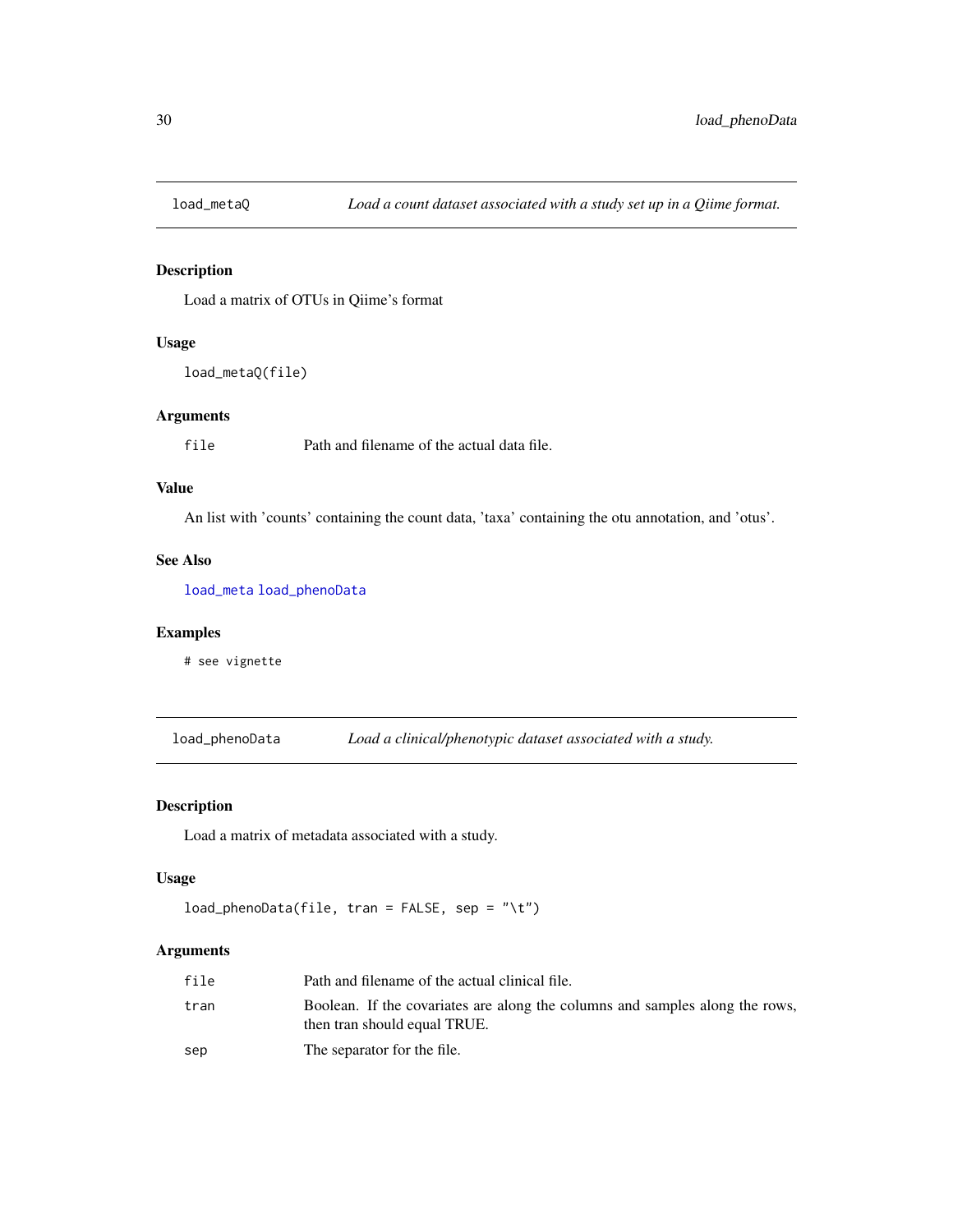#### <span id="page-30-0"></span>lungData 31

# Value

The metadata as a dataframe.

# See Also

[load\\_meta](#page-28-1)

# Examples

# see vignette

lungData *OTU abundance matrix of samples from a smoker/non-smoker study*

# Description

This is a list with a matrix of OTU counts,otu names, taxa annotations for each OTU, and phenotypic data. Samples along the columns and OTUs along the rows.

# Usage

lungData

# Format

A list of OTU matrix, taxa, otus, and phenotypes

# References

http://www.ncbi.nlm.nih.gov/pubmed/21680950

makeLabels *Function to make labels simpler*

#### Description

Beginning to transition to better axes for plots

# Usage

```
makeLabels(x = "samples", y = "abundance", norm, log)
```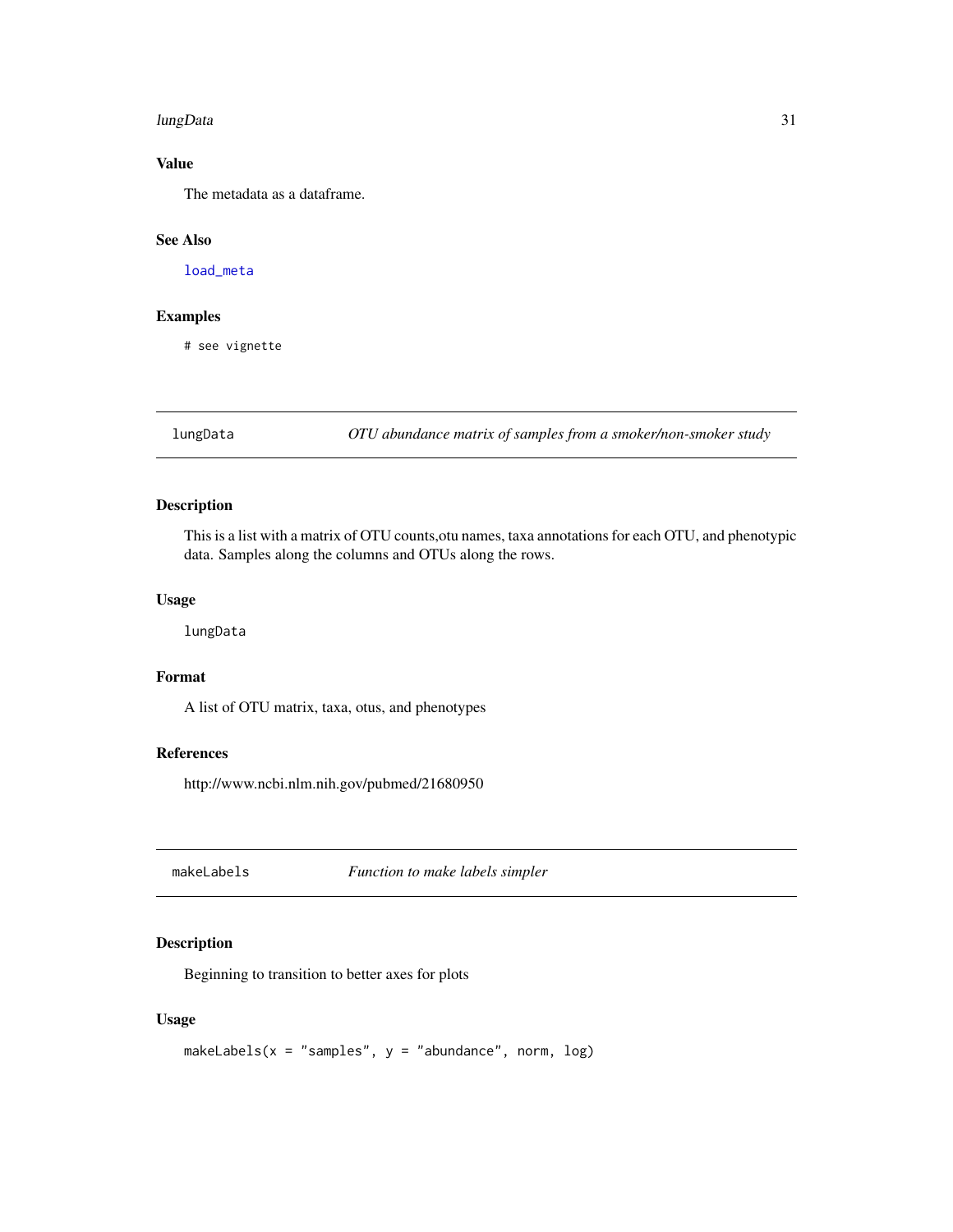#### Arguments

| x    | string for the x-axis   |
|------|-------------------------|
| v    | string for the y-axis   |
| norm | is the data normalized? |
| log  | is the data logged?     |

# Value

vector of x,y labels

mouseData *OTU abundance matrix of mice samples from a diet longitudinal study*

#### Description

This is a list with a matrix of OTU counts, taxa annotations for each OTU, otu names, and vector of phenotypic data. Samples along the columns and OTUs along the rows.

#### Usage

mouseData

#### Format

A list of OTU matrix, taxa, otus, and phenotypes

# References

http://www.ncbi.nlm.nih.gov/pmc/articles/PMC2894525/

<span id="page-31-1"></span>MRcoefs *Table of top-ranked microbial marker gene from linear model fit*

# Description

Extract a table of the top-ranked features from a linear model fit. This function will be updated soon to provide better flexibility similar to limma's topTable.

#### Usage

```
MRcoeffs(obj, by = 2, coeff = NULL, number = 10, taxa = obj$taxa,uniqueNames = FALSE, adjust.method = "fdr", group = 0, eff = 0,
  numberEff = FALSE, counts = 0, file = NULL)
```
<span id="page-31-0"></span>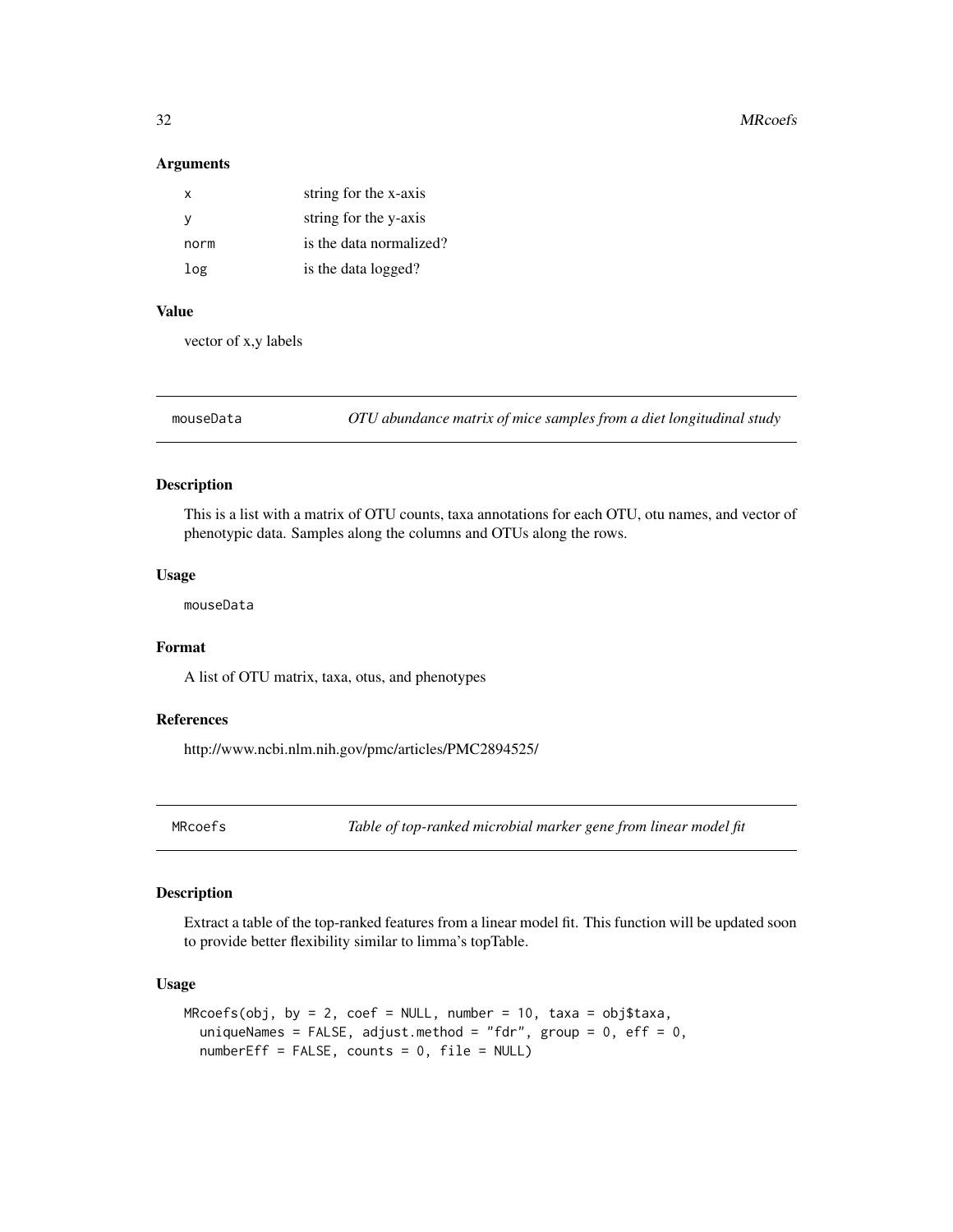#### MRcoefs 33

# Arguments

| obj           | A list containing the linear model fit produced by lmFit through fitZig.                                                                                                                                                                                                                                                                                             |
|---------------|----------------------------------------------------------------------------------------------------------------------------------------------------------------------------------------------------------------------------------------------------------------------------------------------------------------------------------------------------------------------|
| by            | Column number or column name specifying which coefficient or contrast of the<br>linear model is of interest.                                                                                                                                                                                                                                                         |
| coef          | Column number(s) or column name(s) specifying which coefficient or contrast<br>of the linear model to display.                                                                                                                                                                                                                                                       |
| number        | The number of bacterial features to pick out.                                                                                                                                                                                                                                                                                                                        |
| taxa          | Taxa list.                                                                                                                                                                                                                                                                                                                                                           |
| uniqueNames   | Number the various taxa.                                                                                                                                                                                                                                                                                                                                             |
| adjust.method | Method to adjust p-values by. Default is "FDR". Options include "holm",<br>"hochberg", "hommel", "bonferroni", "BH", "BY", "fdr", "none". See p. adjust<br>for more details.                                                                                                                                                                                         |
| group         | One of five choices, $0,1,2,3,4$ . 0: the sort is ordered by a decreasing absolute<br>value coefficient fit. 1: the sort is ordered by the raw coefficient fit in decreasing<br>order. 2: the sort is ordered by the raw coefficient fit in increasing order. 3:<br>the sort is ordered by the p-value of the coefficient fit in increasing order. 4: no<br>sorting. |
| eff           | Filter features to have at least a "eff" quantile or number of effective samples.                                                                                                                                                                                                                                                                                    |
| numberEff     | Boolean, whether eff should represent quantile (default/FALSE) or number.                                                                                                                                                                                                                                                                                            |
| counts        | Filter features to have at least 'counts' counts.                                                                                                                                                                                                                                                                                                                    |
| file          | Name of output file, including location, to save the table.                                                                                                                                                                                                                                                                                                          |

# Value

Table of the top-ranked features determined by the linear fit's coefficient.

# See Also

[fitZig](#page-21-1) [MRtable](#page-37-1)

```
data(lungData)
k = grep("Extraction.Control",pData(lungData)$SampleType)
lungTrim = lungData[, -k]k = which(rowSums(MRcounts(lungTrim)>0)<10)
lungTrim = lungTrim[-k,]
cumNorm(lungTrim)
smokingStatus = pData(lungTrim)$SmokingStatus
mod = model.matrix(~smokingStatus)
settings = zigControl(maxit=1, verbose=FALSE)
fit = fitZig(obj = lungTrim,mod=mod,control=settings)
head(MRcoefs(fit))
```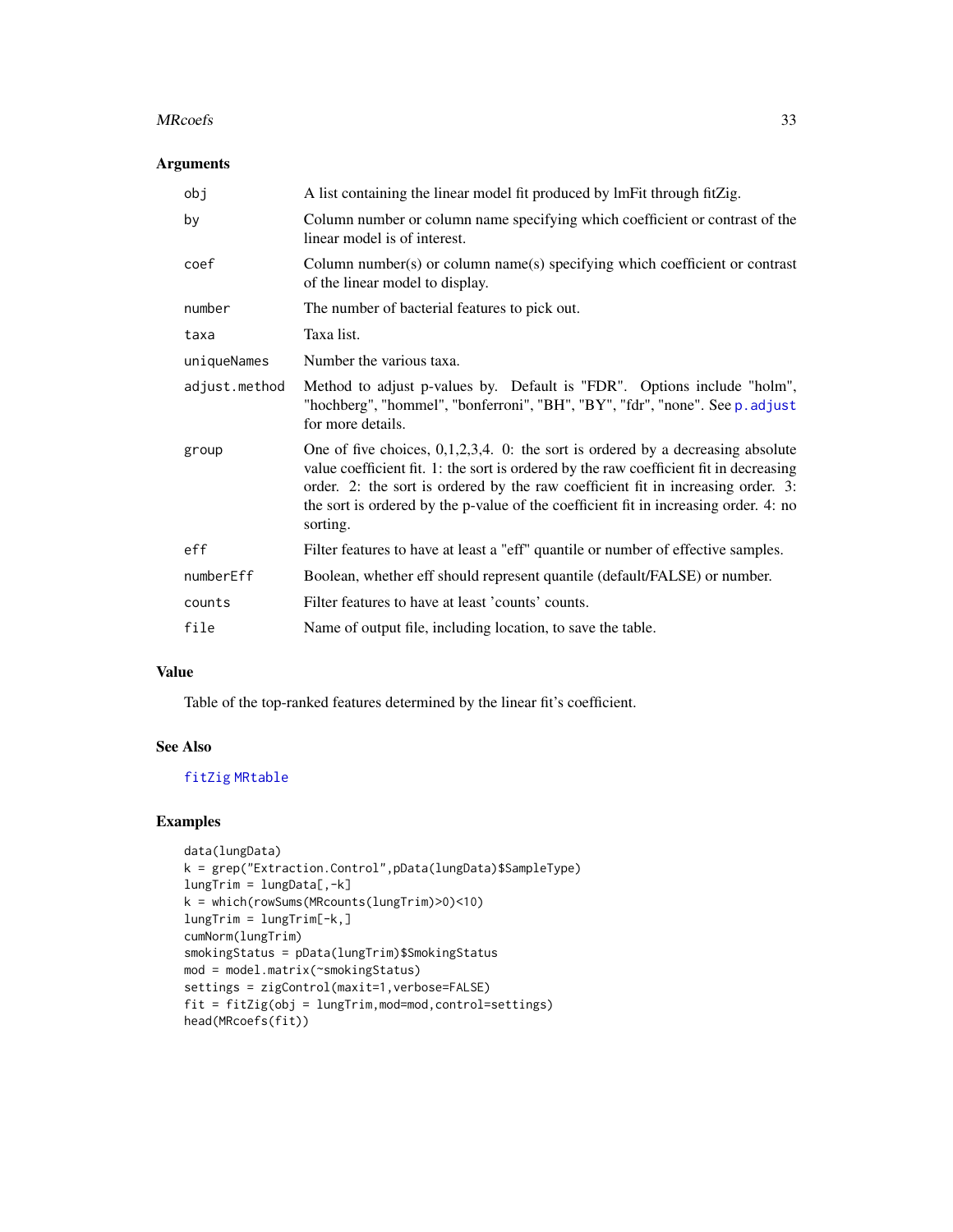<span id="page-33-1"></span><span id="page-33-0"></span>

The counts slot holds the raw count data representing (along the rows) the number of reads annotated for a particular feature and (along the columns) the sample.

# Usage

 $MRcounts(obj, norm = FALSE, log = FALSE, sl = 1000)$ 

# Arguments

| logical indicating whether or not to return normalized counts. |
|----------------------------------------------------------------|
| TRUE/FALSE whether or not to log2 transform scale.             |
|                                                                |
|                                                                |

### Author(s)

Joseph N. Paulson, jpaulson@umiacs.umd.edu

# Examples

```
data(lungData)
head(MRcounts(lungData))
```

| MRexperiment | Class "MRexperiment" – a modified eSet object for the data from high- |
|--------------|-----------------------------------------------------------------------|
|              | <i>throughput sequencing experiments</i>                              |

# <span id="page-33-2"></span>Description

This is the main class for metagenomeSeq.

# Objects from the Class

Objects should be created with calls to [newMRexperiment](#page-38-1).

#### Extends

Class eSet (package 'Biobase'), directly. Class VersionedBiobase (package 'Biobase'), by class "eSet", distance 2. Class Versioned (package 'Biobase'), by class "eSet", distance 3.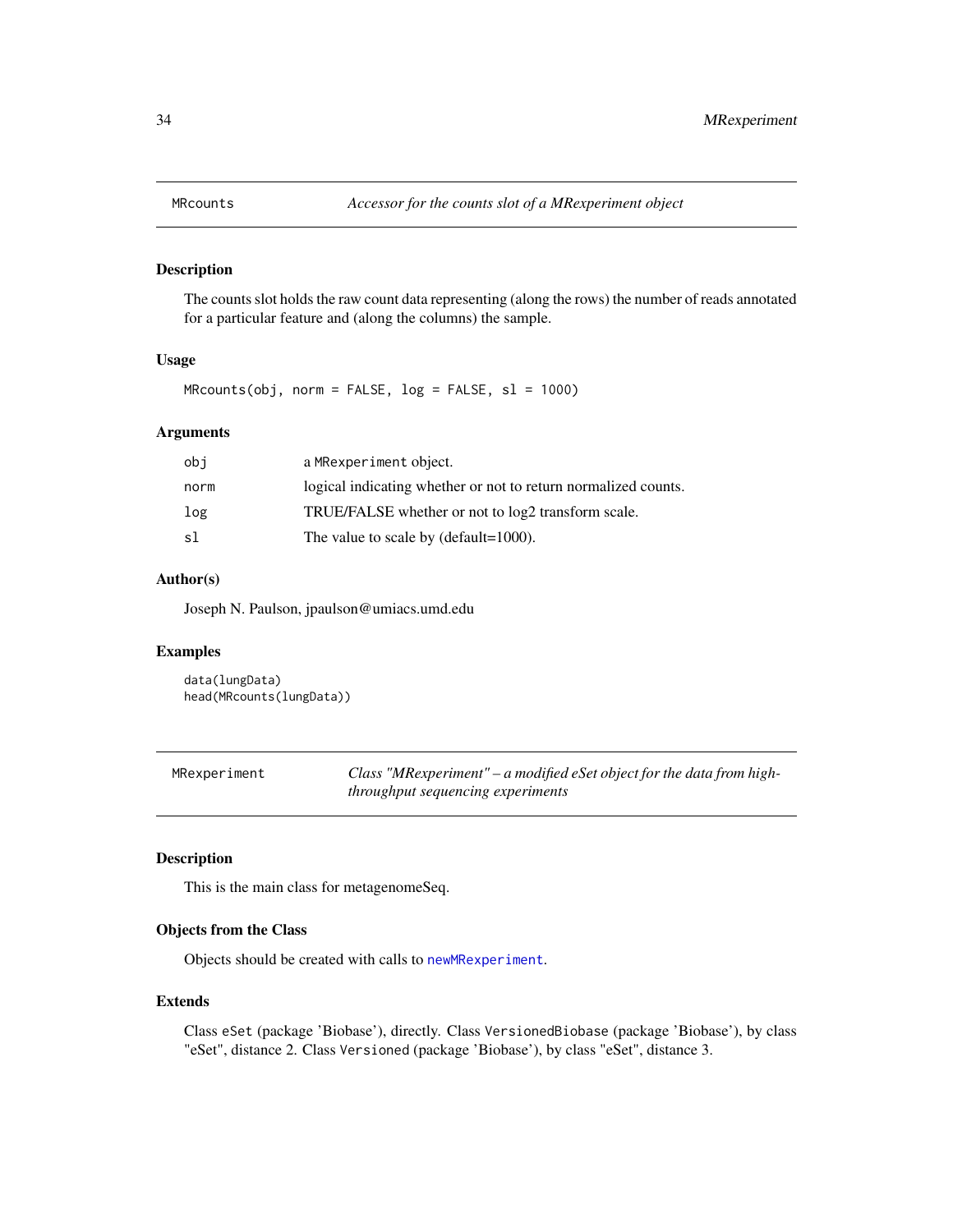#### <span id="page-34-0"></span>**Methods**

Class-specific methods.

[ Subset operation, taking two arguments and indexing the sample and variable. Returns an MRexperiment object, including relevant metadata. Setting drop=TRUE generates an error. Subsetting the data, the experiment summary slot is repopulated and pData is repopulated after calling factor (removing levels not present).

#### Note

Note: This is a summary for reference. For an explanation of the actual usage, see the vignette.

MRexperiments are the main class in use by metagenomeSeq. The class extends eSet and provides additional slots which are populated during the analysis pipeline.

MRexperiment dataset are created with calls to [newMRexperiment](#page-38-1). MRexperiment datasets contain raw count matrices (integers) accessible through [MRcounts](#page-33-1). Similarly, normalized count matrices can be accessed (following normalization) through [MRcounts](#page-33-1) by calling norm=TRUE. Following an analysis, a matrix of posterior probabilities for counts is accessible through [posterior.probs](#page-50-2).

The normalization factors used in analysis can be recovered by [normFactors](#page-39-1), as can the library sizes of samples (depths of coverage), [libSize](#page-27-2).

Similarly to other RNASeq bioconductor packages available, the rows of the matrix correspond to a feature (be it OTU, species, gene, etc.) and each column an experimental sample. Pertinent clinical information and potential confounding factors are stored in the phenoData slot (accessed via pData).

To populate the various slots in an MRexperiment several functions are run. 1) [cumNormStat](#page-9-1) calculates the proper percentile to calculate normalization factors. The cumNormStat slot is populated. 2) [cumNorm](#page-7-1) calculates the actual normalization factors using  $p = \text{cumNormStat.}$ 

Other functions will place subsequent matrices (normalized counts ([cumNormMat](#page-8-1)), posterior probabilities ([posterior.probs](#page-50-2)))

As mentioned above, MRexperiment is derived from the virtual class,eSet and thereby has a phenoData slot which allows for sample annotation. In the phenoData data frame factors are stored. The normalization factors and library size information is stored in a slot called expSummary that is an annotated data frame and is repopulated for subsetted data.

#### Examples

# See vignette

MRexperiment2biom *MRexperiment to biom objects*

#### Description

Wrapper to convert MRexperiment objects to biom objects.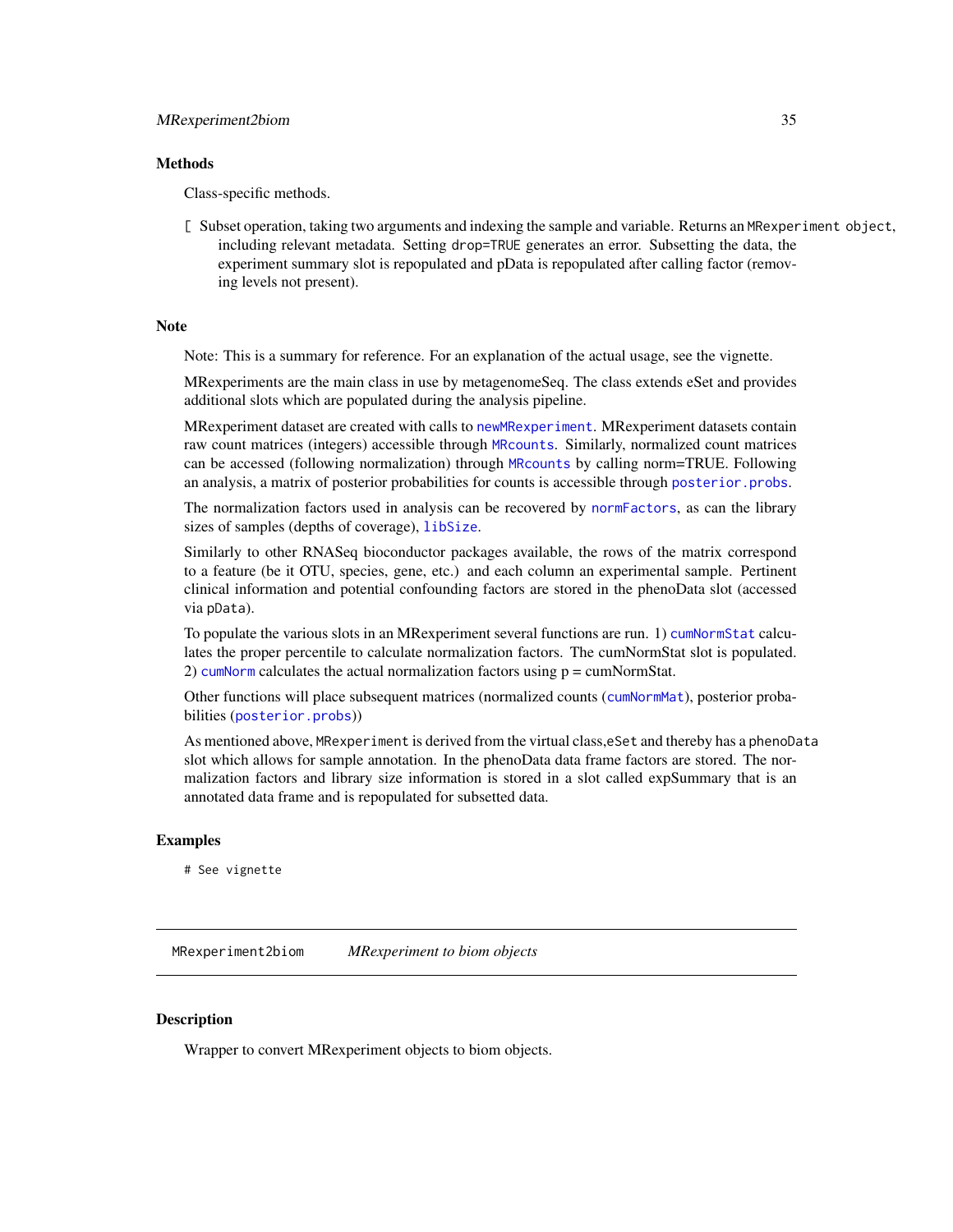# <span id="page-35-0"></span>Usage

```
MRexperiment2biom(obj, id = NULL, norm = FALSE, log = FALSE, sl = 1000,
  qiimeVersion = TRUE)
```
# Arguments

| obi          | The MRexperiment object.                                                            |
|--------------|-------------------------------------------------------------------------------------|
| id           | Optional id for the biom matrix.                                                    |
| norm         | Normalized data?                                                                    |
| log          | Logged data?                                                                        |
| sl           | scaling factor for normalized counts.                                               |
| qiimeVersion | Format fData according to QIIME specifications (assumes only taxonomy in<br>fData). |

# Value

A biom object.

### See Also

[load\\_meta](#page-28-1) [load\\_phenoData](#page-29-1) [newMRexperiment](#page-38-1) [load\\_biom](#page-27-1) [biom2MRexperiment](#page-3-1)

<span id="page-35-1"></span>

| MRfulltable | Table of top microbial marker gene from linear model fit including |
|-------------|--------------------------------------------------------------------|
|             | sequence information                                               |

# Description

Extract a table of the top-ranked features from a linear model fit. This function will be updated soon to provide better flexibility similar to limma's topTable. This function differs from link{MRcoefs} in that it provides other information about the presence or absence of features to help ensure significant features called are moderately present.

# Usage

```
MFulltable(obj, by = 2, coef = NULL, number = 10, taxa = obj$taxa,
  uniqueNames = FALSE, adjust.method = "fdr", group = 0, eff = 0,
  numberEff = FALSE, counts = 0, file = NULL)
```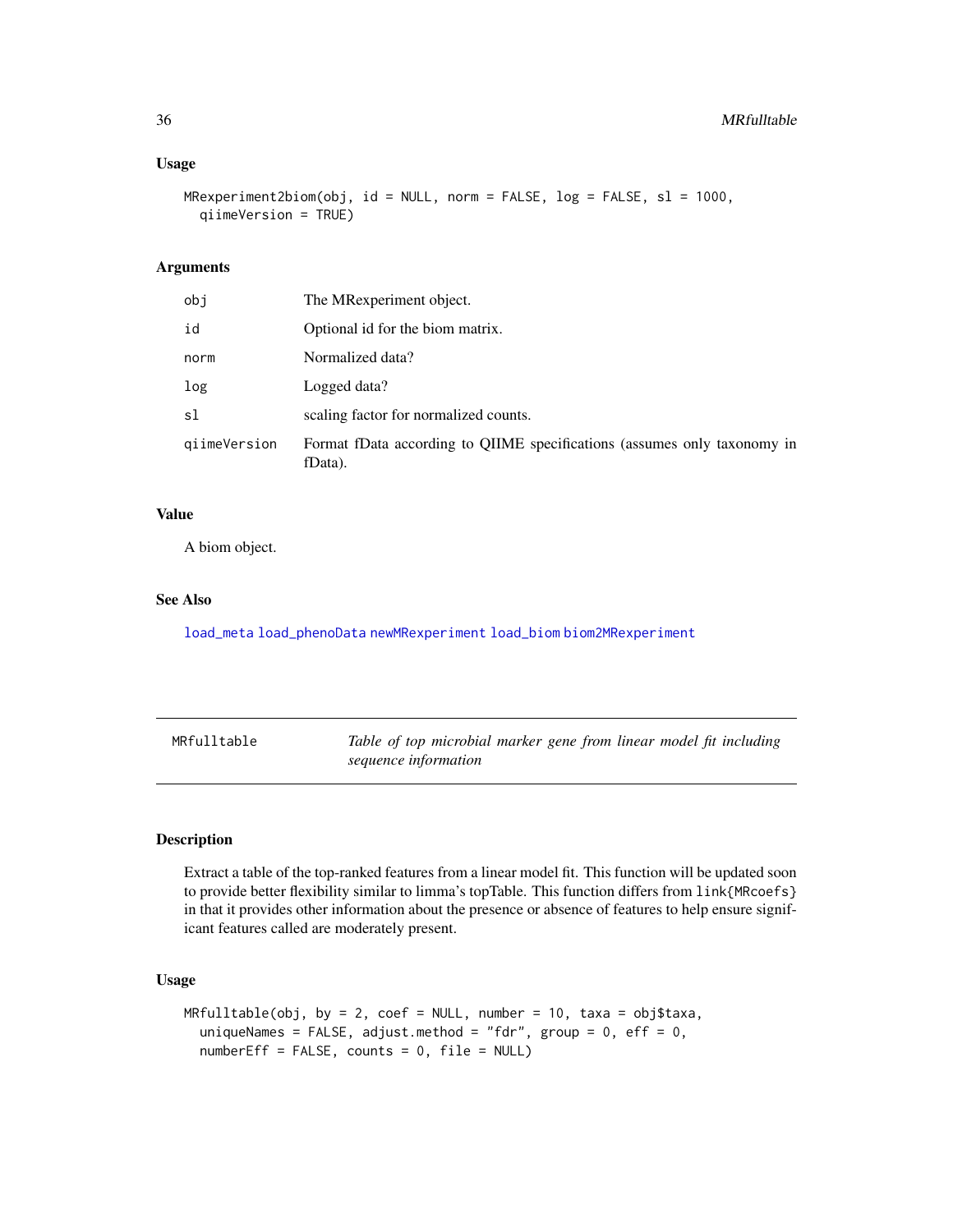#### MRfulltable 37

# Arguments

| obj           | A list containing the linear model fit produced by lmFit through fitZig.                                                                                                                                                                                                                                                                                             |
|---------------|----------------------------------------------------------------------------------------------------------------------------------------------------------------------------------------------------------------------------------------------------------------------------------------------------------------------------------------------------------------------|
| by            | Column number or column name specifying which coefficient or contrast of the<br>linear model is of interest.                                                                                                                                                                                                                                                         |
| coef          | Column number(s) or column name(s) specifying which coefficient or contrast<br>of the linear model to display.                                                                                                                                                                                                                                                       |
| number        | The number of bacterial features to pick out.                                                                                                                                                                                                                                                                                                                        |
| taxa          | Taxa list.                                                                                                                                                                                                                                                                                                                                                           |
| uniqueNames   | Number the various taxa.                                                                                                                                                                                                                                                                                                                                             |
| adjust.method | Method to adjust p-values by. Default is "FDR". Options include "holm",<br>"hochberg", "hommel", "bonferroni", "BH", "BY", "fdr", "none". See p. adjust<br>for more details.                                                                                                                                                                                         |
| group         | One of five choices: $0,1,2,3,4$ . 0: the sort is ordered by a decreasing absolute<br>value coefficient fit. 1: the sort is ordered by the raw coefficient fit in decreasing<br>order. 2: the sort is ordered by the raw coefficient fit in increasing order. 3:<br>the sort is ordered by the p-value of the coefficient fit in increasing order. 4: no<br>sorting. |
| eff           | Filter features to have at least a "eff" quantile or number of effective samples.                                                                                                                                                                                                                                                                                    |
| numberEff     | Boolean, whether eff should represent quantile (default/FALSE) or number.                                                                                                                                                                                                                                                                                            |
| counts        | Filter features to those with at least 'counts' counts.                                                                                                                                                                                                                                                                                                              |
| file          | Name of output file, including location, to save the table.                                                                                                                                                                                                                                                                                                          |

# Value

Table of the top-ranked features determined by the linear fit's coefficient.

#### See Also

[fitZig](#page-21-1) [MRcoefs](#page-31-1) [MRtable](#page-37-1) [fitPA](#page-17-1)

```
data(lungData)
k = grep("Extraction.Control",pData(lungData)$SampleType)
lungTrim = lungData[, -k]k = which(rowSums(MRcounts(lungTrim)>0)<10)
lungTrim = lungTrim[-k,]
cumNorm(lungTrim)
smokingStatus = pData(lungTrim)$SmokingStatus
mod = model.matrix(~smokingStatus)
settings = zigControl(maxit=1, verbose=FALSE)
fit = fitZig(obj = lungTrim,mod=mod,control=settings)
head(MRfulltable(fit))
```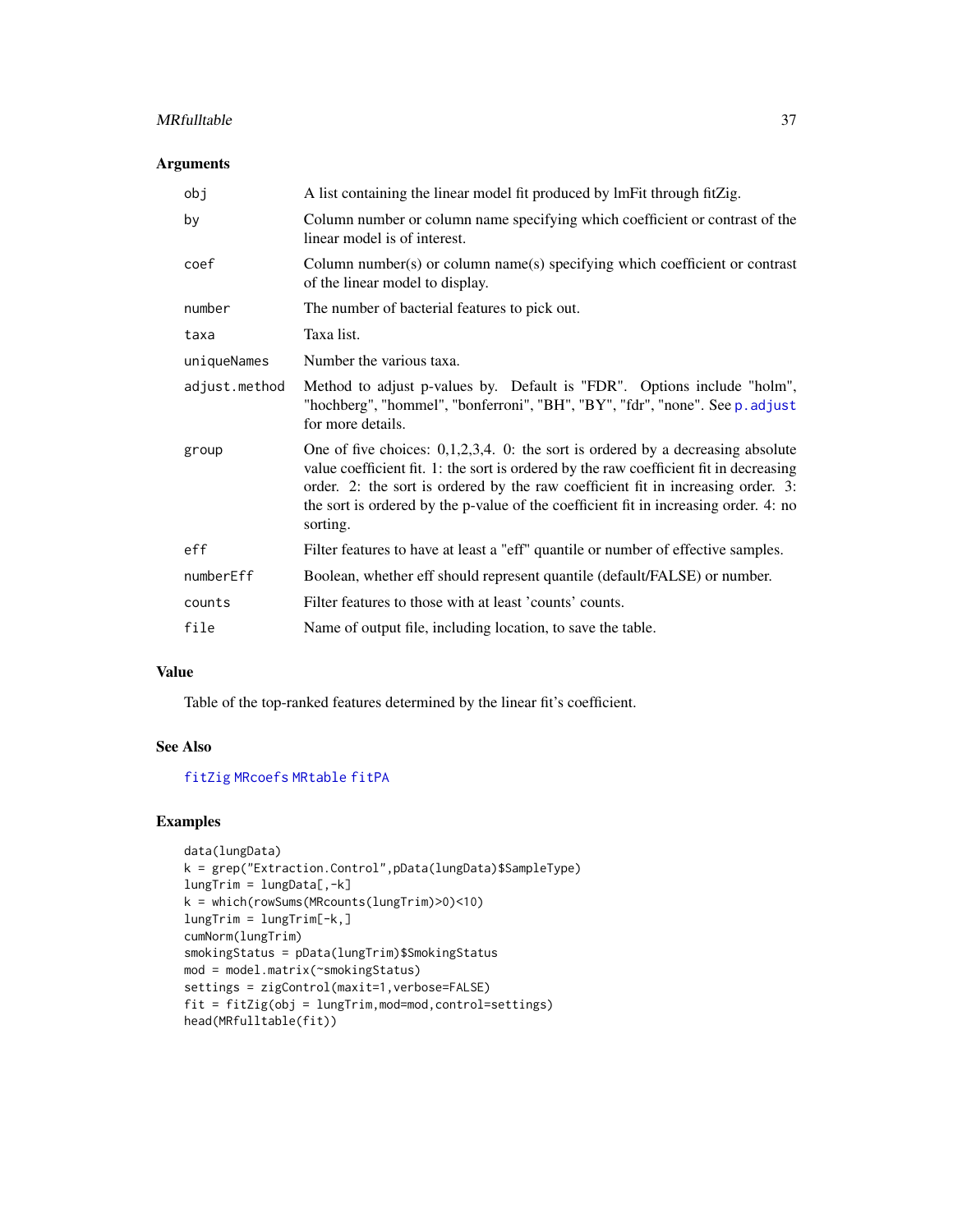<span id="page-37-0"></span>38 MRtable

<span id="page-37-1"></span>MRtable *Table of top microbial marker gene from linear model fit including sequence information*

# Description

Extract a table of the top-ranked features from a linear model fit. This function will be updated soon to provide better flexibility similar to limma's topTable. This function differs from link{MRcoefs} in that it provides other information about the presence or absence of features to help ensure significant features called are moderately present.

#### Usage

 $MRtable(obj, by = 2, coef = NULL, number = 10, taxa = obj$taxa,$ uniqueNames = FALSE, adjust.method = "fdr", group =  $0$ , eff =  $0$ ,  $numberEff = FALSE, counts = 0, file = NULL)$ 

# Arguments

| obj           | A list containing the linear model fit produced by lmFit through fitZig.                                                                                                                                                                                                                                                                                             |
|---------------|----------------------------------------------------------------------------------------------------------------------------------------------------------------------------------------------------------------------------------------------------------------------------------------------------------------------------------------------------------------------|
| by            | Column number or column name specifying which coefficient or contrast of the<br>linear model is of interest.                                                                                                                                                                                                                                                         |
| coef          | Column number(s) or column name(s) specifying which coefficient or contrast<br>of the linear model to display.                                                                                                                                                                                                                                                       |
| number        | The number of bacterial features to pick out.                                                                                                                                                                                                                                                                                                                        |
| taxa          | Taxa list.                                                                                                                                                                                                                                                                                                                                                           |
| uniqueNames   | Number the various taxa.                                                                                                                                                                                                                                                                                                                                             |
| adjust.method | Method to adjust p-values by. Default is "FDR". Options include "holm",<br>"hochberg", "hommel", "bonferroni", "BH", "BY", "fdr", "none". See p. adjust<br>for more details.                                                                                                                                                                                         |
| group         | One of five choices, $0,1,2,3,4$ . 0: the sort is ordered by a decreasing absolute<br>value coefficient fit. 1: the sort is ordered by the raw coefficient fit in decreasing<br>order. 2: the sort is ordered by the raw coefficient fit in increasing order. 3:<br>the sort is ordered by the p-value of the coefficient fit in increasing order. 4: no<br>sorting. |
| eff           | Filter features to have at least a "eff" quantile or number of effective samples.                                                                                                                                                                                                                                                                                    |
| numberEff     | Boolean, whether eff should represent quantile (default/FALSE) or number.                                                                                                                                                                                                                                                                                            |
| counts        | Filter features to have at least 'counts' of counts.                                                                                                                                                                                                                                                                                                                 |
| file          | Name of file, including location, to save the table.                                                                                                                                                                                                                                                                                                                 |

# Value

Table of the top-ranked features determined by the linear fit's coefficient.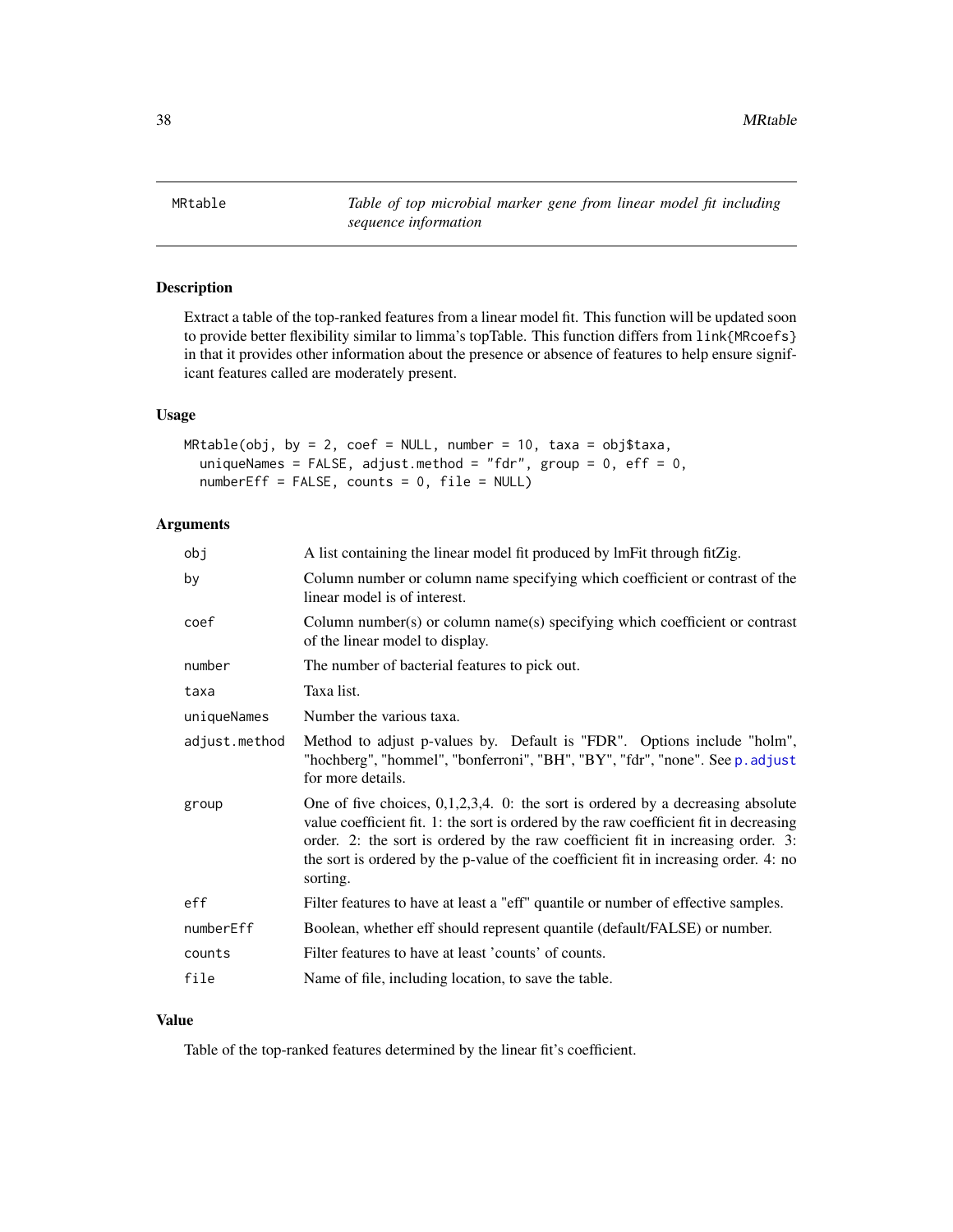# <span id="page-38-0"></span>newMRexperiment 39

# See Also

[fitZig](#page-21-1) [MRcoefs](#page-31-1)

#### Examples

```
data(lungData)
k = grep("Extraction.Control",pData(lungData)$SampleType)
lungTrim = lungData[, -k]k = which(rowSums(MRcounts(lungTrim)>0)<10)
lungTrim = lungTrim[-k,]
cumNorm(lungTrim)
smokingStatus = pData(lungTrim)$SmokingStatus
mod = model.matrix(~smokingStatus)
settings = zigControl(maxit=1, verbose=FALSE)
fit = fitZig(obj = lungTrim,mod=mod,control=settings)
head(MRtable(fit))
```
<span id="page-38-1"></span>newMRexperiment *Create a MRexperiment object*

# Description

This function creates a MRexperiment object from a matrix or data frame of count data.

# Usage

```
newMRexperiment(counts, phenoData = NULL, featureData = NULL,
  libSize = NULL, normFactors = NULL)
```
#### Arguments

| counts      | A matrix or data frame of count data. The count data is representative of the<br>number of reads annotated for a feature (be it gene, OTU, species, etc). Rows<br>should correspond to features and columns to samples. |
|-------------|-------------------------------------------------------------------------------------------------------------------------------------------------------------------------------------------------------------------------|
| phenoData   | An AnnotatedDataFrame with pertinent sample information.                                                                                                                                                                |
| featureData | An AnnotatedDataFrame with pertinent feature information.                                                                                                                                                               |
| libSize     | libSize, library size, is the total number of reads for a particular sample.                                                                                                                                            |
| normFactors | normFactors, the normalization factors used in either the model or as scaling<br>factors of sample counts for each particular sample.                                                                                   |

# Details

See [MRexperiment-class](#page-33-2) and eSet (from the Biobase package) for the meaning of the various slots.

#### Value

an object of class MRexperiment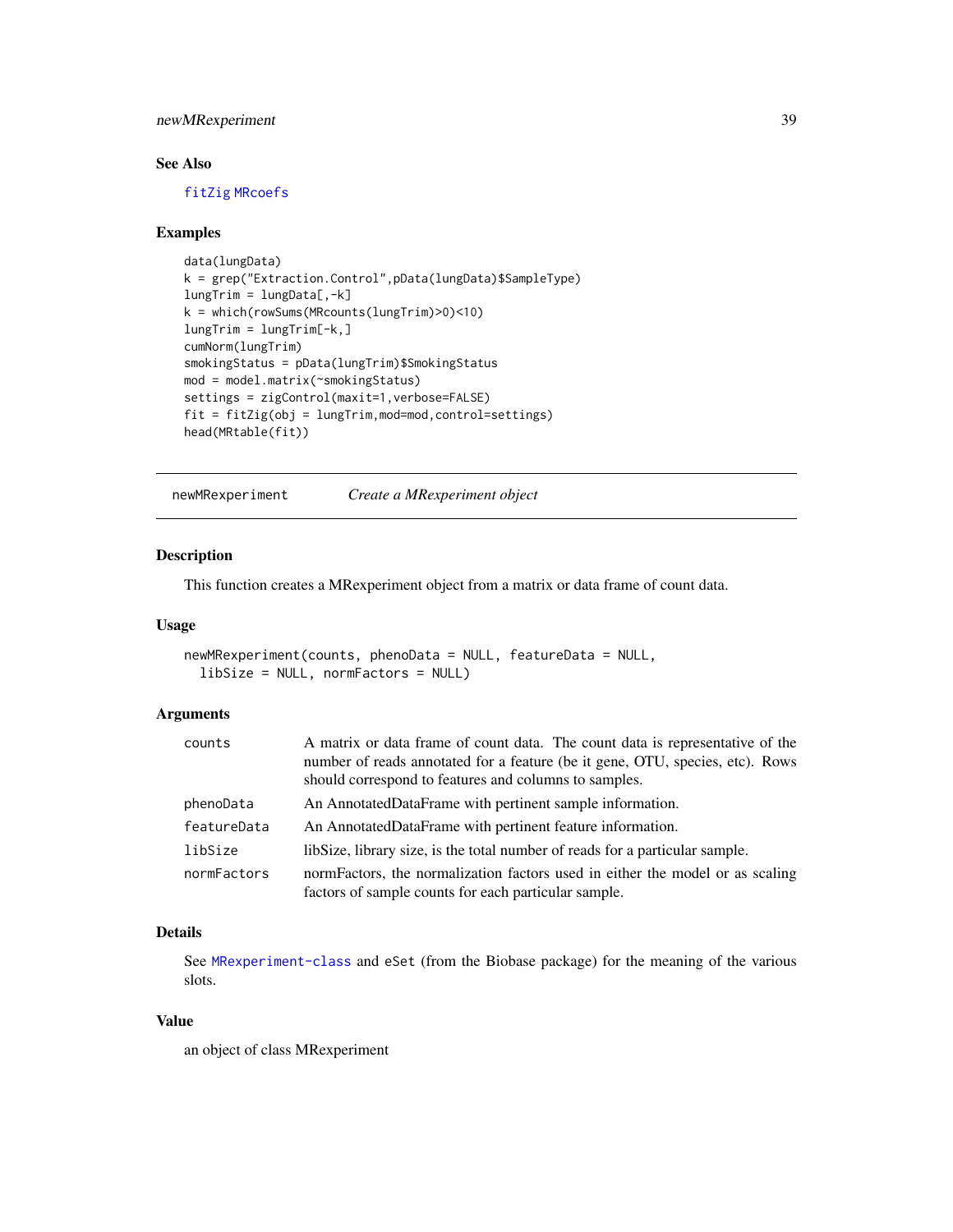#### <span id="page-39-0"></span>Author(s)

Joseph N Paulson, jpaulson@umiacs.umd.edu

# Examples

 $cnts = matrix(abs(rnorm(1000)),nc=10)$ obj <- newMRexperiment(cnts)

<span id="page-39-1"></span>normFactors *Access the normalization factors in a MRexperiment object*

# Description

Function to access the scaling factors, aka the normalization factors, of samples in a MRexperiment object.

#### Usage

normFactors(obj)

#### Arguments

obj a MRexperiment object.

#### Author(s)

Joseph N. Paulson, jpaulson@umiacs.umd.edu

#### Examples

```
data(lungData)
head(normFactors(lungData))
```
plotBubble *Basic plot of binned vectors.*

#### Description

This function plots takes two vectors, calculates the contingency table and plots circles sized by the contingency table value. Optional significance vectors of the values significant will shade the circles by proportion of significance.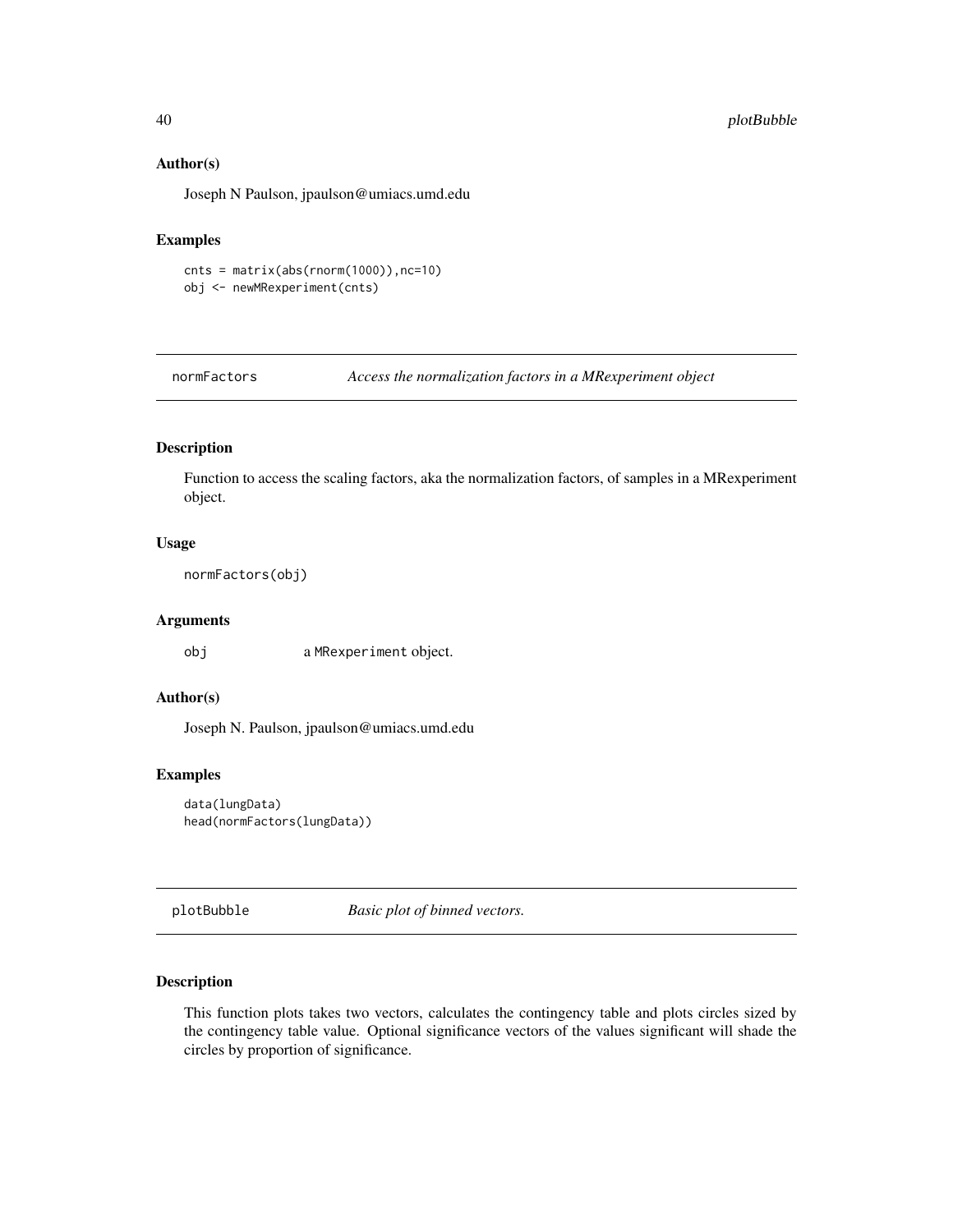# plotBubble 41

# Usage

```
plotBubble(yvector, xvector, sigvector = NULL, nbreaks = 10,
 ybreak = quantile(yvector, p = seq(0, 1, length.out = nbreaks)),
 xbreak = quantile(xvector, p = seq(0, 1, length.out = nbreaks)),ret = FALSE, scale = 1, local = FALSE, \ldots)
```
# Arguments

| yvector   | A vector of values represented along y-axis.                                     |
|-----------|----------------------------------------------------------------------------------|
| xvector   | A vector of values represented along x-axis.                                     |
| sigvector | A vector of the names of significant features (names should match x/yvector).    |
| nbreaks   | Number of bins to break yvector and xvector into.                                |
| vbreak    | The values to break the yvector at.                                              |
| xbreak    | The values to break the xvector at.                                              |
| ret       | Boolean to return the observed data that would have been plotted.                |
| scale     | Scaling of circle bin sizes.                                                     |
| local     | Boolean to shade by signficant bin numbers (TRUE) or overall proportion (FALSE). |
| $\cdots$  | Additional plot arguments.                                                       |

### Value

If ret == TRUE, returns a matrix of features along rows, and the group membership along columns.

#### See Also

[plotMRheatmap](#page-45-1)

```
data(mouseData)
mouseData = mouseData[which(rowSums(mouseData)>139),]
sparsity = rowMeans(MRcounts(mouseData)==0)
lor = log(fitPA(mouseData,cl=pData(mouseData)[,3])$oddsRatio)
plotBubble(lor,sparsity,main="lor ~ sparsity")
# Example 2
x = runif(100000)y = runif(100000)
plotBubble(y,x)
```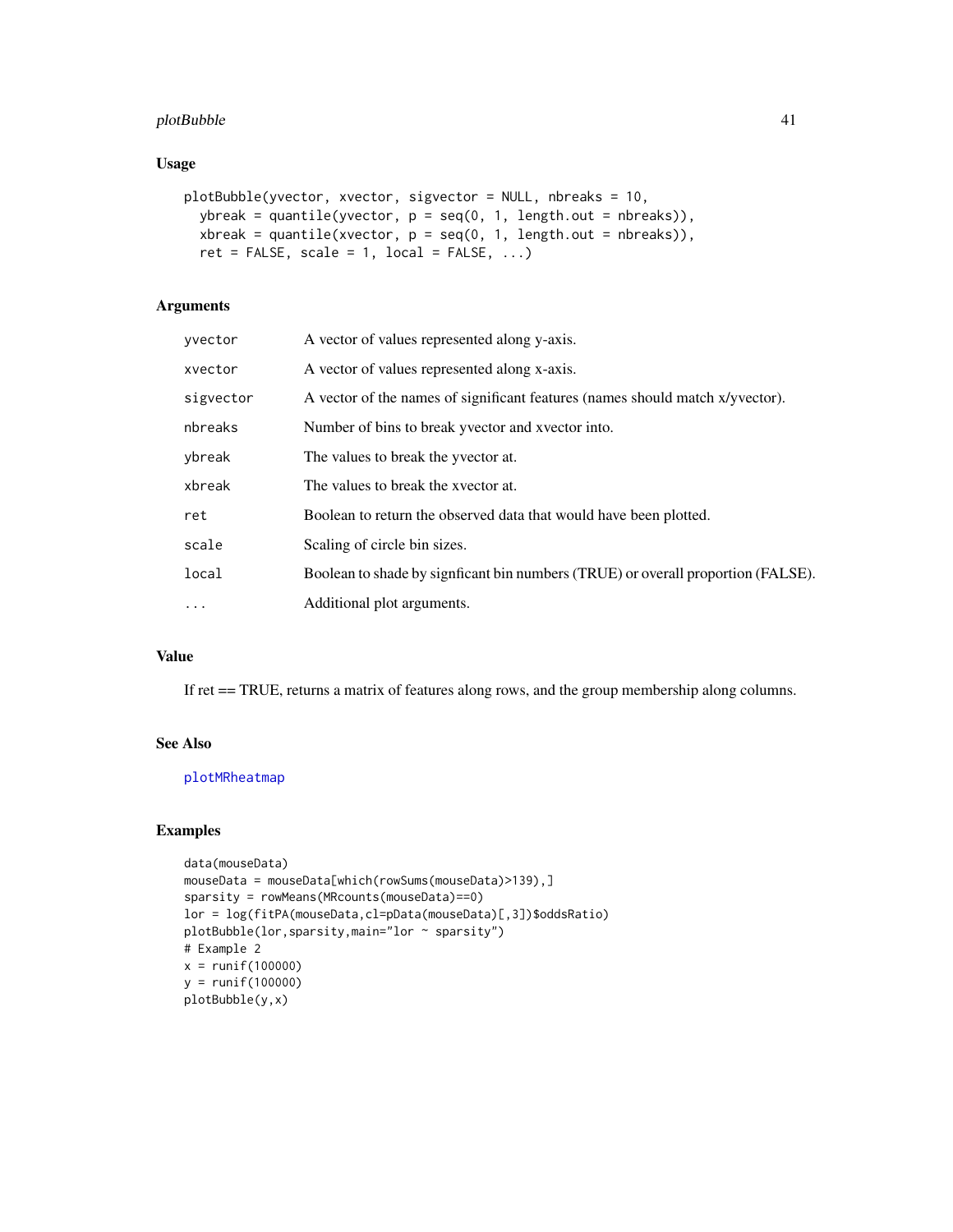<span id="page-41-0"></span>plotClassTimeSeries *Plot abundances by class*

# Description

Plot abundances by class

# Usage

```
plotClassTimeSeries(res, xlab = "Time", ylab = "Abundance",
 color0 = "black", color1 = "red", ...)
```
# Arguments

| res    | Output of fitTimeSeries function    |
|--------|-------------------------------------|
| xlab   | X-label.                            |
| ylab   | Y-label.                            |
| color0 | Color of samples from first group.  |
| color1 | Color of samples from second group. |
|        | Extra plotting arguments.           |

# Details

Plot the abundance of values for each class using a spline approach on the estimated full model.

#### See Also

[fitTimeSeries](#page-20-1)

```
data(mouseData)
res = fitTimeSeries(obj=mouseData,feature="Actinobacteria",
   class="status",id="mouseID",time="relativeTime",lvl=class,B=10)
plotClassTimeSeries(res,pch=21,bg=res$data$class,ylim=c(0,8))
```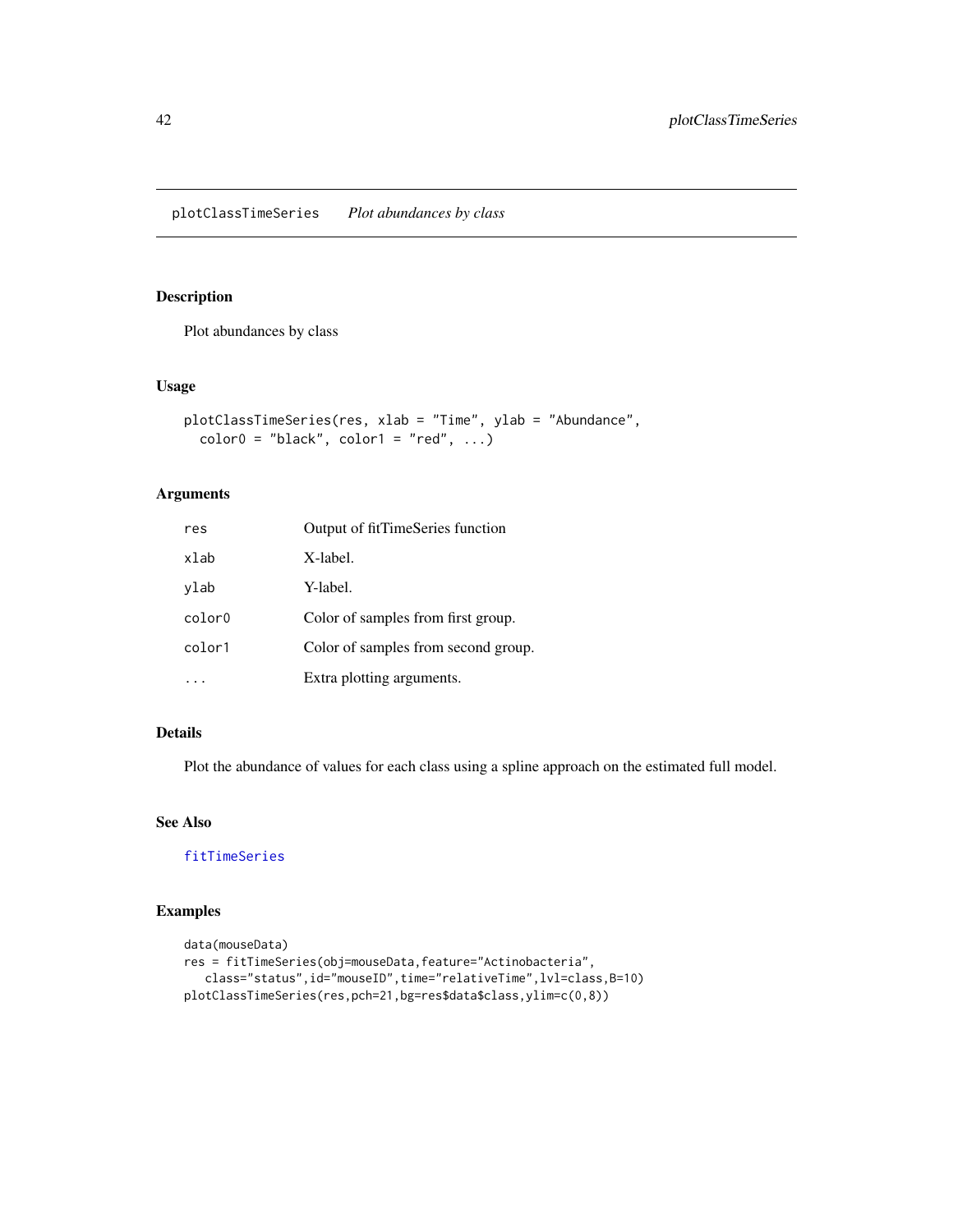<span id="page-42-1"></span><span id="page-42-0"></span>

This function plots a heatmap of the "n" features with greatest variance across rows.

# Usage

```
plotCorr(obj, n, log = TRUE, norm = TRUE, fun = cor, ...)
```
# Arguments

| obj      | A MRexperiment object with count data.                                                   |
|----------|------------------------------------------------------------------------------------------|
| n        | The number of features to plot. This chooses the "n" features with greatest<br>variance. |
| log      | Whether or not to log2 transform the counts - if MRexperiment object.                    |
| norm     | Whether or not to normalize the counts - if MRexperiment object.                         |
| fun      | Function to calculate pair-wise relationships. Default is pearson correlation            |
| $\cdots$ | Additional plot arguments.                                                               |

# Value

NA

# See Also

[cumNormMat](#page-8-1)

```
data(mouseData)
plotCorr(obj=mouseData,n=200,cexRow = 0.4,cexCol = 0.4,trace="none",dendrogram="none",
        col = colorRampPalette(brewer.pal(9, "RdBu"))(50))
```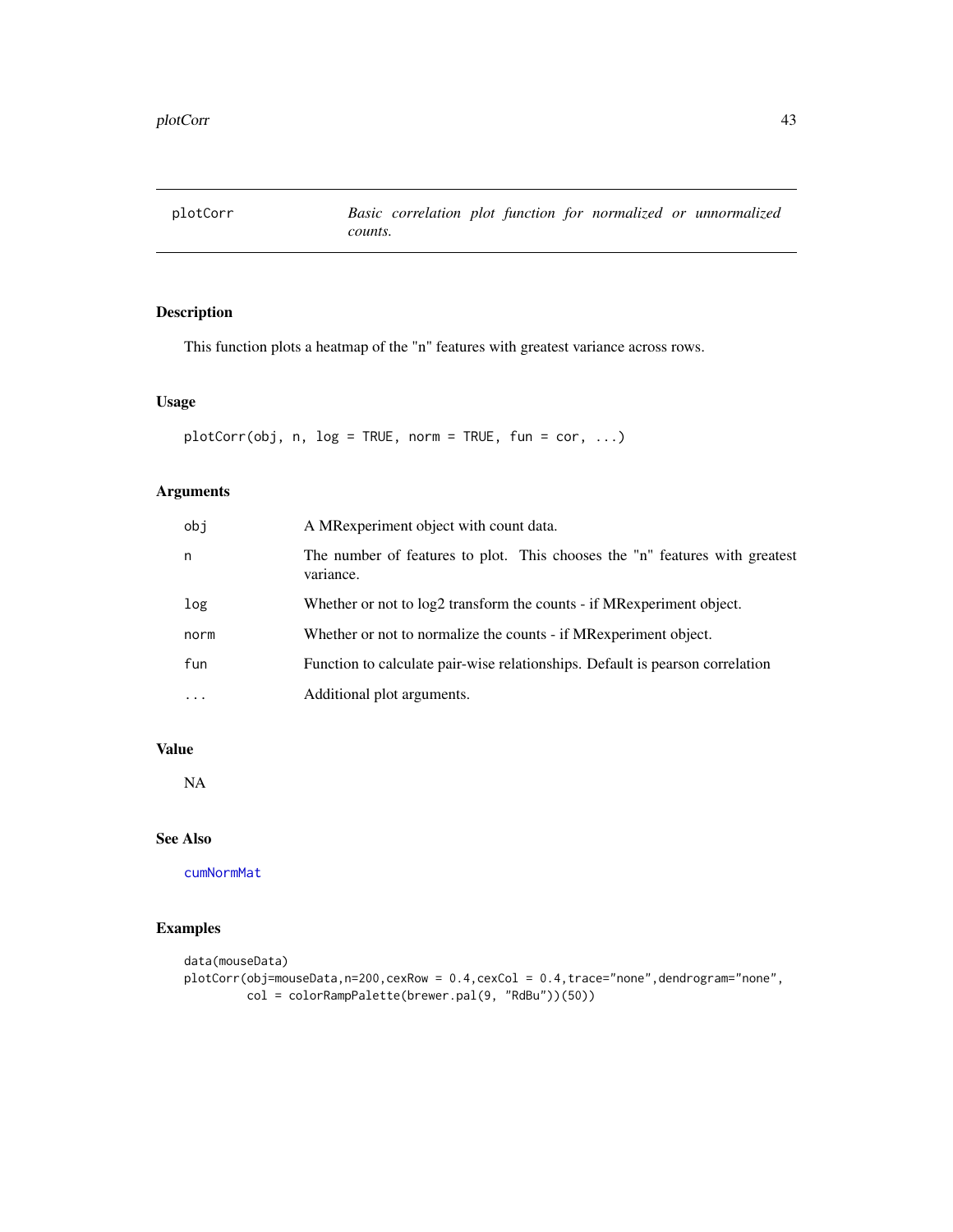<span id="page-43-0"></span>

This function plots the abundance of a particular OTU by class. The function is the typical manhattan plot of the abundances.

#### Usage

```
plotFeature(obj, otuIndex, classIndex, col = "black", sort = TRUE,
  sortby = NULL, norm = TRUE, log = TRUE, sl = 1000, ...)
```
#### Arguments

| obi        | A MRexperiment object with count data.                                |
|------------|-----------------------------------------------------------------------|
| otuIndex   | The row to plot                                                       |
| classIndex | A list of the samples in their respective groups.                     |
| col        | A vector to color samples by.                                         |
| sort       | Boolean, sort or not.                                                 |
| sortby     | Default is sort by library size, alternative vector for sorting       |
| norm       | Whether or not to normalize the counts - if MR experiment object.     |
| log        | Whether or not to log2 transform the counts - if MRexperiment object. |
| sl         | Scaling factor - if MRexperiment and norm=TRUE.                       |
| $\ddotsc$  | Additional plot arguments.                                            |

#### Value

NA

# See Also

[cumNorm](#page-7-1)

```
data(mouseData)
classIndex=list(Western=which(pData(mouseData)$diet=="Western"))
classIndex$BK=which(pData(mouseData)$diet=="BK")
otuIndex = 8770
```

```
par(mfrow=c(2,1))
dates = pData(mouseData)$date
plotFeature(mouseData,norm=FALSE,log=FALSE,otuIndex,classIndex,
col=dates,sortby=dates,ylab="Raw reads")
```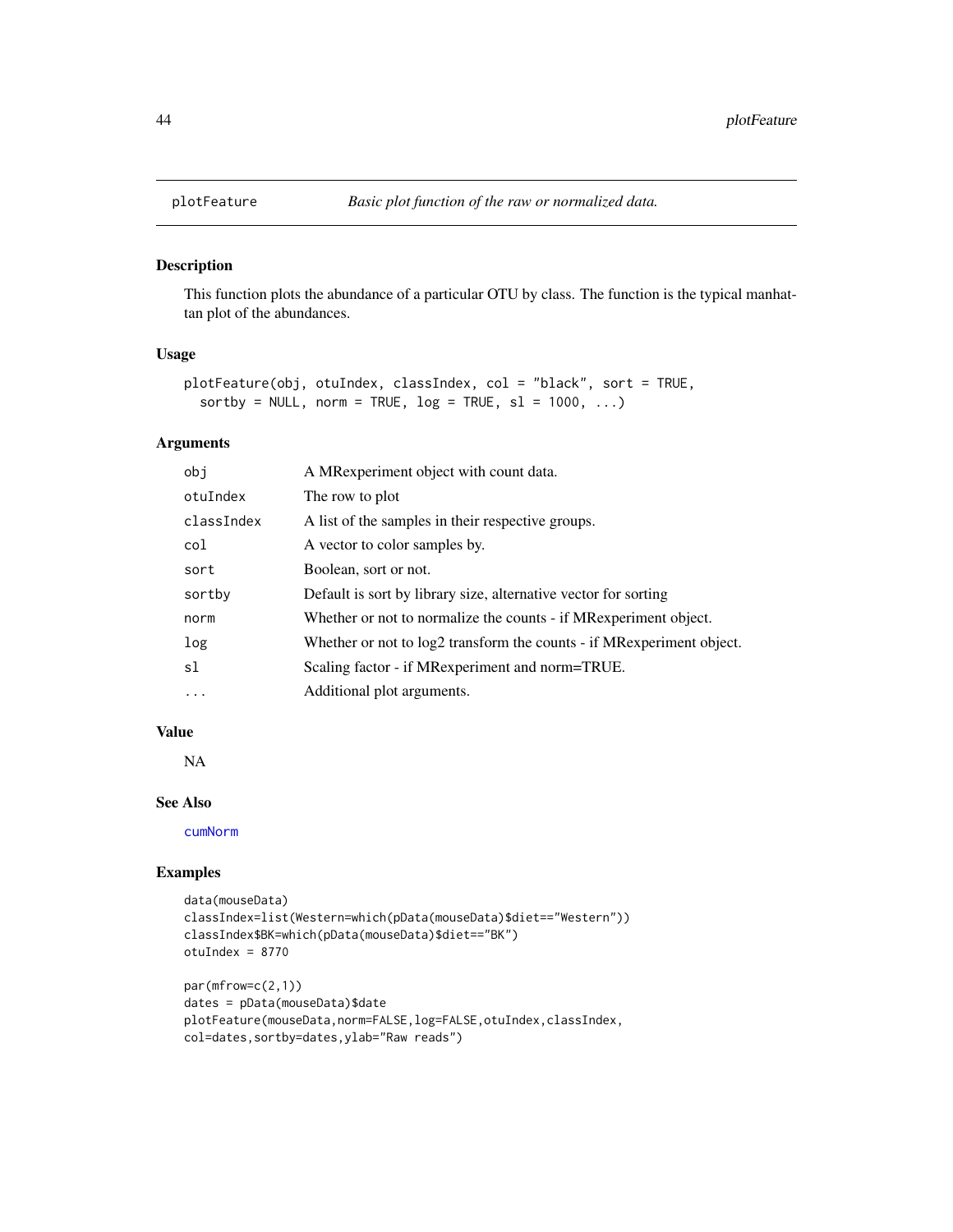<span id="page-44-1"></span><span id="page-44-0"></span>This function plots the abundance of a particular OTU by class. The function uses the estimated posterior probabilities to make technical zeros transparent.

# Usage

```
plotGenus(obj, otuIndex, classIndex, log = TRUE, norm = TRUE,
 no = 1:length(otuIndex), labs = TRUE, xlab = NULL, ylab = NULL,
  jitter = TRUE, jitter.factor = 1, pch = 21, ret = FALSE, ...)
```
# Arguments

| obj           | An MRexperiment object with count data.                               |
|---------------|-----------------------------------------------------------------------|
| otuIndex      | A list of the otus with the same annotation.                          |
| classIndex    | A list of the samples in their respective groups.                     |
| log           | Whether or not to log2 transform the counts - if MRexperiment object. |
| norm          | Whether or not to normalize the counts - if MR experiment object.     |
| no            | Which of the otuIndex to plot.                                        |
| labs          | Whether to include group labels or not. (TRUE/FALSE)                  |
| xlab          | xlabel for the plot.                                                  |
| ylab          | ylabel for the plot.                                                  |
| jitter        | Boolean to jitter the count data or not.                              |
| jitter.factor | Factor value for jitter                                               |
| pch           | Standard pch value for the plot command.                              |
| ret           | Boolean to return the observed data that would have been plotted.     |
| $\ddotsc$     | Additional plot arguments.                                            |

# Value

NA

#### See Also

[cumNorm](#page-7-1)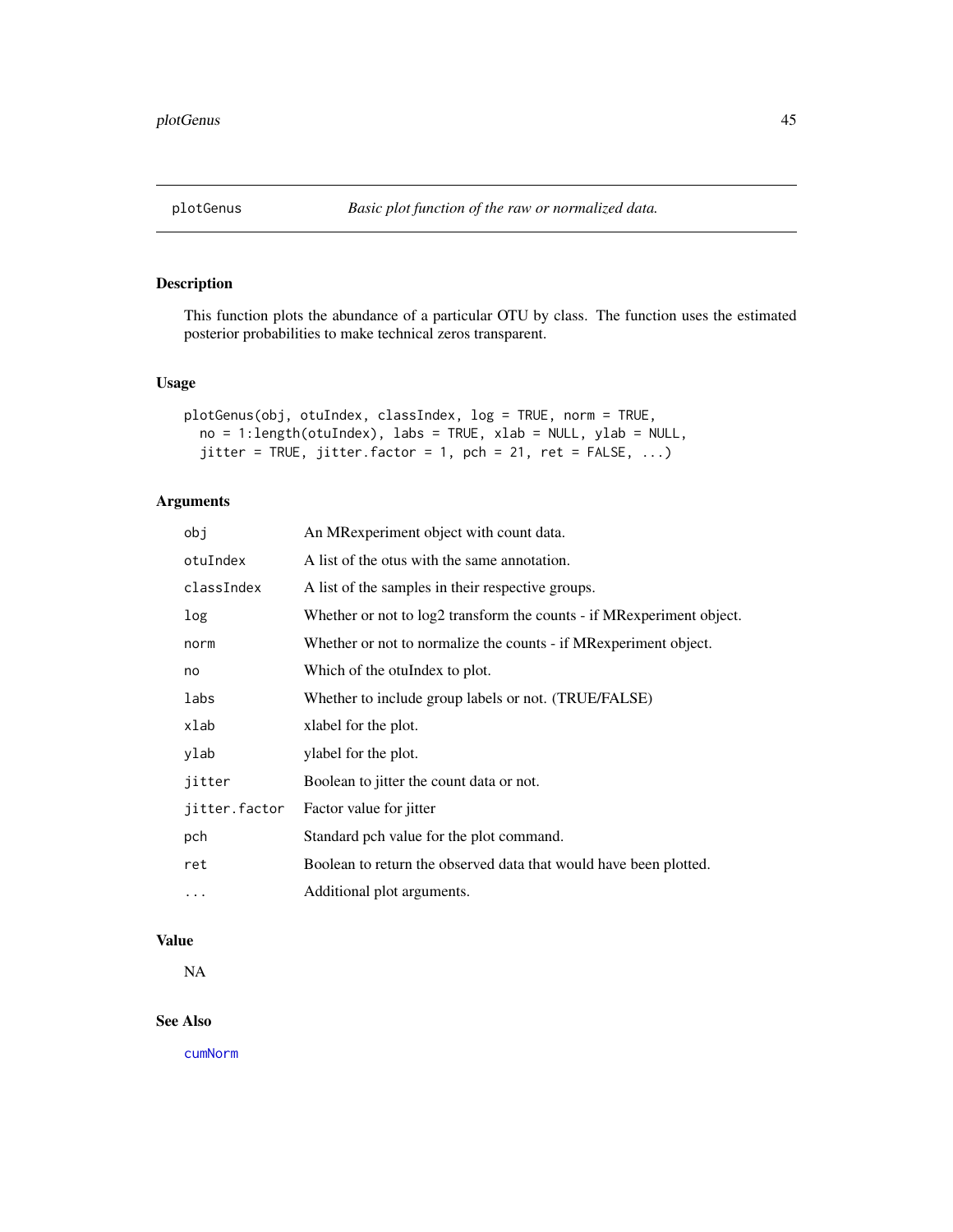# Examples

```
data(mouseData)
classIndex=list(controls=which(pData(mouseData)$diet=="BK"))
classIndex$cases=which(pData(mouseData)$diet=="Western")
otuIndex = grep("Strep",fData(mouseData)$taxa)
otuIndex=otuIndex[order(rowSums(MRcounts(mouseData)[otuIndex,]),decreasing=TRUE)]
plotGenus(mouseData,otuIndex,classIndex,no=1:2,xaxt="n",norm=FALSE,ylab="Strep normalized log(cpt)")
```
<span id="page-45-1"></span>

plotMRheatmap *Basic heatmap plot function for normalized counts.*

# Description

This function plots a heatmap of the 'n' features with greatest variance across rows (or other statistic).

#### Usage

```
plotMRheatmap(obj, n, log = TRUE, norm = TRUE, fun = sd, ...)
```
#### Arguments

| obi  | A MRexperiment object with count data.                                                           |
|------|--------------------------------------------------------------------------------------------------|
| n    | The number of features to plot. This chooses the 'n' features of greatest positive<br>statistic. |
| log  | Whether or not to log2 transform the counts - if MR experiment object.                           |
| norm | Whether or not to normalize the counts - if MR experiment object.                                |
| fun  | Function to select top 'n' features.                                                             |
| .    | Additional plot arguments.                                                                       |

# Value

NA

#### See Also

[cumNormMat](#page-8-1)

```
data(mouseData)
trials = pData(mouseData)$diet
heatmapColColors=brewer.pal(12,"Set3")[as.integer(factor(trials))];
heatmapCols = colorRampPalette(brewer.pal(9, "RdBu"))(50)
#### version using sd
plotMRheatmap(obj=mouseData,n=200,cexRow = 0.4,cexCol = 0.4,trace="none",
            col = heatmapCols,ColSideColors = heatmapColColors)
```
<span id="page-45-0"></span>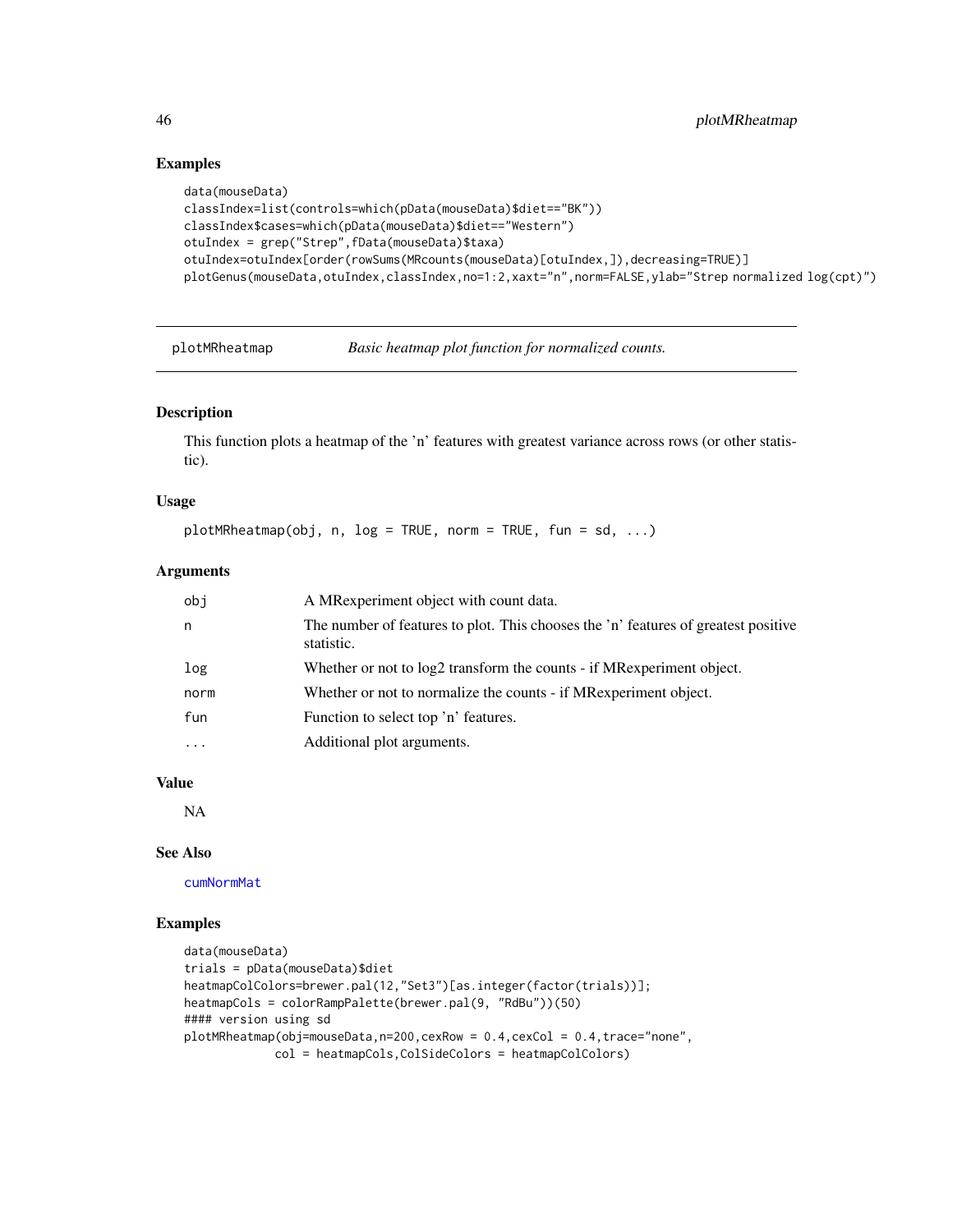#### <span id="page-46-0"></span>plotOrd 47

```
#### version using MAD
plotMRheatmap(obj=mouseData,n=50,fun=mad,cexRow = 0.4,cexCol = 0.4,trace="none",
            col = heatmapCols,ColSideColors = heatmapColColors)
```
<span id="page-46-1"></span>plotOrd *Plot of either PCA or MDS coordinates for the distances of normalized or unnormalized counts.*

#### Description

This function plots the PCA / MDS coordinates for the "n" features of interest. Potentially uncovering batch effects or feature relationships.

#### Usage

```
plotOrd(obj, tran = TRUE, comp = 1:2, log = TRUE, norm = TRUE,
 usePCA = TRUE, useDist = FALSE, distfun = stats::dist,
  dist.method = "euclidian", ret = FALSE, n = NULL, ...)
```
#### Arguments

| obi         | A MRexperiment object or count matrix.                            |
|-------------|-------------------------------------------------------------------|
| tran        | Transpose the matrix.                                             |
| comp        | Which components to display                                       |
| log         | Whether or not to $log2$ the counts - if MR experiment object.    |
| norm        | Whether or not to normalize the counts - if MR experiment object. |
| usePCA      | TRUE/FALSE whether to use PCA or MDS coordinates (TRUE is PCA).   |
| useDist     | TRUE/FALSE whether to calculate distances.                        |
| distfun     | Distance function, default is stats:: dist                        |
| dist.method | If useDist==TRUE, what method to calculate distances.             |
| ret         | Whether or not to output the coordinates.                         |
| n           | Number of features to make use of in calculating your distances.  |
| $\cdot$     | Additional plot arguments.                                        |
|             |                                                                   |

#### Value

NA

#### See Also

#### [cumNormMat](#page-8-1)

```
data(mouseData)
cl = pData(mouseData)[,3]
plotOrd(mouseData,tran=TRUE,useDist=TRUE,pch=21,bg=factor(cl),usePCA=FALSE)
```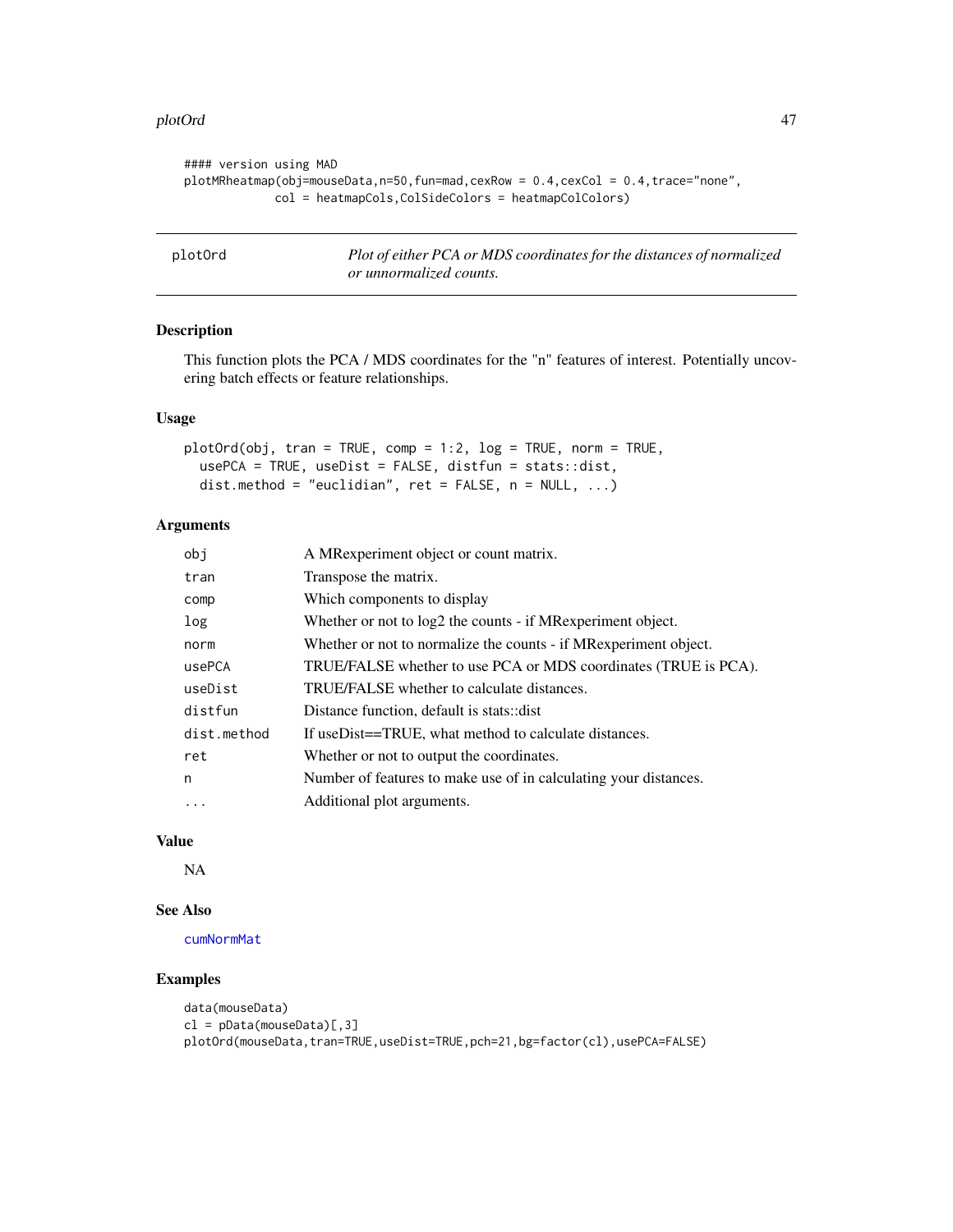<span id="page-47-1"></span><span id="page-47-0"></span>This function plots the abundance of a particular OTU by class. The function uses the estimated posterior probabilities to make technical zeros transparent.

#### Usage

```
plotOTU(obj, otu, classIndex, log = TRUE, norm = TRUE, jitter.factor = 1,
 pch = 21, labs = TRUE, xlab = NULL, ylab = NULL, jitter = TRUE,
 ret = FALSE, ...)
```
# Arguments

| obj           | A MRexperiment object with count data.                                 |  |
|---------------|------------------------------------------------------------------------|--|
| otu           | The row number/OTU to plot.                                            |  |
| classIndex    | A list of the samples in their respective groups.                      |  |
| log           | Whether or not to log2 transform the counts - if MR experiment object. |  |
| norm          | Whether or not to normalize the counts - if MR experiment object.      |  |
| jitter.factor | Factor value for <i>jitter</i> .                                       |  |
| pch           | Standard pch value for the plot command.                               |  |
| labs          | Whether to include group labels or not. (TRUE/FALSE)                   |  |
| xlab          | xlabel for the plot.                                                   |  |
| ylab          | ylabel for the plot.                                                   |  |
| jitter        | Boolean to jitter the count data or not.                               |  |
| ret           | Boolean to return the observed data that would have been plotted.      |  |
| $\cdots$      | Additional plot arguments.                                             |  |

#### Value

NA

#### See Also

[cumNorm](#page-7-1)

```
data(mouseData)
classIndex=list(controls=which(pData(mouseData)$diet=="BK"))
classIndex$cases=which(pData(mouseData)$diet=="Western")
# you can specify whether or not to normalize, and to what level
plotOTU(mouseData,otu=9083,classIndex,norm=FALSE,main="9083 feature abundances")
```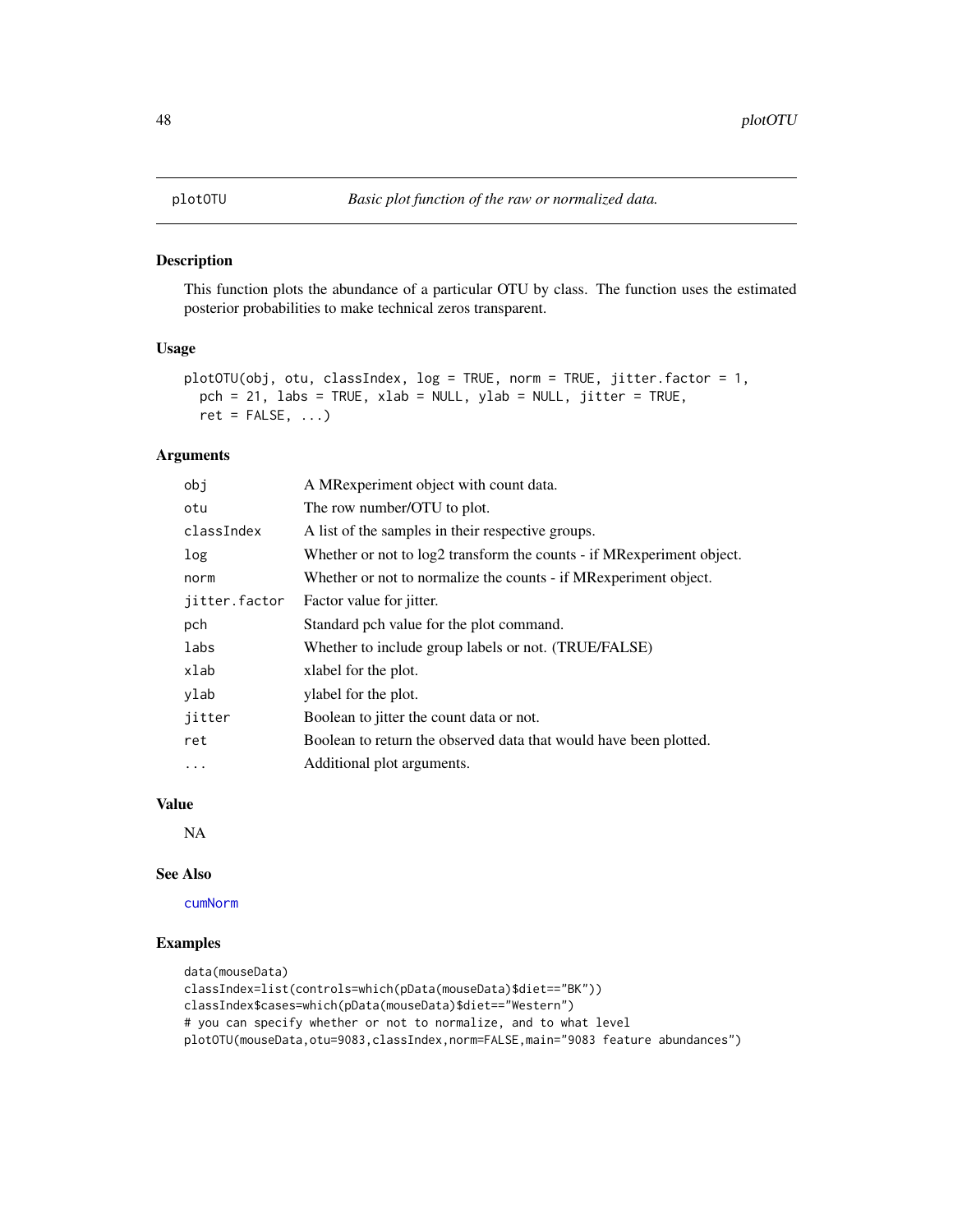<span id="page-48-0"></span>

This function plots the number of observed features vs. the depth of coverage.

#### Usage

 $plotRange(obj, cl = NULL, ret = FALSE, ...)$ 

# Arguments

| obi      | A MR experiment object with count data or matrix.                                |
|----------|----------------------------------------------------------------------------------|
| cl       | Vector of classes for various samples.                                           |
| ret      | True/False, return the number of features and the depth of coverage as a vector. |
| $\cdots$ | Additional plot arguments.                                                       |

# Value

NA

# See Also

[plotOrd](#page-46-1), [plotMRheatmap](#page-45-1), [plotCorr](#page-42-1), [plotOTU](#page-47-1), [plotGenus](#page-44-1)

```
data(mouseData)
cl = factor(pData(mouseData)[,3])
res = plotRare(mouseData,cl=cl,ret=TRUE,pch=21,bg=cl)
tmp=lapply(levels(cl), function(lv) lm(res[,"ident"]~res[,"libSize"]-1, subset=cl==lv))
for(i in 1:length(levels(cl))){
   abline(tmp[[i]], col=i)
}
legend("topleft", c("Diet 1","Diet 2"), text.col=c(1,2),box.col=NA)
```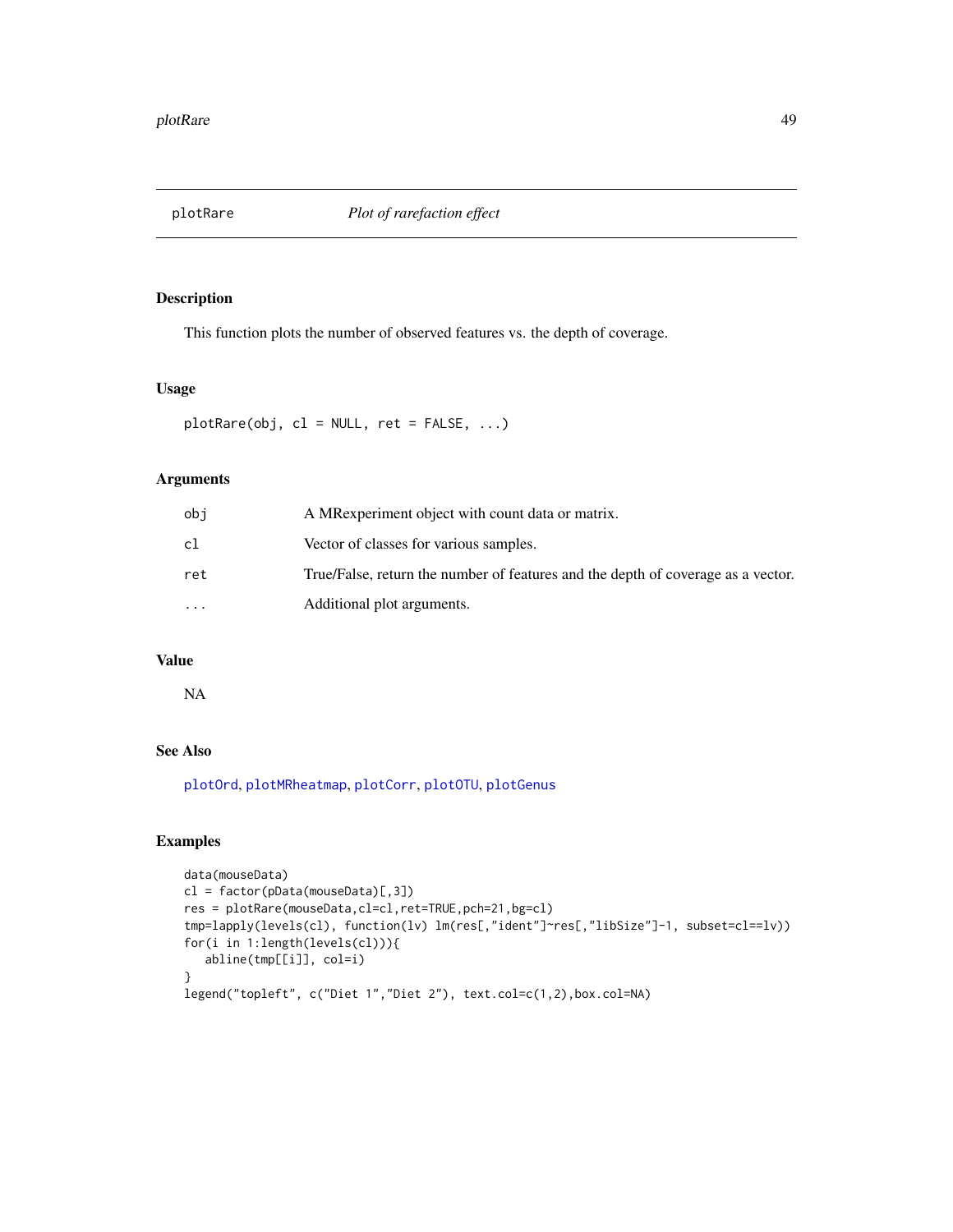<span id="page-49-1"></span><span id="page-49-0"></span>

Plot difference function for particular bacteria

#### Usage

```
plotTimeSeries(res, C = 0, xlab = "Time",
 ylab = "Difference in abundance",
 main = "SS difference function prediction", ...)
```
# Arguments

| res       | Output of fitTimeSeries function                                                  |
|-----------|-----------------------------------------------------------------------------------|
| C         | Value for which difference function has to be larger or smaller than (default 0). |
| xlab      | X-label.                                                                          |
| ylab      | Y-label.                                                                          |
| main      | Main label.                                                                       |
| $\ddotsc$ | Extra plotting arguments.                                                         |
|           |                                                                                   |

# Details

Plot the difference in abundance for significant features.

# See Also

[fitTimeSeries](#page-20-1)

```
data(mouseData)
res = fitTimeSeries(obj=mouseData,feature="Actinobacteria",
   class="status",id="mouseID",time="relativeTime",lvl=class,B=10)
plotTimeSeries(res)
```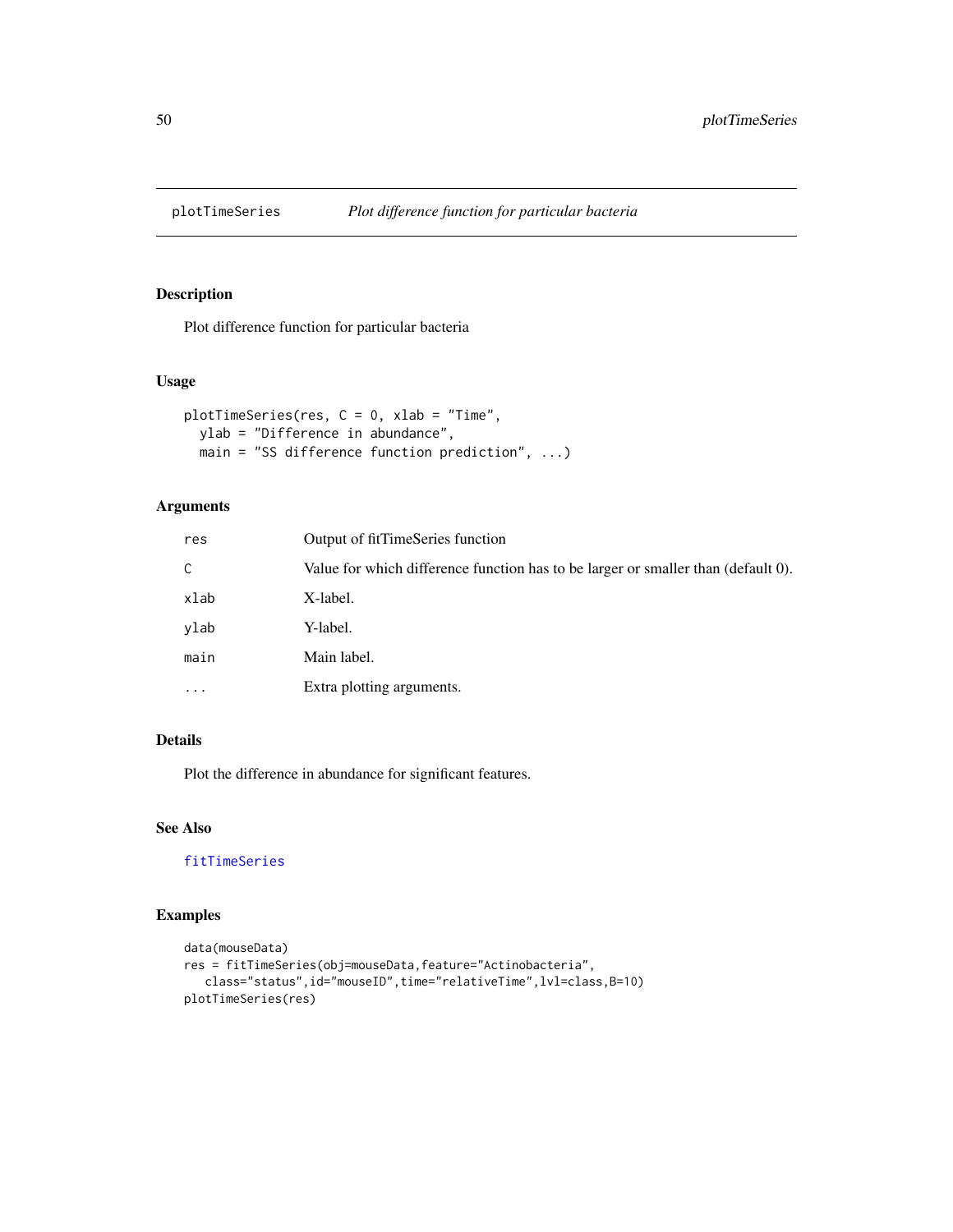<span id="page-50-2"></span><span id="page-50-0"></span>posterior.probs *Access the posterior probabilities that results from analysis*

#### Description

Accessing the posterior probabilities following a run through [fitZig](#page-21-1)

# Usage

```
posterior.probs(obj)
```
# Arguments

obj a MRexperiment object.

# Author(s)

Joseph N. Paulson, jpaulson@umiacs.umd.edu

# Examples

# see vignette

<span id="page-50-1"></span>

# ssFit *smoothing-splines anova fit*

# Description

smoothing-splines anova fit

# Usage

ssFit(abundance, class, time, id, ...)

# Arguments

| abundance | Numeric vector of abundances.                                   |
|-----------|-----------------------------------------------------------------|
| class     | Class membership (factor of group membership).                  |
| time      | Time point vector of relative times (same length as abundance). |
| id        | Sample / patient id.                                            |
|           | Extra parameters for ssanova function (see ?ssanova).           |
|           |                                                                 |

# Details

Sets up a data-frame with the feature abundance, class information, time points, sample ids and returns the fitted values for the fitted model.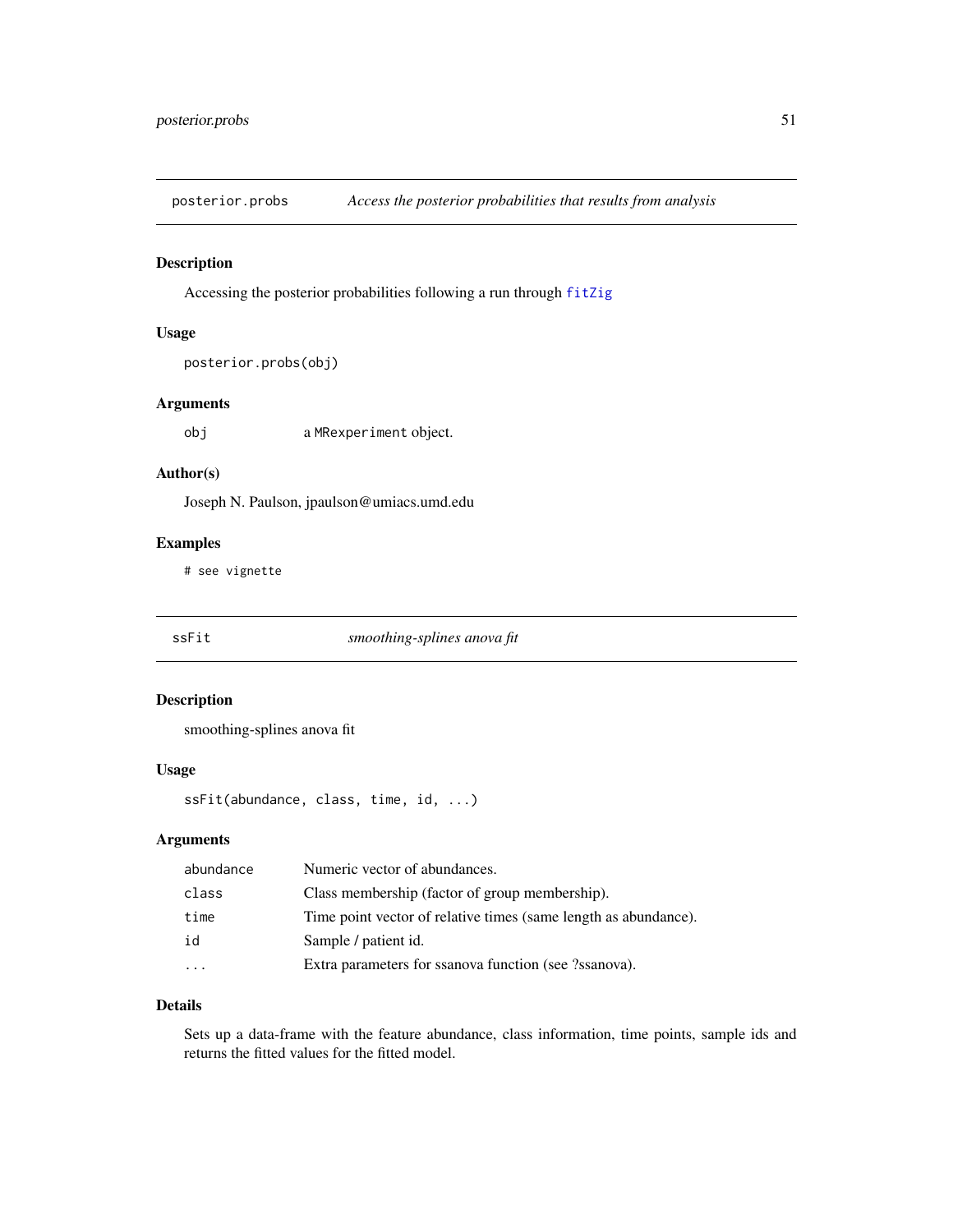# <span id="page-51-0"></span>Value

A list containing: data : Inputed data fit : The interpolated / fitted values for timePoints se : The standard error for CI intervals timePoints : The time points interpolated over

#### See Also

[cumNorm](#page-7-1) [fitTimeSeries](#page-20-1) [ssPermAnalysis](#page-52-2) [ssPerm](#page-52-1) [ssIntervalCandidate](#page-51-1)

# Examples

# Not run

<span id="page-51-1"></span>

| ssIntervalCandidate | calculate interesting time intervals Calculates time intervals of interest |
|---------------------|----------------------------------------------------------------------------|
|                     | using SS-Anova fitted confidence intervals.                                |

# Description

calculate interesting time intervals

Calculates time intervals of interest using SS-Anova fitted confidence intervals.

#### Usage

```
ssIntervalCandidate(fit, standardError, timePoints, positive = TRUE, C = 0)
```
# Arguments

| fit           | SS-Anova fits.                                                                     |
|---------------|------------------------------------------------------------------------------------|
| standardError | SS-Anova se estimates.                                                             |
| timePoints    | Time points interpolated over.                                                     |
| positive      | Positive region or negative region (difference in abundance is positive/negative). |
| C             | Value for which difference function has to be larger or smaller than (default 0).  |

# Value

Matrix of time point intervals of interest

# See Also

[cumNorm](#page-7-1) [fitTimeSeries](#page-20-1) [ssFit](#page-50-1) [ssPerm](#page-52-1) [ssPermAnalysis](#page-52-2)

#### Examples

# Not run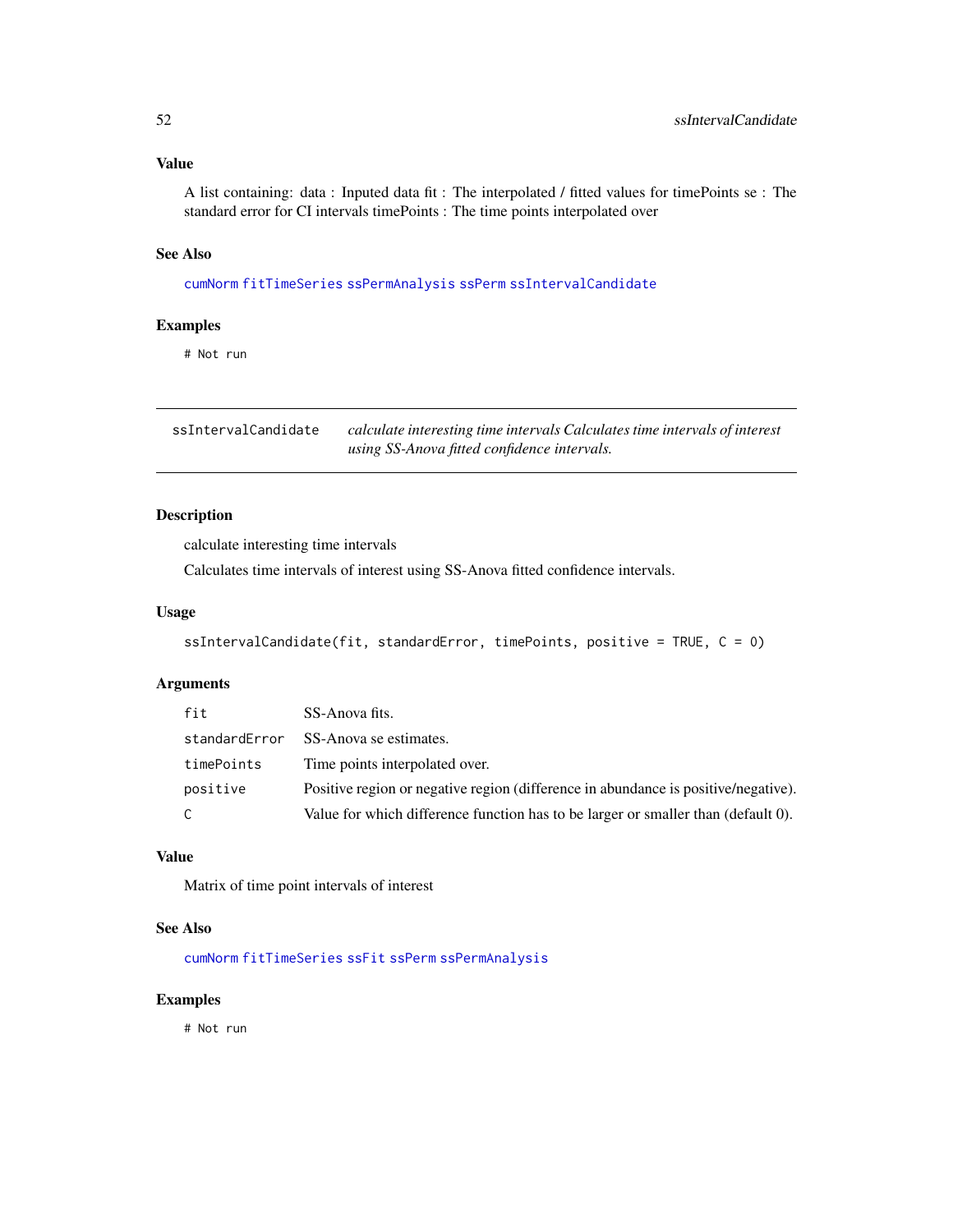<span id="page-52-1"></span><span id="page-52-0"></span>ssPerm *class permutations for smoothing-spline time series analysis Creates a list of permuted class memberships for the time series permuation tests.*

# Description

class permutations for smoothing-spline time series analysis

Creates a list of permuted class memberships for the time series permuation tests.

#### Usage

ssPerm(df, B)

#### Arguments

| df | Data frame containing class membership and sample/patient id label. |
|----|---------------------------------------------------------------------|
|    | Number of permutations.                                             |

# Value

A list of permutted class memberships

#### See Also

[cumNorm](#page-7-1) [fitTimeSeries](#page-20-1) [ssFit](#page-50-1) [ssPermAnalysis](#page-52-2) [ssIntervalCandidate](#page-51-1)

#### Examples

# Not run

<span id="page-52-2"></span>ssPermAnalysis *smoothing-splines anova fits for each permutation*

# Description

smoothing-splines anova fits for each permutation

# Usage

```
ssPermAnalysis(data, permList, intTimes, timePoints, ...)
```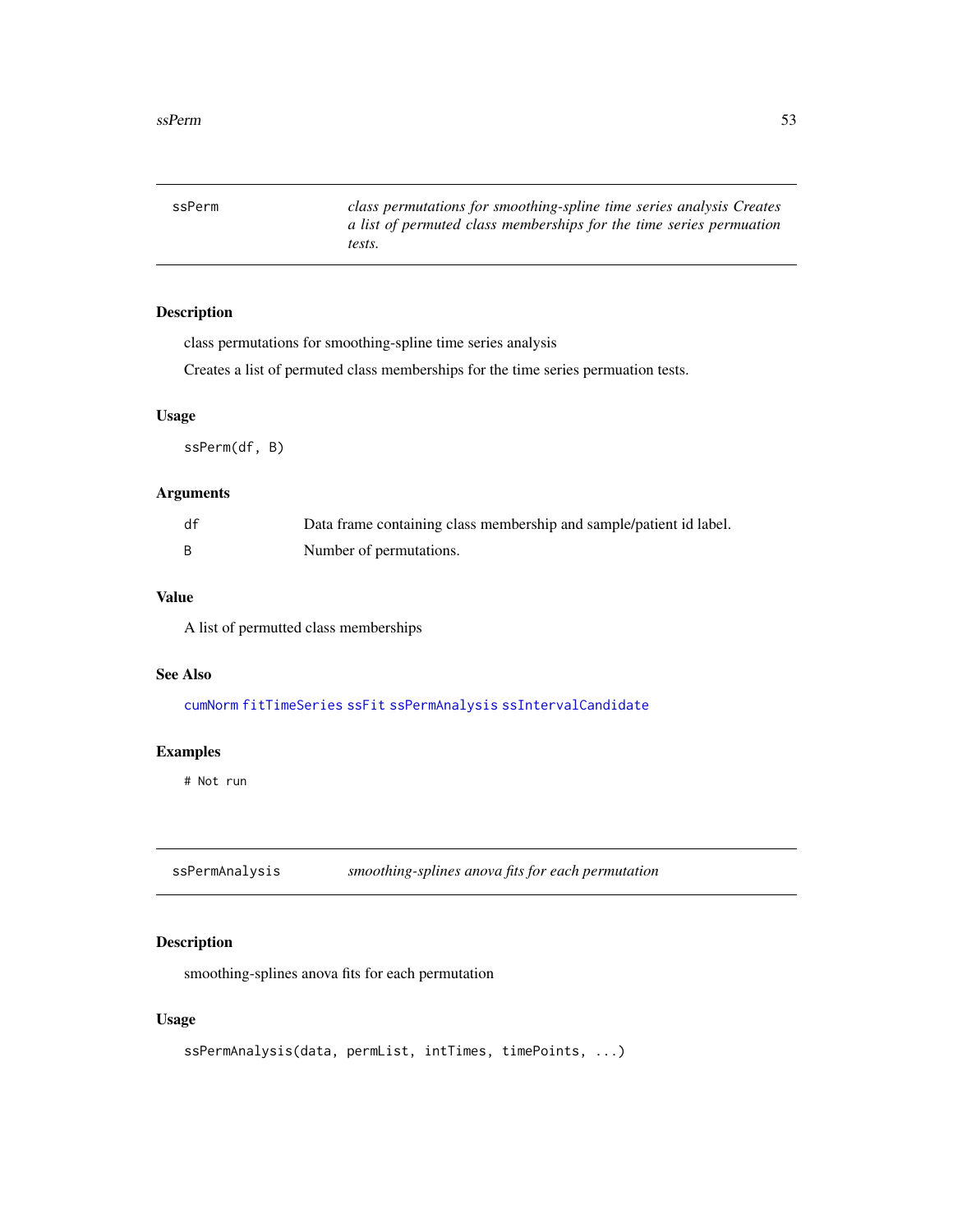<span id="page-53-0"></span>54 trapz

# Arguments

| data       | Data used in estimation.              |
|------------|---------------------------------------|
| permList   | A list of permutted class memberships |
| intTimes   | Interesting time intervals.           |
| timePoints | Time points to interpolate over.      |
|            | Options for ssanova                   |

# Details

Calculates the fit for each permutation and estimates the area under the null (permutted) model for interesting time intervals of differential abundance.

#### Value

A matrix of permutted area estimates for time intervals of interest.

#### See Also

[cumNorm](#page-7-1) [fitTimeSeries](#page-20-1) [ssFit](#page-50-1) [ssPerm](#page-52-1) [ssIntervalCandidate](#page-51-1)

# Examples

# Not run

| trapz | Trapezoidal Integration Compute the area of a function with values 'y' |
|-------|------------------------------------------------------------------------|
|       | at the points 'x'. Function comes from the pracma package.             |

# Description

Trapezoidal Integration

Compute the area of a function with values 'y' at the points 'x'. Function comes from the pracma package.

# Usage

trapz(x, y)

# Arguments

| X | x-coordinates of points on the x-axis |
|---|---------------------------------------|
| y | y-coordinates of function values      |

# Value

Approximated integral of the function from ' $min(x)$ ' to ' $max(x)$ '. Or a matrix of the same size as 'y'.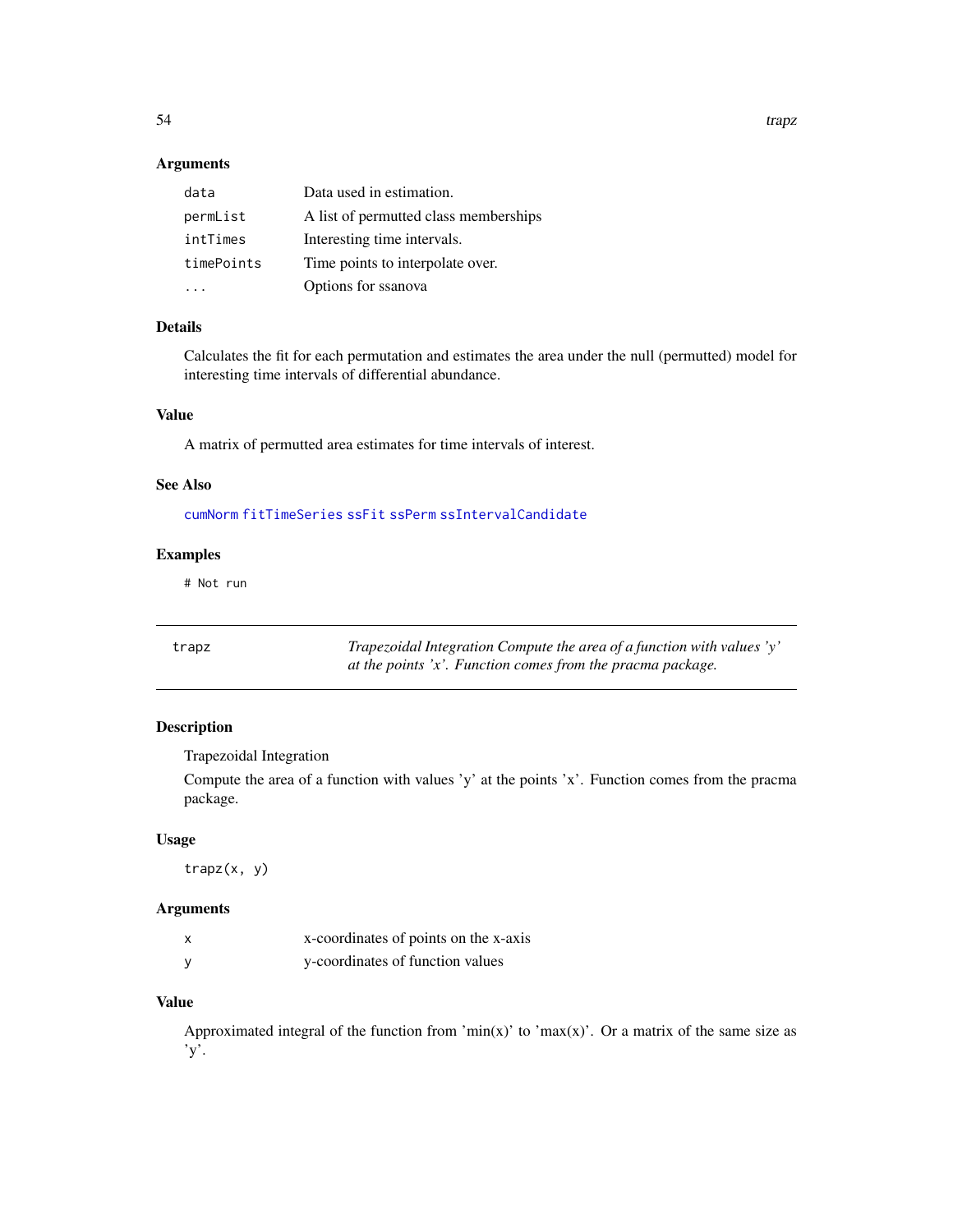# <span id="page-54-0"></span>uniqueFeatures 55

# Examples

```
# Calculate the area under the sine curve from 0 to pi:
n < -101x \leq -\text{seq}(0, \text{pi}, \text{len} = \text{n})y \leftarrow \sin(x)trapz(x, y) #=> 1.999835504
# Use a correction term at the boundary: -h^2/12*(f(b)-f(a))
h \leq x[2] - x[1]ca <- (y[2]-y[1]) / h
cb <- (y[n]-y[n-1]) / h
trapz(x, y) - h^2/12 \times (cb - ca) #=> 1.999999969
```
# uniqueFeatures *Table of features unique to a group*

# Description

Creates a table of features, their index, number of positive samples in a group, and the number of reads in a group. Can threshold features by a minimum no. of reads or no. of samples.

# Usage

```
uniqueFeatures(obj, cl, nsamples = 0, nreads = 0)
```
# Arguments

| obi      | Either a MRexperiment object or matrix.             |
|----------|-----------------------------------------------------|
| cl       | A vector representing assigning samples to a group. |
| nsamples | The minimum number of positive samples.             |
| nreads   | The minimum number of raw reads.                    |

#### Value

Table of features unique to a group

```
data(mouseData)
head(uniqueFeatures(mouseData[1:100,],cl=pData(mouseData)[,3]))
```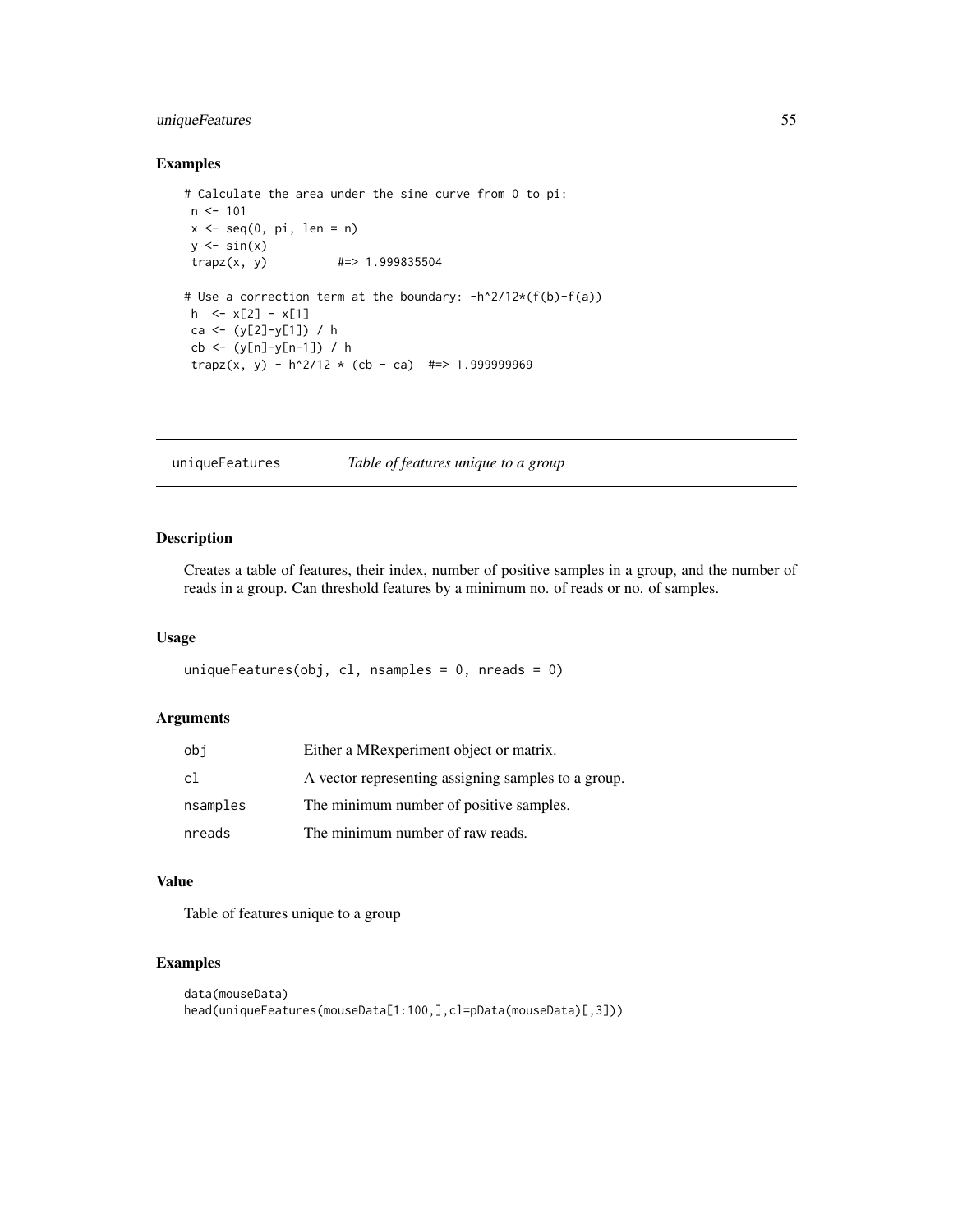<span id="page-55-1"></span><span id="page-55-0"></span>

Settings for the fitZig function

# Usage

 $zigControl(tol = 1e-04, maxit = 10, verbose = TRUE)$ 

# Arguments

| tol     | The tolerance for the difference in negative log likelihood estimates for a feature<br>to remain active. |
|---------|----------------------------------------------------------------------------------------------------------|
| maxit   | The maximum number of iterations for the expectation-maximization algorithm.                             |
| verbose | Whether to display iterative step summary statistics or not.                                             |

# Value

The value for the tolerance, maximum no. of iterations, and the verbose warning.

# Note

[fitZig](#page-21-1) makes use of zigControl.

# See Also

[fitZig](#page-21-1) [cumNorm](#page-7-1) [plotOTU](#page-47-1)

# Examples

control = zigControl(tol=1e-10, maxit=10, verbose=FALSE)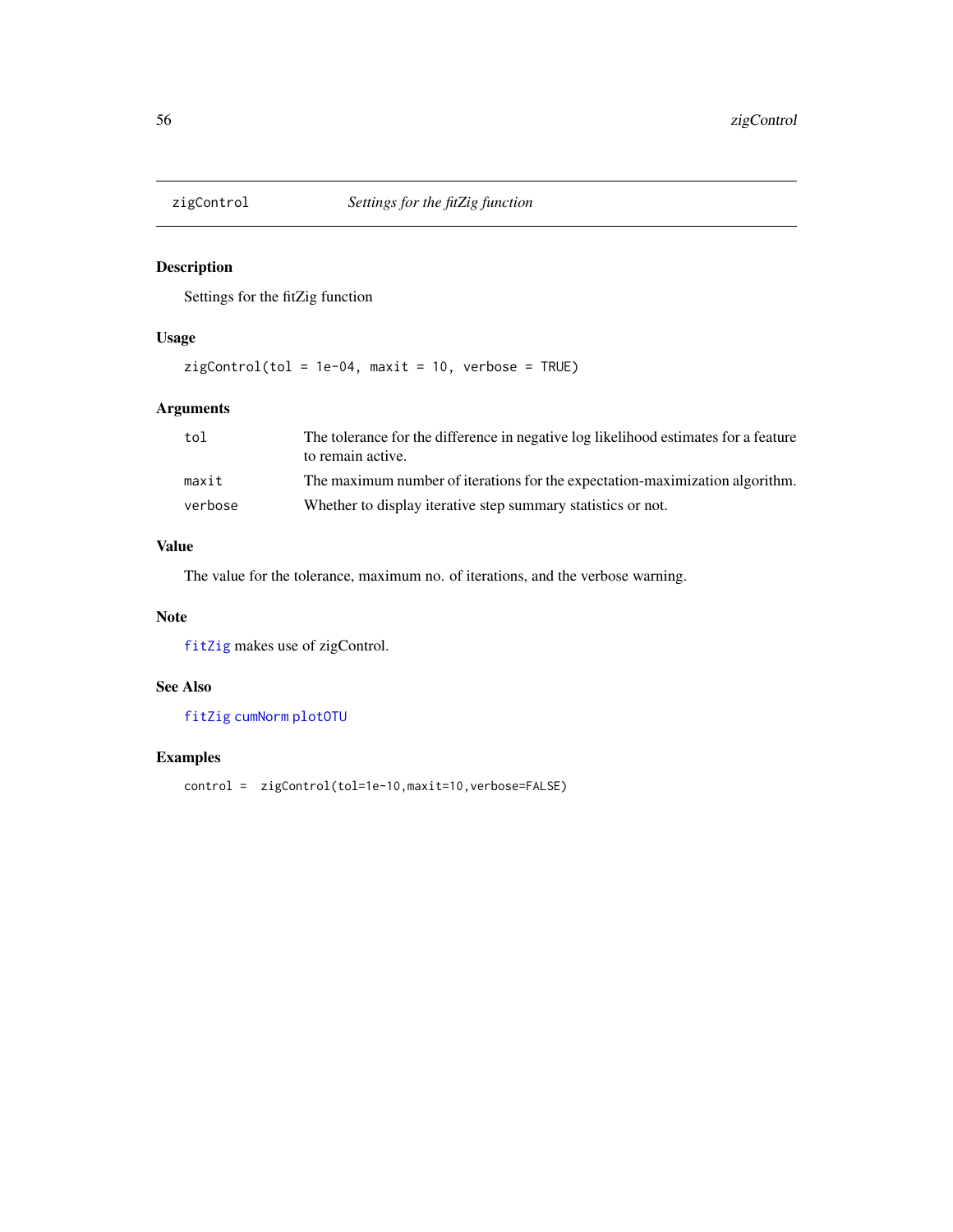# <span id="page-56-0"></span>**Index**

∗Topic package metagenomeSeq-package, [3](#page-2-0) [,MRexperiment,ANY,ANY,ANY-method *(*MRexperiment*)*, [34](#page-33-0) aggregateByTaxonomy, [3](#page-2-0) aggTax *(*aggregateByTaxonomy*)*, [3](#page-2-0) biom2MRexperiment, [4,](#page-3-0) *28*, *36* calcNormFactors, [5](#page-4-0) calculateEffectiveSamples, [6](#page-5-0) colMeans,MRexperiment-method *(*MRexperiment*)*, [34](#page-33-0) colSums,MRexperiment-method *(*MRexperiment*)*, [34](#page-33-0) correctIndices, [6,](#page-5-0) *8* correlationTest, [7,](#page-6-0) *7* corTest *(*correlationTest*)*, [7](#page-6-0) cumNorm, *5*, [8,](#page-7-0) *9–11*, *14, 15*, *17*, *19, 20*, *22, 23*, *35*, *44, 45*, *48*, *52–54*, *56* cumNormMat, [9,](#page-8-0) *35*, *43*, *46, 47* cumNormStat, *9*, [10,](#page-9-0) *11*, *35* cumNormStatFast, *5*, *10*, [11](#page-10-0) doCountMStep, [11](#page-10-0) doEStep, [12](#page-11-0) doZeroMStep, [13](#page-12-0) exportMat, [14](#page-13-0) exportMatrix *(*exportMat*)*, [14](#page-13-0) exportStats, [15](#page-14-0) expSummary, [15](#page-14-0) expSummary,MRexperiment-method *(*expSummary*)*, [15](#page-14-0) filterData, [16](#page-15-0) fitDO, [17,](#page-16-0) *19* fitMeta, *17*, [18,](#page-17-0) *19* fitPA, *17*, [18,](#page-17-0) *37*

fitSSTimeSeries, [19,](#page-18-0) *22*

fitTimeSeries, [21,](#page-20-0) *42*, *50*, *52–54* fitZig, *5, 6*, *9–14*, *17*, *19*, [22,](#page-21-0) *24–28*, *33*, *37*, *39*, *51*, *56* genusPlot *(*plotGenus*)*, [45](#page-44-0) getCountDensity, [24](#page-23-0) getEpsilon, [24](#page-23-0) getNegativeLogLikelihoods, [25](#page-24-0) getPi, [26](#page-25-0) getZ, [26](#page-25-0) isItStillActive, [27](#page-26-0) libSize, [28,](#page-27-0) *35* libSize,MRexperiment-method *(*libSize*)*, [28](#page-27-0) load\_biom, *5*, [28,](#page-27-0) *36* load\_meta, *5*, *28*, [29,](#page-28-0) *30, 31*, *36* load\_metaQ, [30](#page-29-0) load\_phenoData, *5*, *28, 29*, [30,](#page-29-0) *30*, *36* lungData, [31](#page-30-0) makeLabels, [31](#page-30-0) metagenomeSeq *(*metagenomeSeq-package*)*, [3](#page-2-0) metagenomeSeq-package, [3](#page-2-0) metagenomicLoader *(*load\_meta*)*, [29](#page-28-0) mouseData, [32](#page-31-0) MRcoefs, *6*, [32,](#page-31-0) *37*, *39* MRcounts, [34,](#page-33-0) *35* MRcounts,MRexperiment-method *(*MRcounts*)*, [34](#page-33-0) MRexperiment, [34](#page-33-0) MRexperiment-class *(*MRexperiment*)*, [34](#page-33-0) MRexperiment2biom, [35](#page-34-0) MRfulltable, *6*, [36](#page-35-0) MRtable, *33*, *37*, [38](#page-37-0) newMRexperiment, *5*, *28*, *34–36*, [39](#page-38-0) normFactors, *35*, [40](#page-39-0) normFactors,MRexperiment-method *(*normFactors*)*, [40](#page-39-0)